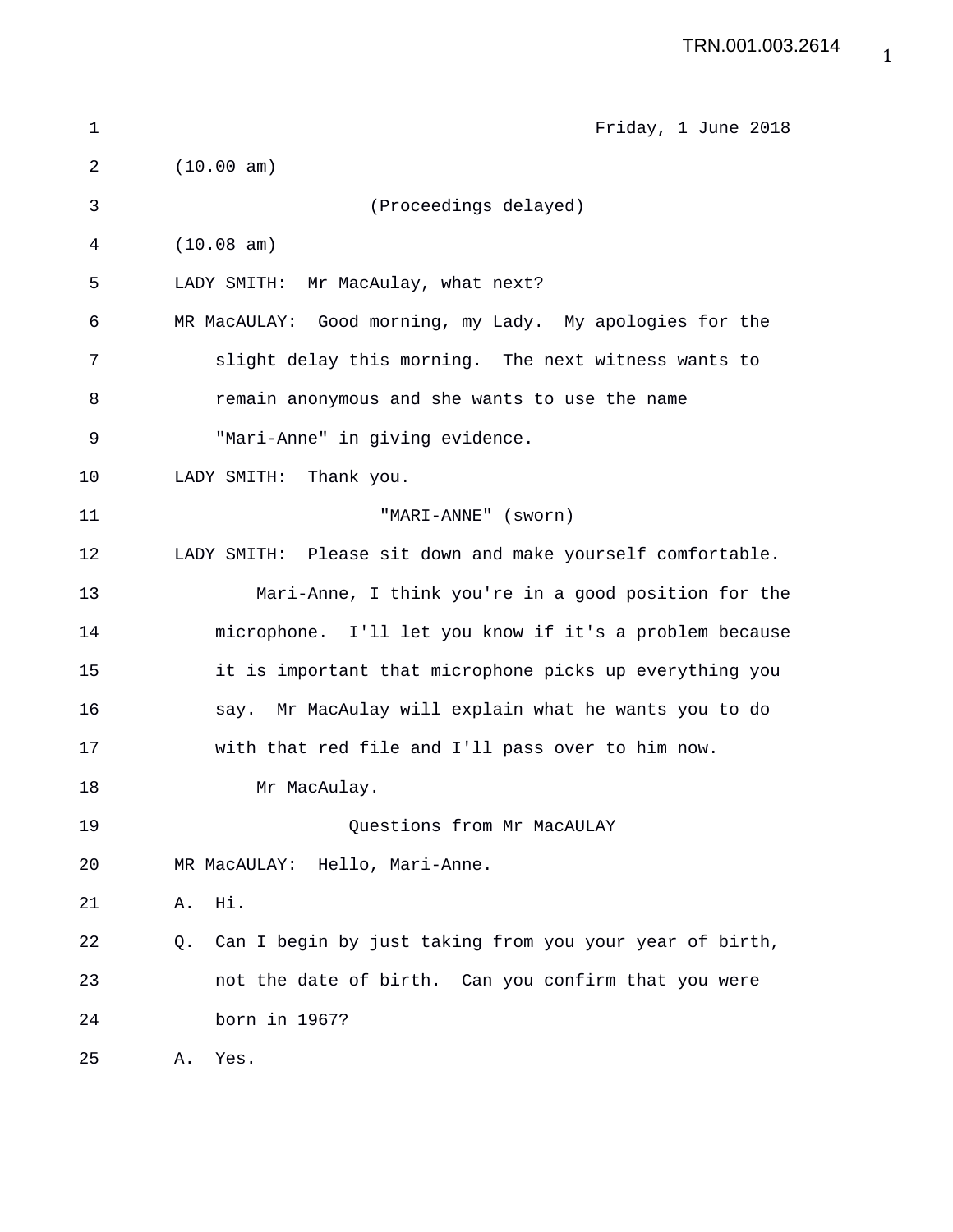| 1  | Q. | In the red folder in front of you you'll find your      |
|----|----|---------------------------------------------------------|
| 2  |    | statement. That's the statement you provided to the     |
| 3  |    | inquiry. Can I ask you to look at it. I'll give the     |
| 4  |    | reference to the stenographers and it's                 |
| 5  |    | WIT.001.001.8976. If I could ask you, Mari-Anne, to go  |
| 6  |    | to the last page; that's at page 8981.                  |
| 7  |    | Can you confirm to me that you have signed the          |
| 8  |    | statement?                                              |
| 9  | Α. | Yes.                                                    |
| 10 | O. | Do you say towards the end there:                       |
| 11 |    | "I have no objection to my witness statement being      |
| 12 |    | published as part of the evidence to the inquiry"?      |
| 13 |    | Do you say that?                                        |
| 14 | Α. | Correct.                                                |
| 15 | Q. | Do you go on to say:                                    |
| 16 |    | "I believe the facts stated in this witness             |
| 17 |    | statement are true"?                                    |
| 18 | Α. | Yes.                                                    |
| 19 | Q. | You can put the statement aside for the moment,         |
| 20 |    | Mari-Anne. Can I just perhaps touch a little bit on     |
| 21 |    | your background. I think you come from quite a large    |
| 22 |    | family and you're the eldest, I think, of six children; |
| 23 |    | is that correct?                                        |
| 24 | Α. | Yes.                                                    |
| 25 | Q. | So far as your mother's family was concerned, I think   |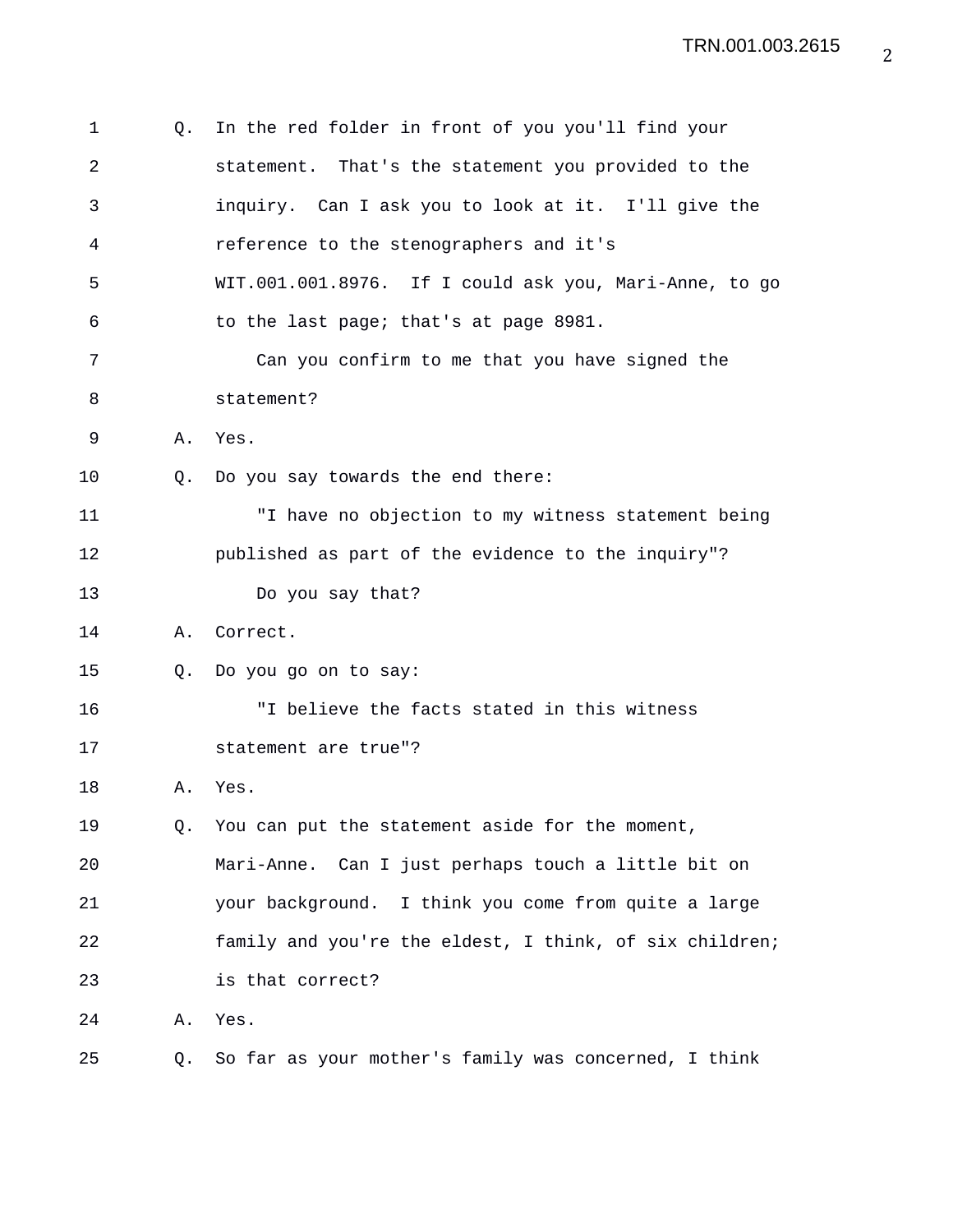| 1  |    | your mother had a sister who was your aunt; is that        |
|----|----|------------------------------------------------------------|
| 2  |    | right?                                                     |
| 3  | Α. | Yes.                                                       |
| 4  | Q. | LWM,<br>You learned at a point in time that your Aunt      |
| 5  |    | because that was her name, was someone who had been in     |
| 6  |    | care?                                                      |
| 7  | Α. | Yes.                                                       |
| 8  | O. | I think you yourself were in care and indeed you've come   |
| 9  |    | to the inquiry in connection with your own case; is that   |
| 10 |    | right?                                                     |
| 11 | Α. | Yes.                                                       |
| 12 | Q. | But we're not looking at that today --                     |
| 13 | Α. | No.                                                        |
| 14 | 0. | -- and you understand that. At a point in your life,       |
| 15 |    | when you were much younger, did your aunt take on some     |
| 16 |    | responsibility for you?                                    |
| 17 | Α. | Most of the responsibility. She understood me better.      |
| 18 | Q. | And at what age did that take place?                       |
| 19 | Α. | When I got out of the care home, I was $14$ -- I was taken |
| 20 |    | from the family home at age 11 -- so she was at the        |
| 21 |    | panels, my Aunt LWM, and she got legal guardianship of     |
| 22 |    | me.                                                        |
| 23 | Q. | Early on after that had happened, did you have some        |
| 24 |    | discussions with your aunt about her own time in care?     |
| 25 | Α. | I do recall her mentioning when I was much younger, but    |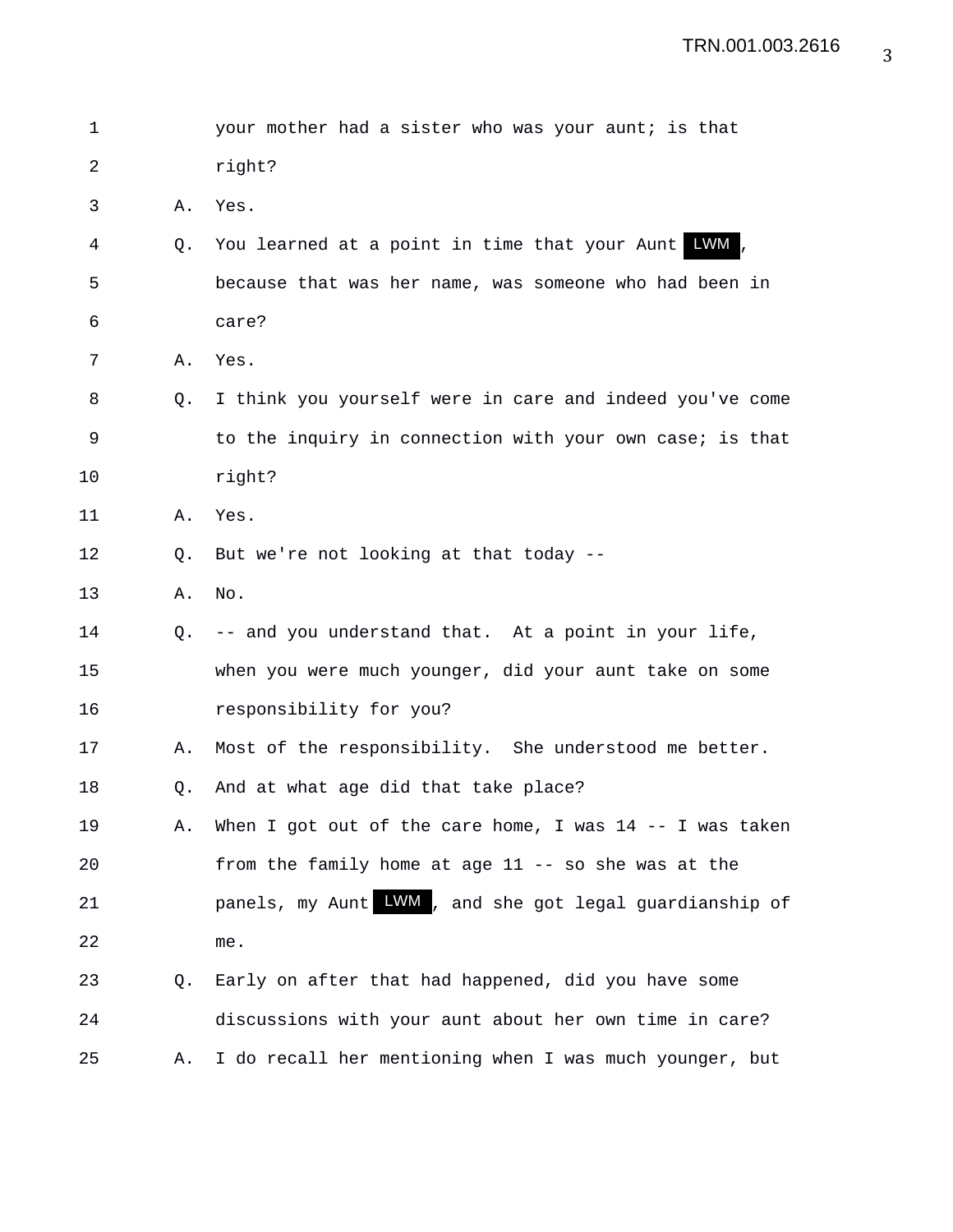| 1              |    | it was more so when I came out of the care home I was    |
|----------------|----|----------------------------------------------------------|
| $\overline{2}$ |    | I couldn't fit in anywhere and it was really<br>in.      |
| 3              |    | upsetting because there was no outlet to speak to        |
| 4              |    | anyone. But yeah, I always went with my aunt and         |
| 5              |    | I stayed there quite a lot. She could relate to how      |
| 6              |    | I felt and why I felt these feelings. Then she told me   |
| 7              |    | about her time when she was put in care when she was     |
| 8              |    | a little girl.                                           |
| 9              | 0. | What age were you, do you think, when she started to     |
| 10             |    | tell you about her own experiences?                      |
| 11             | Α. | I think it started when I was 13, before I got out.      |
| 12             | Q. | We're going to come to a point when, much later on, you  |
| 13             |    | were able to write down what she told you, and I'll come |
| 14             |    | to that point.                                           |
| 15             | Α. | Yes.                                                     |
| 16             | Q. | But before that, what did she say to you about what had  |
| 17             |    | happened to her in care?                                 |
| 18             | Α. | The constant memory was -- the most -- I was told every  |
| 19             |    | time about how haunted she was about the young -- she    |
| 20             |    | named them "bairns", which means little children --      |
| 21             |    | screaming and crying, it haunted her up until the day    |
| 22             |    | she died. The abuse that she received from -- it was     |
| 23             |    | a nun's place, a nun's home, and the nuns  It was        |
| 24             |    | hard to believe because of who they were, but I knew she |
| 25             |    | wasn't lying. Even though she endured all of this        |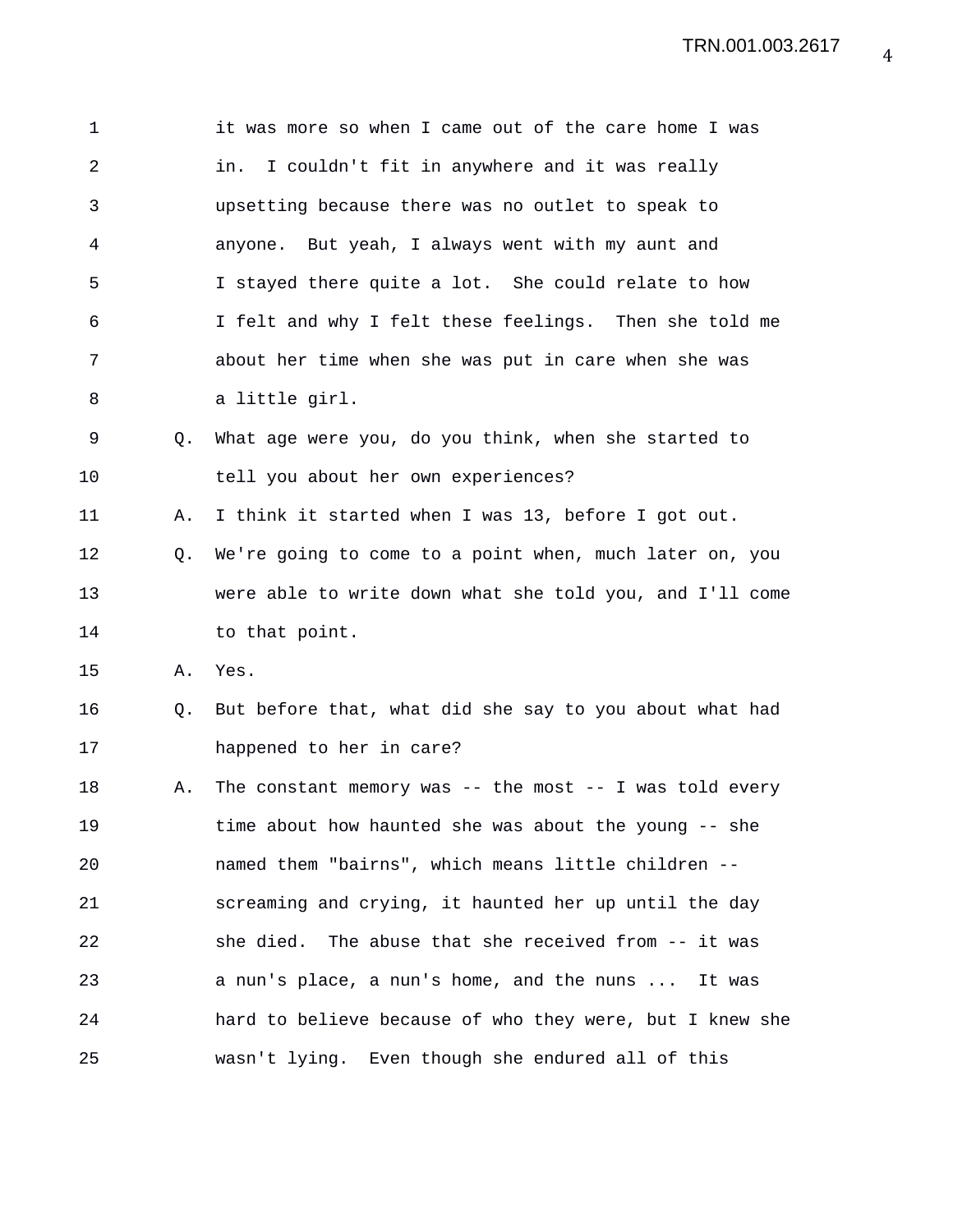| $\mathbf 1$ |    | abuse, she still instilled the Lord into all of us,      |
|-------------|----|----------------------------------------------------------|
| 2           |    | myself, -- yeah, she said Jesus saved her.               |
| 3           | O. | You mentioned in passing the name is was<br>your         |
| 4           |    | aunt's daughter?                                         |
| 5           | Α. | That was her biological daughter, yes.                   |
| 6           | Q. | die in 2010?<br>Did                                      |
| 7           | Α. | 2010.<br>Yes,                                            |
| 8           | Q. | Did that have quite an impact on your aunt?              |
| 9           | Α. | weeks to live<br>Oh yeah, she was told she only had      |
| 10          |    | and she'd only turned 50, so it had a massive impact on  |
| 11          |    | all of us but, yeah, mostly it had a massive impact on   |
| 12          |    | my aunt.                                                 |
| 13          | Q. | Did your aunt tell you, before we come to the point when |
| 14          |    | you started writing things down on her behalf, where she |
| 15          |    | had been in care?                                        |
| 16          | Α. | Yeah, there were lots of things she said, but most of    |
| 17          |    | it -- some of it is in her diary. She told of the        |
| 18          |    | beatings that she endured, which is hard to comprehend   |
| 19          |    | that any nun or priest would do any harm to any child.   |
| 20          |    | She was physically beaten and sexually abused.           |
| 21          | O. | Did she tell you where this had happened?                |
| 22          | Α. | Yes, she told me it was in Nazareth House and in         |
| 23          |    | St Claire's.                                             |
| 24          | Q. | So far as Nazareth House is concerned, did she identify  |
| 25          |    | a particular place?                                      |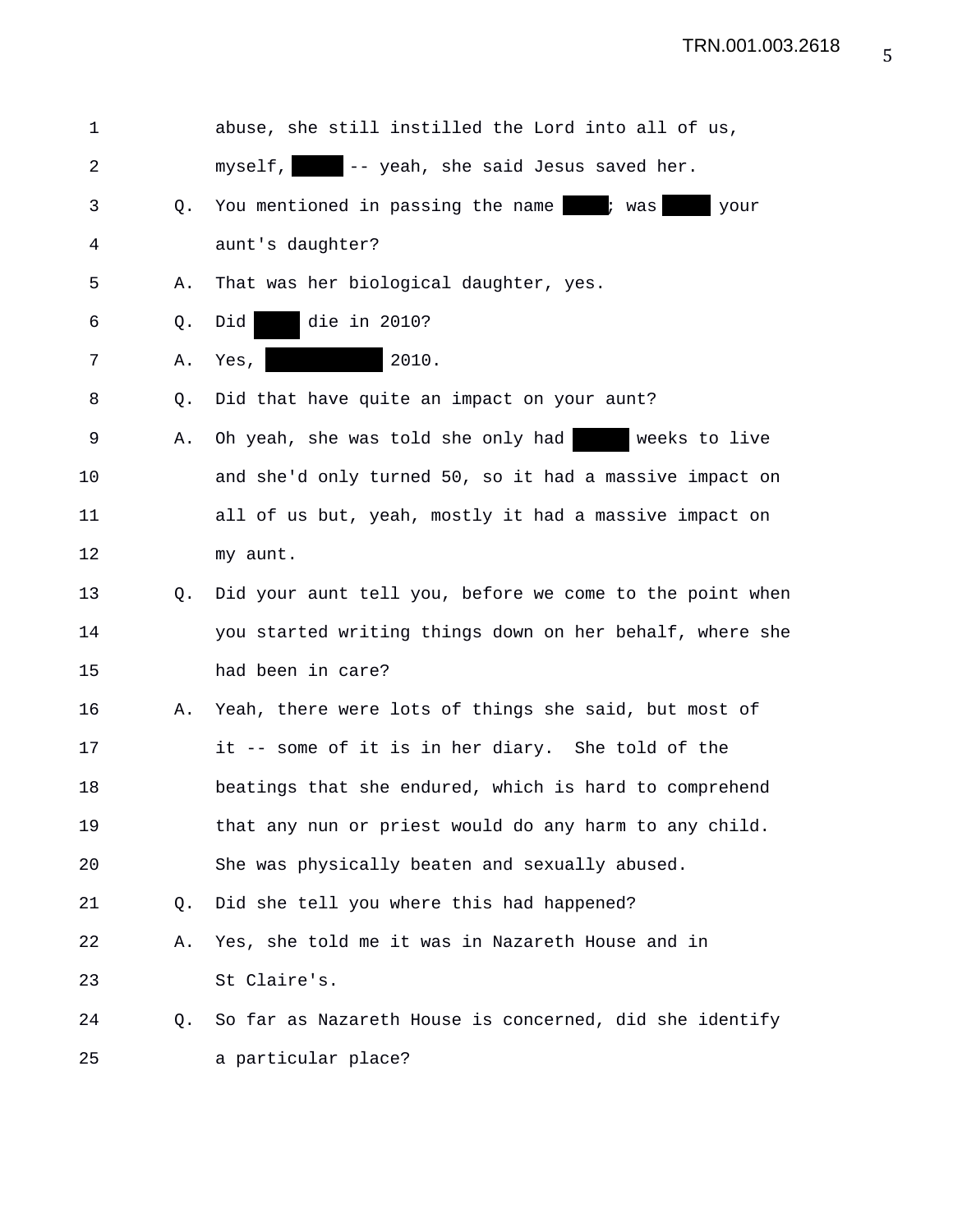TRN.001.003.2619

1 A. Glasgow.

2 Q. I think there came a point much more recently when your 3 aunt herself became ill; is that right? 4 A. Yes. Well, to begin with she was getting better -- 5 we were at radiotherapy for three weeks to maintain -- 6 couldn't operate. It seemed to clear the cancer in the 7 lung, all of it, but she had COPD and emphysema and she 8 was low in oxygen, so I was phoning around trying to get 9 her oxygen. I only thought it was the oxygen, so we 10 couldn't -- they said that you had to wait two days to 11 get oxygen through her GP, but she needed it 12 straightaway. So the only thing I could think of would 13 be an ambulance would carry oxygen, so I phoned them up 14 asking them if they had -- they went to see her, they 15 gave her oxygen and they took her into hospital. 16 Q. Can you tell me when that was? 17 A. Yes, that was 18 Q. Of this year? 19 A. Yes. 20 Q. When she was in hospital, did you discuss again with her 21 her time in care? 22 A. Yes. She was writing things down and when she was 23 getting poorly, she asked me to basically finish -- we 24 never got to the end. 25 Q. But I think the position is that she kept a diary.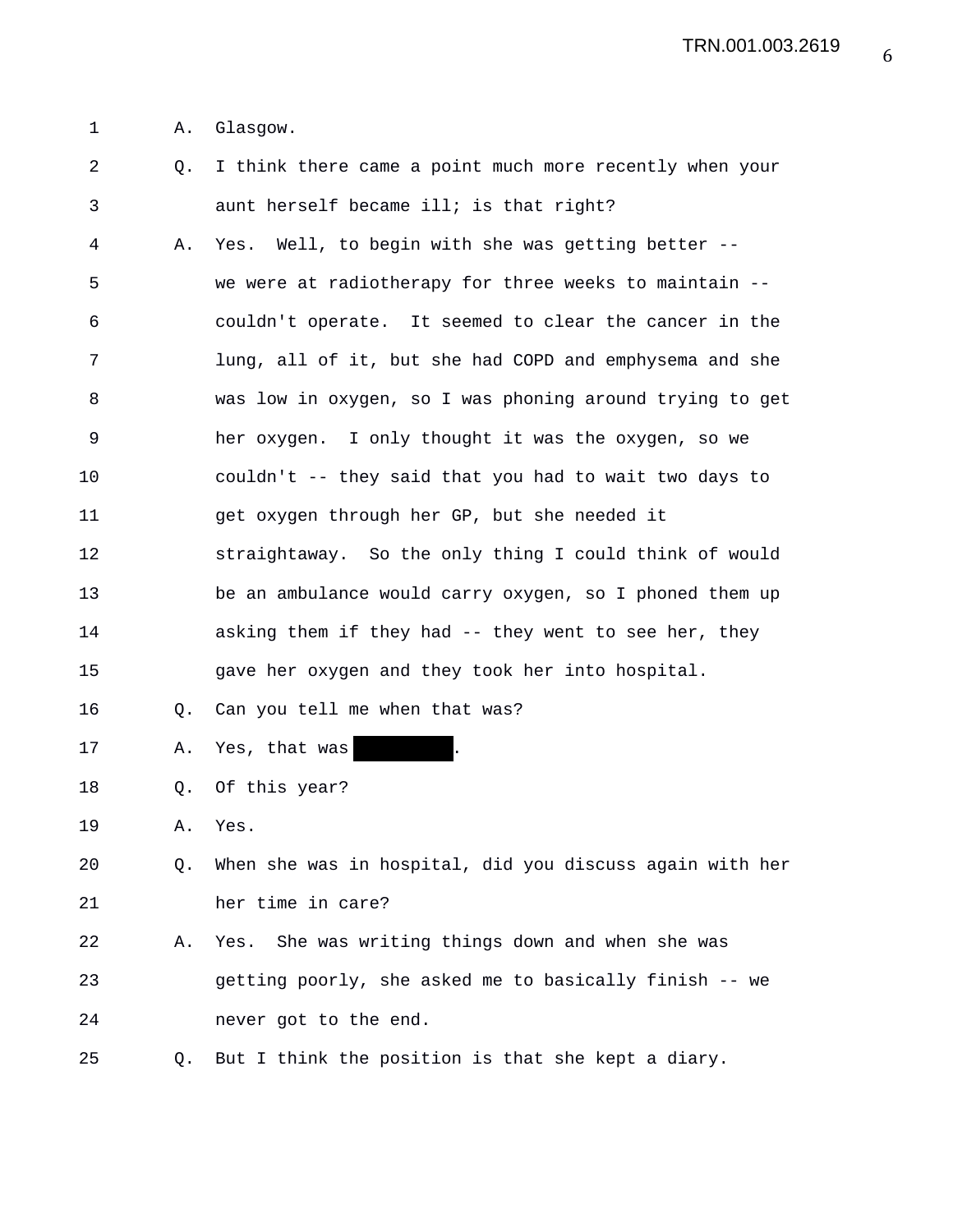1 A. Yes, she did.

2 Q. Was it in her diary that she was writing things down? 3 A. Yes.

4 Q. Was it in her diary that you, as it were, picked up from 5 where she had left off to write on her behalf; is that 6 right?

7 A. Yes, she told me to keep it safe. She gave it -- 8 I would retrieve the diary from her and no one else was 9 to see the diary. She was open to the inquiry though. 10 She knew I was on the inquiry team and I was letting her 11 know about it and I showed her pathways and about the 12 help that you get and that there is justice.

13 To begin with, she was reluctant. She said it would 14 be no help for her, she thought because of her age. And 15 I says, "I assume that there's other people coming 16 forward that are older or maybe the same age as 17 yourself". So she kind of took that on board and I left 18 her with it for a little while, then that's when she 19 agreed.

20 She asked me many questions and what I'd told the 21 inquiry team. I didn't hide any secrets from my aunt -- 22 I couldn't anyway, she would know. So I told her that 23 I told them what happened to me and then she started 24 opening up a lot more.

25 Q. Was the promise you made to her that you would let the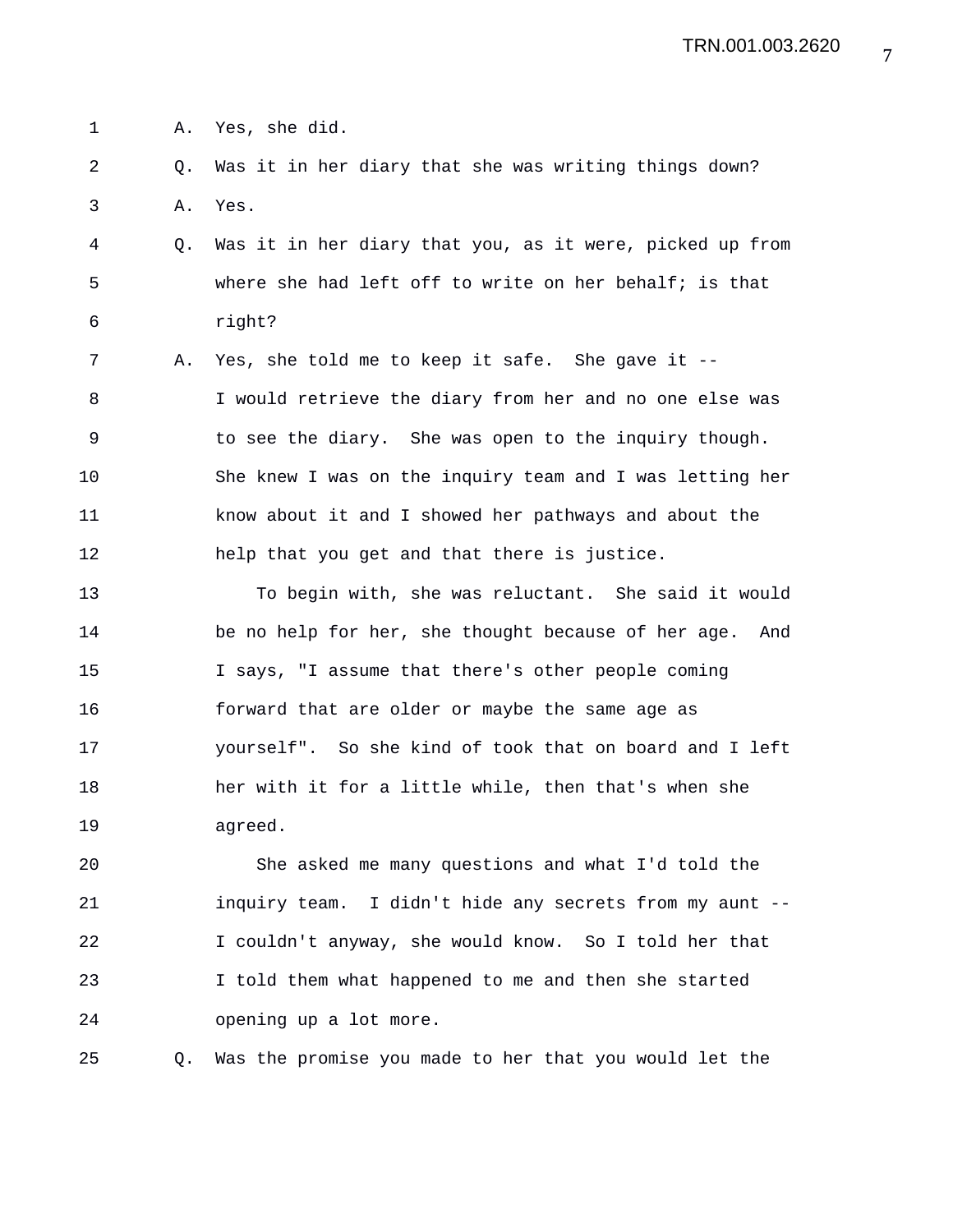1 inquiry know about what she said? 2 A. Yes. 3 Q. I don't need a date of birth, but can you confirm for me 4 that your aunt was born in 1939? 5 A. Yes. 6 Q. Did she tell you what age she was when she first went 7 into care? 8 A. It was either 7 or 8, because she moved from my grandma 9 to stay with the great granda in the broch. She was 6 10 when she left my grandma, so it would have been aged 7 11 or 8 years of age. 12 Q. Were you able to work out when she left care, what age 13 was when she left care? 14 A. She told me she ran away at 15. 15 Q. I think what you've been saying to us, Mari-Anne, 16 is that she herself had made some notes in the diary, 17 but there came a point when she found it too difficult 18 to write and she spoke to you and you wrote down what 19 she said. 20 A. Yes. 21 Q. And I think your promise to her was you'd try to get 22 justice for her; is that right? 23 A. Yes, it was justice for her and for any others that had 24 been through a similar thing like herself. 25 Q. Can I just pick up two points with you before we start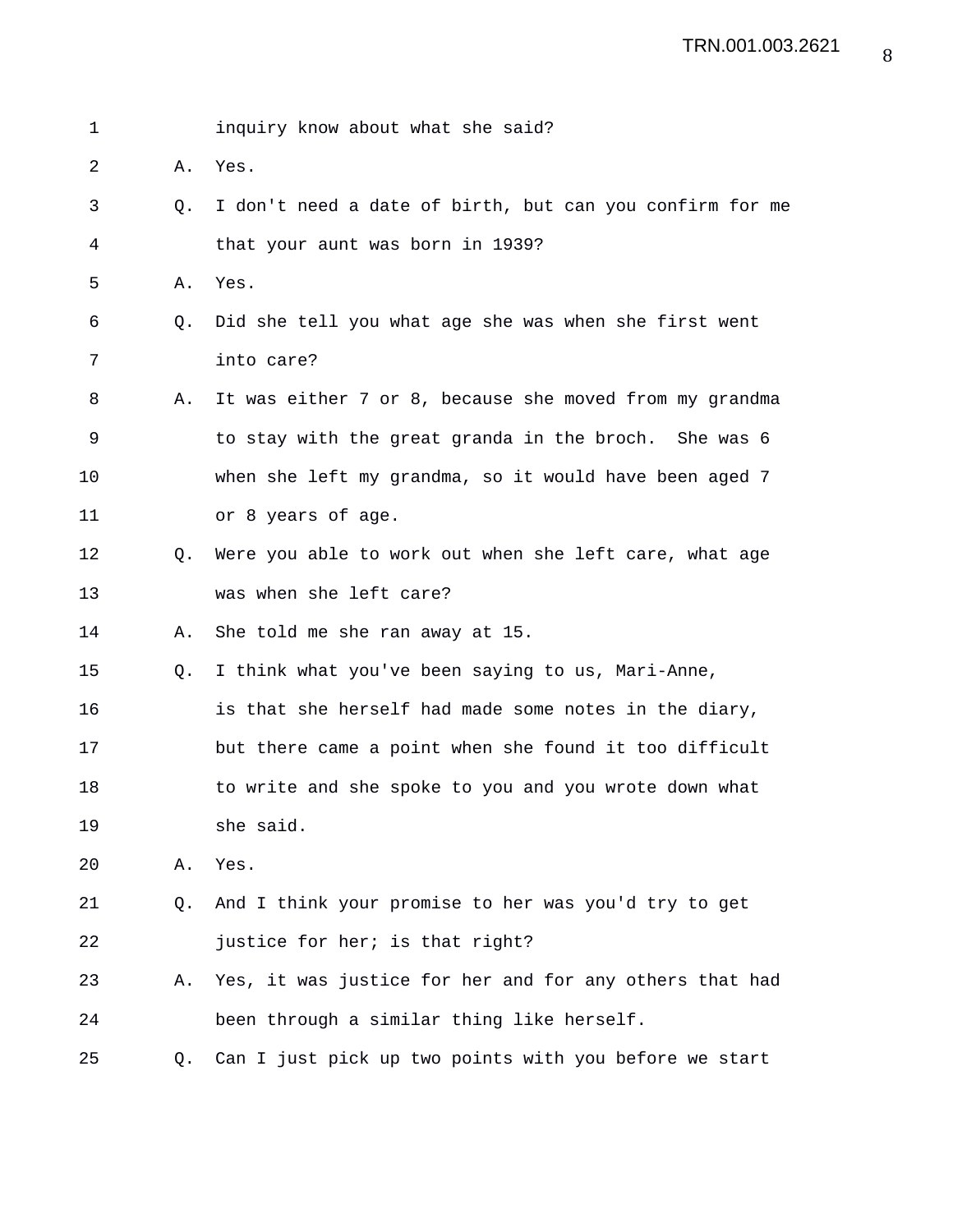1 looking at the diary. I'm picking these points up 2 because it may be they don't appear specifically in at 3 least what you've written. 4 First of all, did she ever mention to you what would 5 happen if a person, particularly herself, wet the bed in 6 care? 7 A. Oh yeah. 8 Q. What did she tell you about that? 9 A. They would put the sheet over her and then they'd call 10 her a wicked child or an evil child -- it was either one 11 or both at separate times or both together. There was 12 this one particular nun who would -- she was just 13 little, but she said it was a board, you'd put soap on 14 the board and she'd have to, with her little hands, wash 15 the sheet. 16 Q. Did she tell you in that connection if anything else 17 happened to her? By that I mean, would she be hit or 18 anything happen to her? 19 A. Yes, she got a lot of beatings in there. 20 Q. The other thing that I think you discussed with her, and 21 you mention this in your statement, and it may not be 22 specifically in what you yourself wrote down in the 23 statement, but she also told you about self-mutilation, 24 is that right, what she did to herself and why she did 25 it?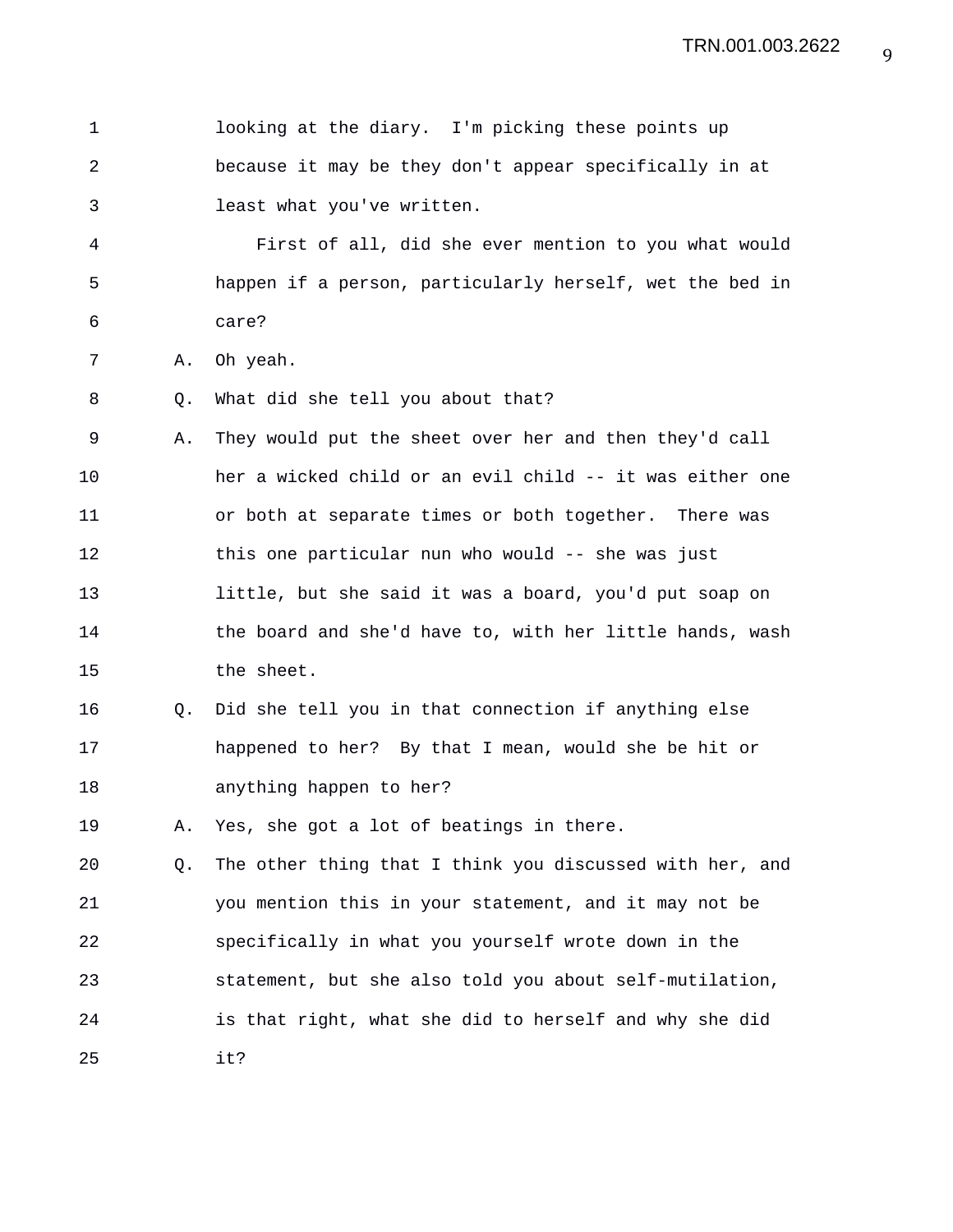- 1 A. Yes.
- 2 Q. What did she tell you?
- 3 A. She did it for a reason, and the reason was so a certain 4 person couldn't fondle her breasts. It's a very 5 difficult one because I got to see her chest. It wasn't 6 a chest. She'd inflicted so much damage, she only had 7 like ... they were deformed. That is the word I can 8 use.
- 9 Q. What did she do?
- 10 A. She mutilated her chest -- she didn't want to have 11 breasts.
- 12 Q. Was this something she did when she was in care?
- 13 A. Yes. It was something she did after care, too. She 14 just ... she never saw herself as a woman.
- 15 Q. Did she tell you why she did this to herself?
- 16 A. Yes.
- 17 Q. What did she tell you?
- 18 A. I don't know if I'm allowed to say names.

19 LADY SMITH: You can say names. Don't feel inhibited.

20 A. She mostly mentioned a nun, **LWV**, who made her do 21 things to this 1900 WW . The nun, 1900 WW made my 22 aunt do things to her, which no child should ever do to 23 an adult, to anyone. This **LWW** would ... (Pause) 24 would fondle here (indicating). LWV LWV LWV LWV

25 MR MacAULAY: And you're pointing to your upper body?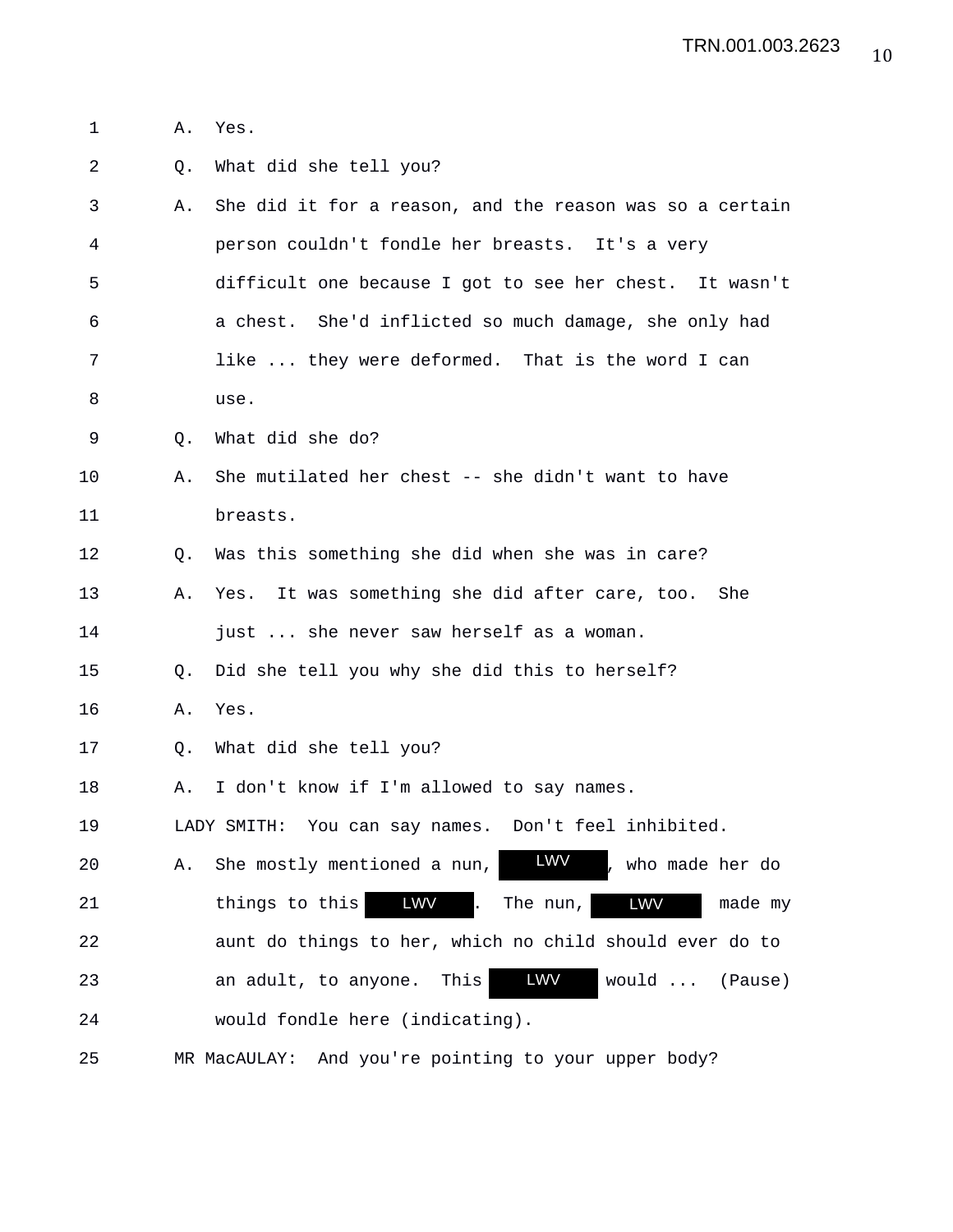1 A. And then her private parts, her flower. But she wasn't 2 the only one. She did mention a priest and another 3 sister, LWW . I don't know any of these people, 4 I never knew about none of this until my aunt told me. 5 Q. So far as what you've been telling us so far is 6 concerned, were these things she told you after she was 7 in hospital? 8 A. No. 9 Q. Was that before she went to hospital? 10 A. I knew about certain things, about Sister **LWV** . 11 I never knew the certain extent of all of it until she 12 was in hospital. But mostly it was when we were told 13 how long she had to live, which she already knew because 14 I couldn't lie to her, and she kept asking me, 15 "Am I dying?" and I didn't lie, I just said, "You'll 16 soon be with your mum and ". I didn't have the 17 heart to tell her that, yeah, you are. I couldn't do 18 that. But she knew down in her heart anyway, so she 19 just held on. She had the crucifix in her room. 20 She'd have the crucifix in her room and she'd be 21 holding her chain with her cross. It wasn't a crucifix 22 like I've got, it was just a cross with the diamantés 23 that belonged to , and she would hold on and fondle 24 with that, and we'd have breaks because she would get so 25 distressed with the memories, and she'd cry and we'd be LWW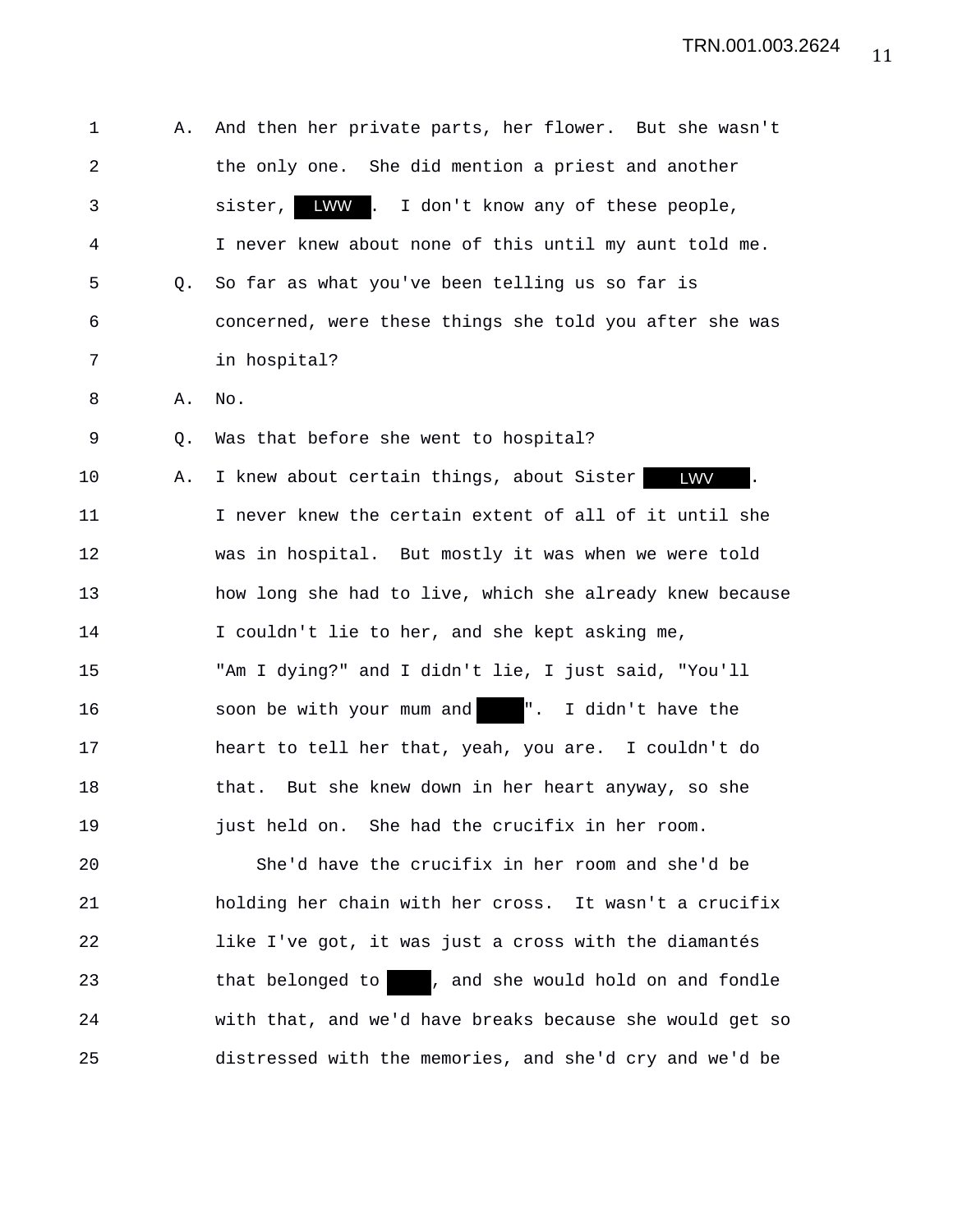1 trying to console her. She was never one for, you know, 2 hugging back, she didn't know how to do that, but we 3 always knew how to hug her. But she always put her head 4 down. In the hospital, she just kept crying and asking 5 me, "Why me? Why me? I was just a little girl". 6 Q. When did she die? 7 A. R. this year. 8 Q. You've mentioned what she did to herself, to her upper 9 body. Did you see scarring? 10 A. Yes. 11 Q. Were you involved in preparing her for her burial and 12 is that what you saw the damage? 13 A. No, she opened her nightgown. Because, like I said, she 14 knew that she wasn't going to -- she didn't know how 15 long -- she just knew she wasn't going to be here much 16 longer. "If anything happens to me" -- she told me to 17 make sure to get something that covers all -- from the 18 top of her neck, which I did carry out -- more so after 19 what I'd seen. The doctors and nurses there, they saw 20 it too. 21 Q. Are you able to tell us what you saw? 22 A. It was all scars. She had cut off the ... nipples. 23 LADY SMITH: Are you talking about her nipples? Both of 24 them? 25 A. Yes. There was a lot of scar tissue, like, all ...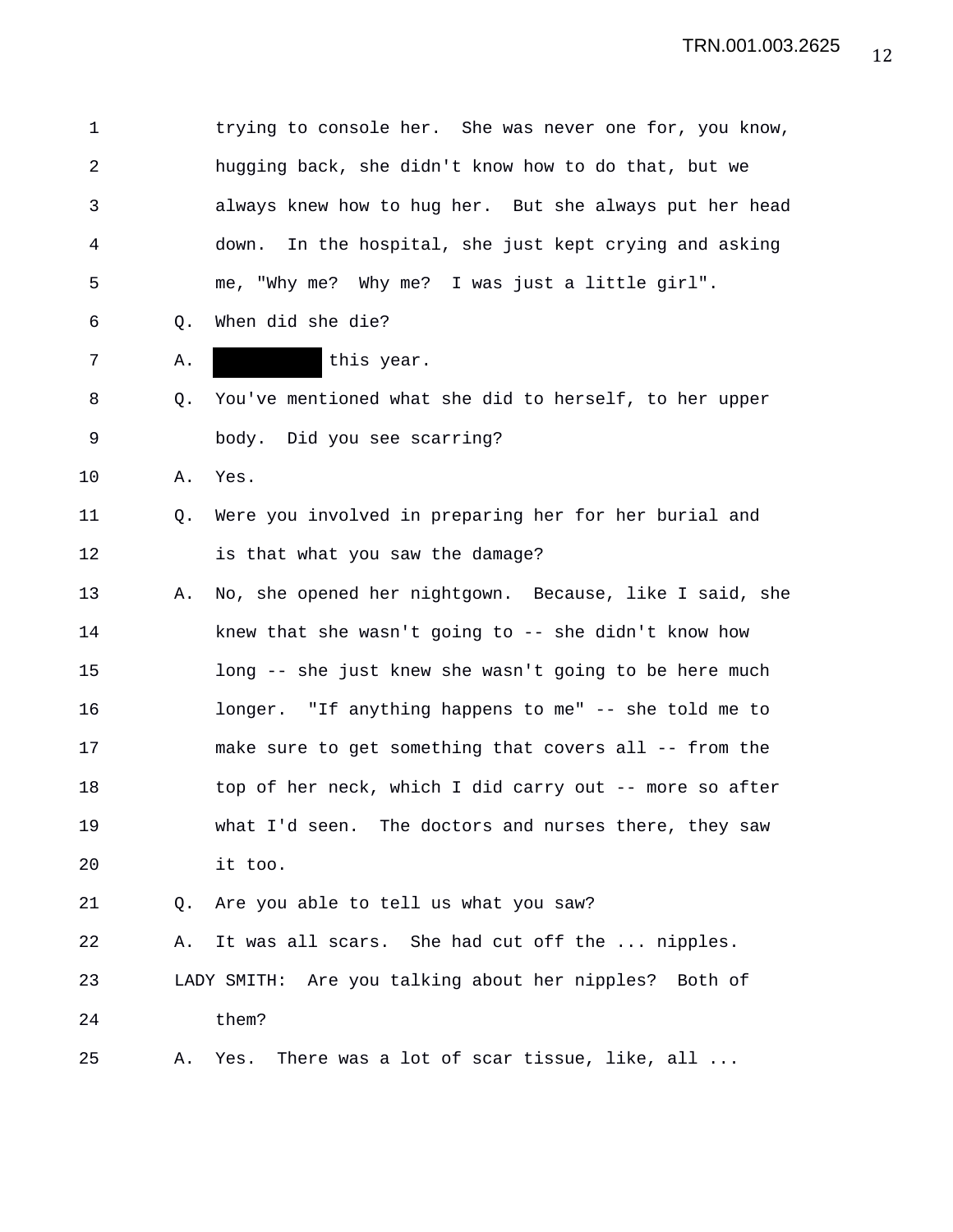| 1  |    | Like she'd burnt herself with cigarettes and she's used     |
|----|----|-------------------------------------------------------------|
| 2  |    | some  I don't know what implement she used to cut           |
| 3  |    | away herself or how she managed to get her nipples off.     |
| 4  |    | I have no idea how she managed to do that. I don't know     |
| 5  |    | what -- well, I do know why, but  for her to do that        |
| 6  |    | and it's because of these nuns. What makes a person do      |
| 7  |    | that to herself?                                            |
| 8  |    | MR MacAULAY: Can I ask you now to start looking at what has |
| 9  |    | been written in the diary? You've handed the diary over     |
| 10 |    | to the inquiry team and we will give it back to you, but    |
| 11 |    | I think you would prefer to read what was written in the    |
| 12 |    | diary from the screen rather than from the diary itself;    |
| 13 |    | is that right?                                              |
| 14 | Α. | Yes, because it's not her handwriting and it'd be too       |
| 15 |    | emotional for me --                                         |
| 16 | Q. | To have it from the diary?                                  |
| 17 | Α. | Yes.                                                        |
| 18 | Q. | Can I begin by putting on the screen this page,             |
| 19 |    | WIT.003.001.2761. Can we look at that first of all.         |
| 20 |    | Can we move down towards the bottom of the page and         |
| 21 |    | I'll come back up to the top. We can see there, there's     |
| 22 |    | a date.                                                     |
| 23 | Α. |                                                             |
| 24 | Q. | 2018. Is that your handwriting?                             |
| 25 | Α. | Yes, it is.                                                 |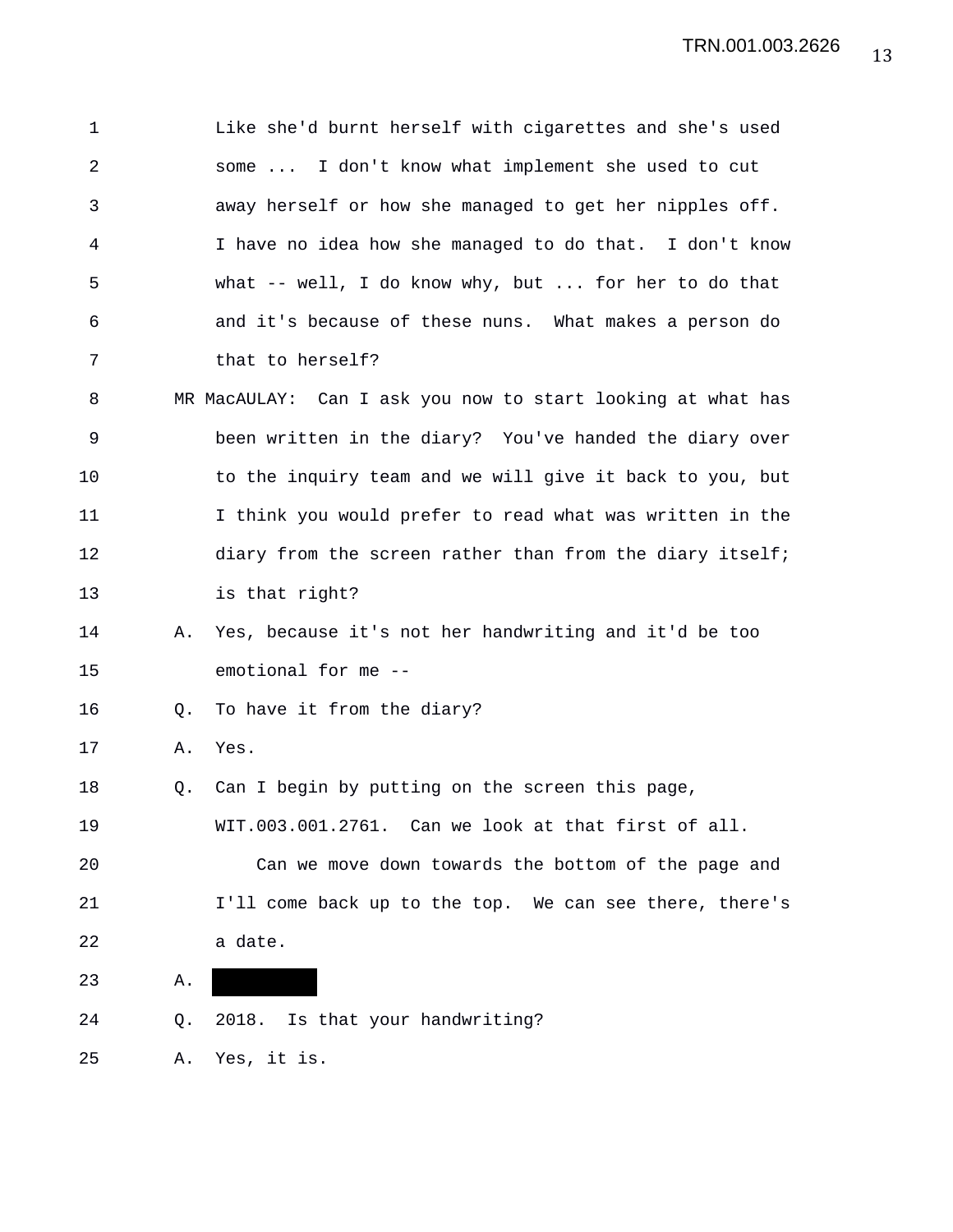| 1  |             | Q. Do we read there, and I'll just read this bit for you: |
|----|-------------|-----------------------------------------------------------|
| 2  |             | "My aunt is in hospital and has asked me to write         |
| 3  |             | down her memories. She wants to unburden her ghosts."     |
| 4  |             | That's what you wrote, isn't it?                          |
| 5  | Α.          | That's what she said.<br>Yes.                             |
| 6  | Q.          | She has signed that; is that right? We've blanked it      |
| 7  |             | out. Do you see the black bit there?                      |
| 8  | Α.          | Yes. I can't see if she signed or not, it's black.        |
| 9  | $Q_{\star}$ | But you know she signed it?                               |
| 10 | Α.          | Yes.                                                      |
| 11 |             | (Pause)                                                   |
| 12 |             | LADY SMITH: Mari-Anne, we can have a break if you need it |
| 13 |             | or, if you want, Mr MacAulay can read from the screen     |
| 14 |             | while you're watching.                                    |
| 15 | Α.          | Sorry, it's just what I see, where it says:               |
| 16 |             | "Justice for me -- it's time now."                        |
| 17 |             | She should be sitting here, not me.                       |
| 18 |             | LADY SMITH: I know and I think we all realise how really  |
| 19 |             | difficult this is for you. How do you want to proceed:    |
| 20 |             | with a break, with Mr MacAulay reading the documents or   |
| 21 |             | what, or do you want to carry on? If you need to cry,     |
| 22 |             | it doesn't matter. It's quite understandable.             |
| 23 | Α.          | I was told never to cry in public.                        |
| 24 |             | LADY SMITH: It doesn't matter. It's not long since your   |
| 25 |             | aunt died and you were plainly very close to her.         |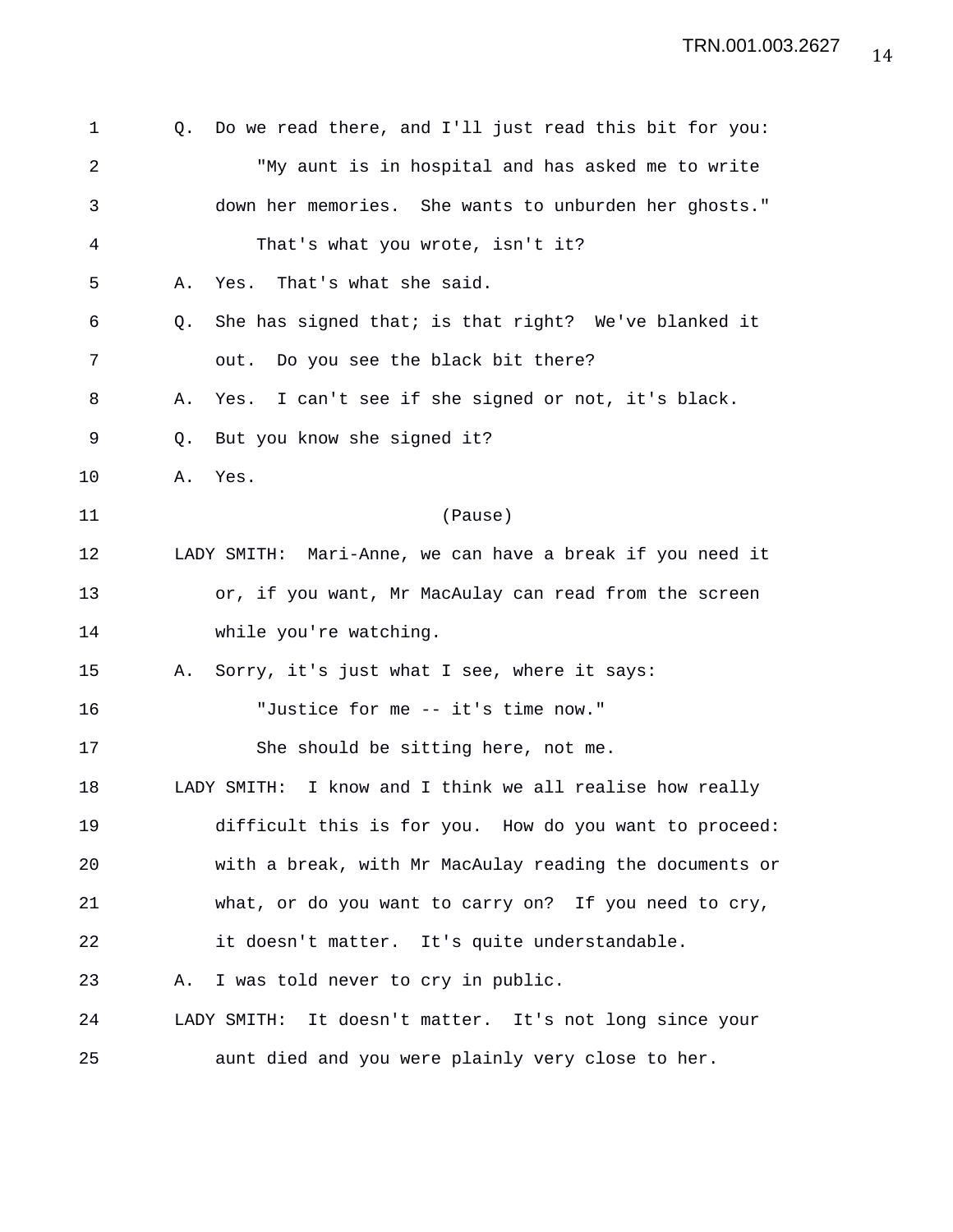1 A. No, I'll carry on.

2 LADY SMITH: Okay.

3 MR MacAULAY: If we go up the page a bit, just to look 4 at the handwriting above the page, is that your aunt's 5 handwriting? 6 A. Yes. 7 Q. If we go to the previous page before this page, that's 8 page 2760, so we'll go back a page, again can you tell 9 me -- let's move down a little bit. Can you tell me 10 there -- again, are we looking at your aunt's 11 handwriting? 12 A. Yes, that's her writing. 13 Q. So she had been writing things in the diary before you 14 took over, I think as you told us before; is that right? 15 A. Yes. 16 Q. For example, I'll just read this to you. From the 17 fourth line down: 18 TWhen I have time to think ..." 19 And I will read what's blanked out: 20 "When I have time to think of things, my life was 21 destroyed at 6. Since then I could never cope. My 22 chest was so disfigured; no one ever knew I did that to 23 myself." 24 Do you see that's what she has written? And that's

25 what she told you herself. That's right, isn't it?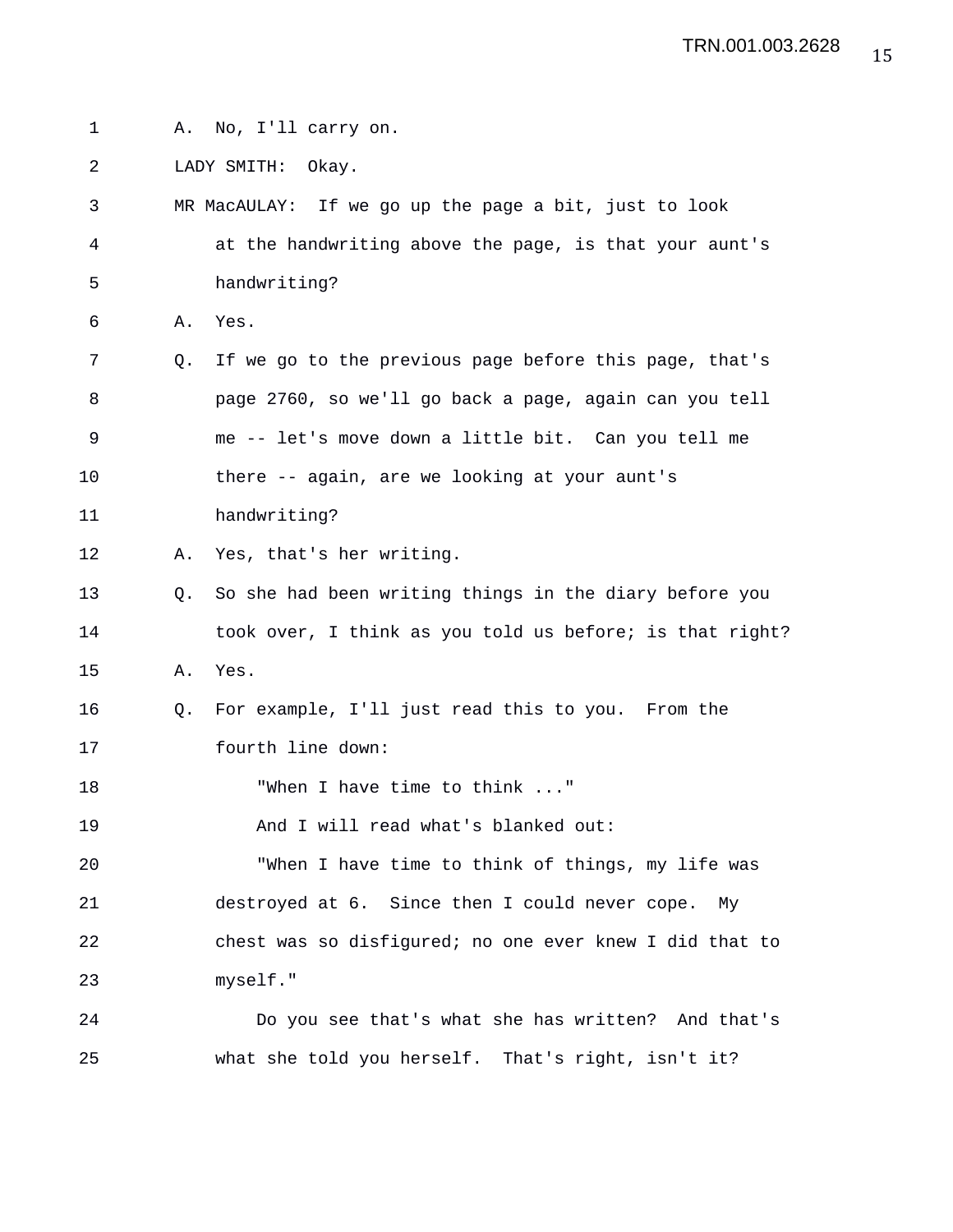1 A. Yes. 2 Q. Okay. Then if we go over to the page we've been on, 3 2761, again, if we just move down a little bit -- 2761. 4 A. "Bombs dropping everywhere." 5 Q. That's the wrong page. Just move down a little bit, 6 please. 7 Again, if I read a few lines down from the top: 8 "Nazareth [it looks like something, it may be 9 Thouse'], Sister **LWV** [it has been blanked out but 10 that is what it says]. Evil. I was a child, beaten, 11 sexually abused by them. I give my niece, little [and 12 there's reference to yourself], permission to get 13 justice for me. It is time now." 14 So she's written that herself, is that correct? 15 A. She struggled. 16 Q. But then it's after that that you took over? 17 A. I think so. 18 Q. I now want to turn on to the next page, 2762. I'll read 19 the first bit and if you are able to carry on, feel free 20 to do that, but I think what you begin by saying is: 21 "I had my aunt sign before I start." 22 A. Yes. 23 Q. And as you've told us, she signed the first bit. Can 24 you take it on from there if you can? 25 A. "She was 6 years old and she was living at the broch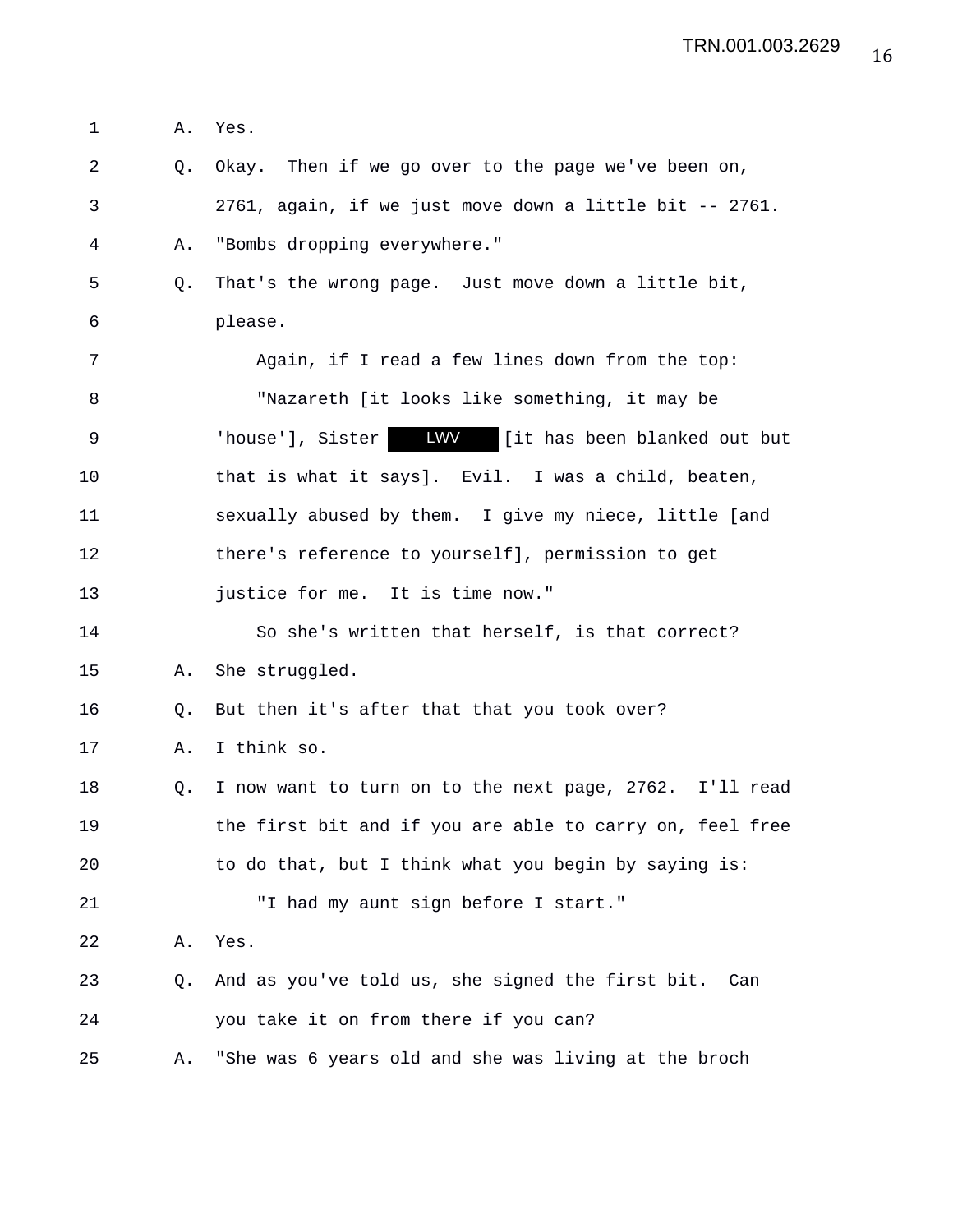| $\mathbf 1$    |    | [it doesn't say]<br>] and<br>with her granda,                           |
|----------------|----|-------------------------------------------------------------------------|
| $\overline{a}$ |    | her sister,  <br><b>Participate</b><br>She loved her time. That was her |
| 3              |    | happy memories. All of a sudden she was taken away to                   |
| 4              |    | Nazareth House, the beginning of her nightmares. At                     |
| 5              |    | first she thought of this as God's house and the "                      |
| 6              |    | That's all I can see.                                                   |
| 7              | Q. | We'll try and keep moving as you're reading it.                         |
| 8              | Α. | " the beginning of her nightmares. At this time she                     |
| 9              |    | thought of this as God's house and the nuns as angels.                  |
| 10             |    | She quickly learned this was not the case. Right from                   |
| 11             |    | <b>LWV</b><br>day one Sister<br>would be the one to leave her           |
| 12             |    | mark, many marks. She would have her clean floors with                  |
| 13             |    | a toothbrush then say, you know that's not clean enough,                |
| 14             |    | and kick me all over my little body. She was evil."                     |
| 15             | Q. | Turn over the page to 2763.                                             |
| 16             | Α. | "She would grab my hair and remark at how pretty I was:                 |
| 17             |    | you're a pretty one, aren't you?"                                       |
| 18             | Q. | And that reads:                                                         |
| 19             |    | "You're a pretty one, LWM, aren't you?"                                 |
| 20             | Α. | "I would say 'No', 'Yes, WWW', and grab me into her                     |
| 21             |    | office."                                                                |
| 22             |    | I'm just writing what she's saying:                                     |
| 23             |    | "Then I had to sit down -- well, pushed down.<br>To my                  |
| 24             |    | horror she lifted her garments up and had me do what no                 |
| 25             |    | child of God's should be doing to her private parts.                    |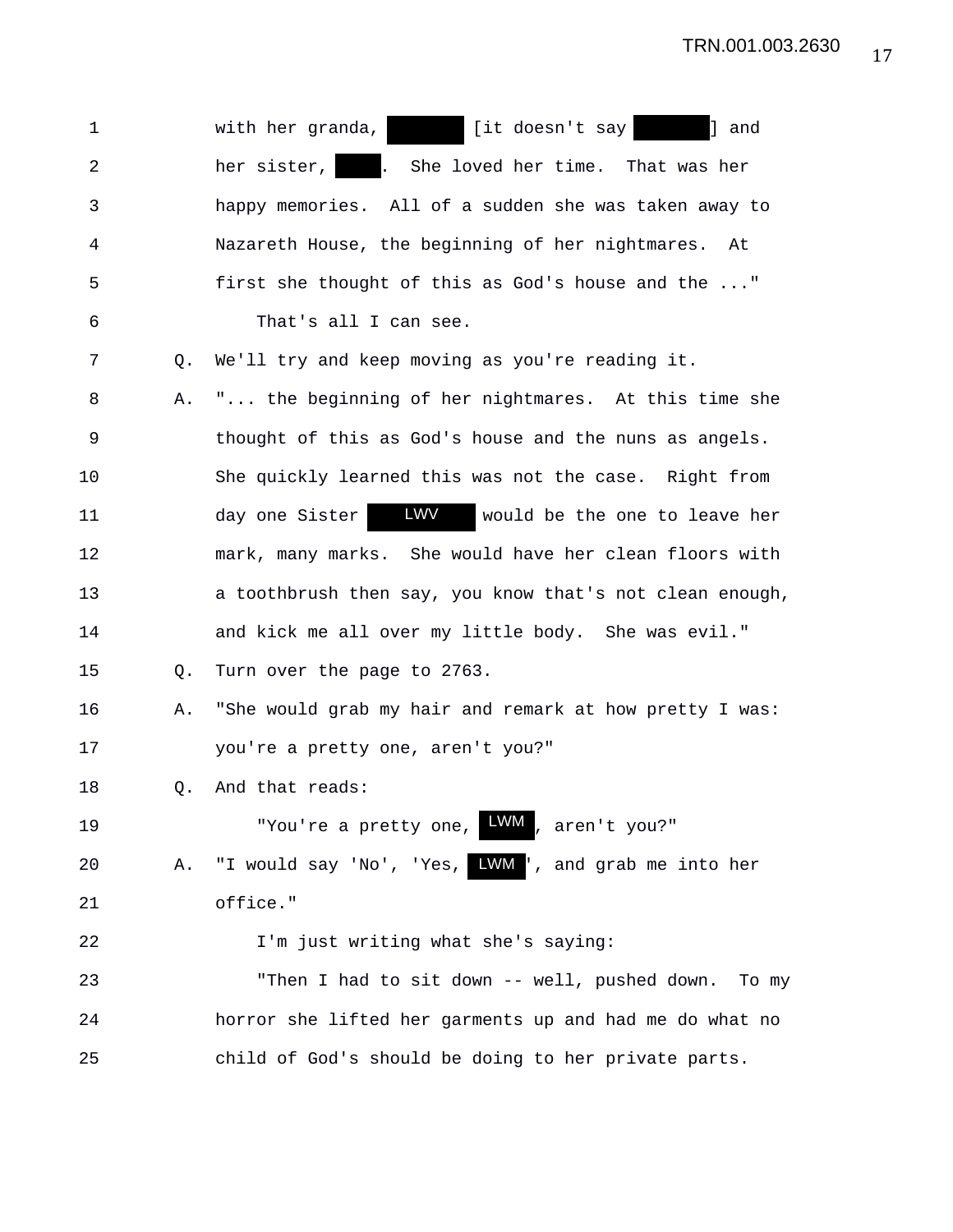```
1 This continued for the remaining time I was in that hell
2 as I grew I developed. She liked ..."
3 I can't read that.
4 LADY SMITH: Mari-Anne, let's have a short break.
5 (10.41 am)
6 (A short break)
7 (10.55 am)
8 LADY SMITH: Are you okay to carry on, Mari-Anne?
9 A. Yes. Thank you.
10 LADY SMITH: Mr MacAulay.
11 MR MacAULAY: I think, Mari-Anne, we'll proceed on the basis
12 that I will read the transcript. We'll have it on the
13 screen and if I make a mistake then you can pick me up.
14 A. Yes.
15 Q. We're going back now to page WIT.003.001.2763.
16 You had read the bit about the sexual abuse, and to
17 read on:
18 "As I grew, I developed. She liked to play with my
19 chest and my private parts."
20 And you've written down:
21 "My aunt is crying and takes a break."
22 And then you say:
23 "Now she wishes to continue."
24 If we move on to page 2764:
25 "I have never told anyone my dirty secrets. My
```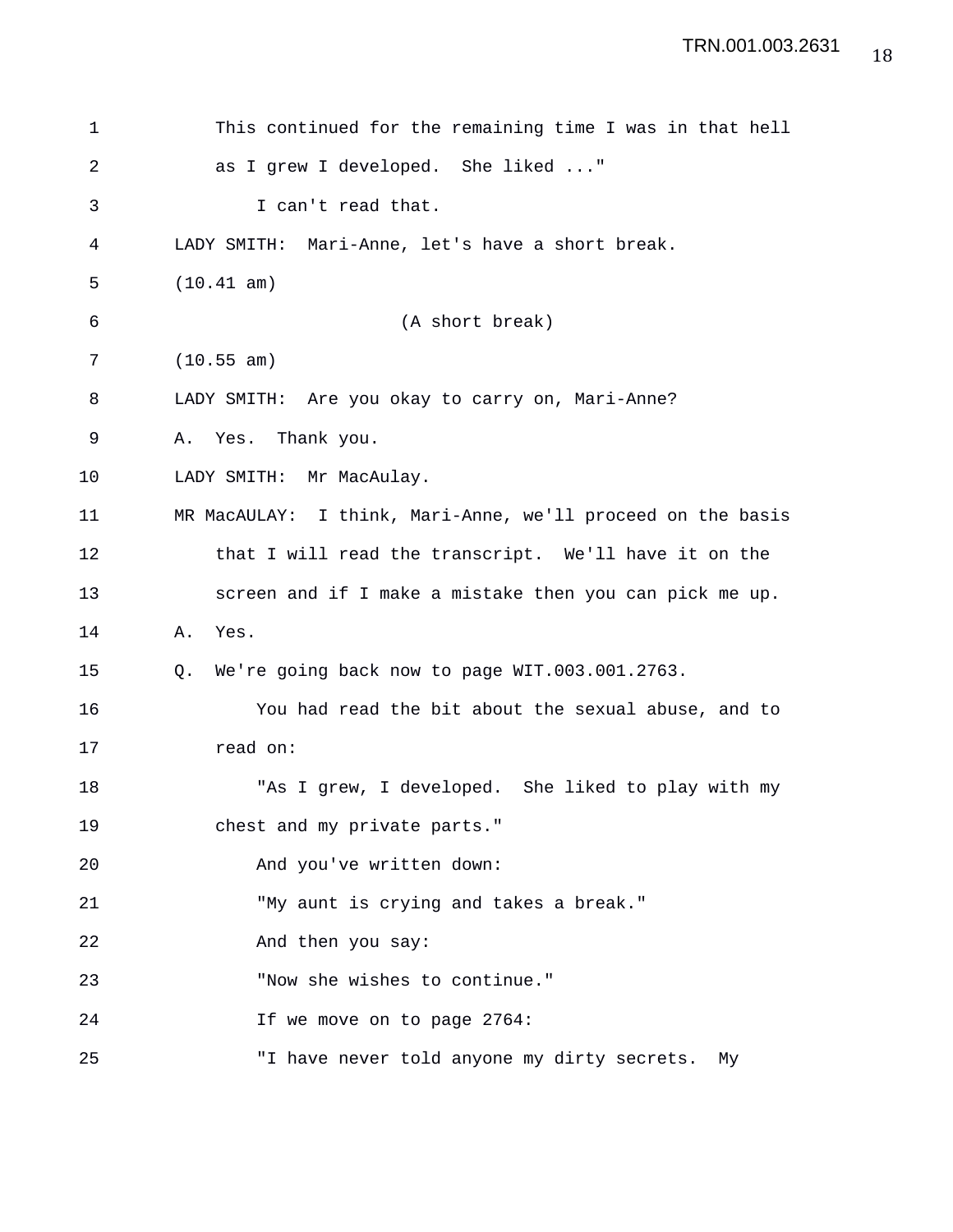1 niece assures me this is not my fault, but I don't 2 understand why this happened to me -- and not just me, 3 other children too. I can still hear them call now to 4 this day, screaming. Such evil goings-on. Why hurt the 5 little children? Why? I was subjected to sexual abuse, 6 daily beatings. Sometimes no food. And I was cold, as 7 was the rest of the children. We were all scared. 8 The Suiter LWW was a nasty, wicked nun. She did 9 her share of evil too, but nothing to what 10 Sister **LWV** did to me. I did try and tell my mum. 11 God bless her, she knew something." 12 Moving on to page 2765, it reads: 13 "She knew something wasn't right. I ran away 14 several times to see my mum, but always the nuns would 15 be so nice to the police when I was taken back, and 16 I paid the price. One time I was so badly beaten 17 I could not move for pain. I was left in my bed, cold, 18 shivering. No one came, but one girl, my friend, 19 . had food to give me, but she too was 20 scared and beaten just like me. 21 "There was no escaping this hell, and who would 22 believe me? I was told I was ugly and a sinner, forever 23 telling lies. I told my mum I was being beaten when 24 I ran away to her. I know my mum believed me, but also

25 she couldn't understand as they were God's children,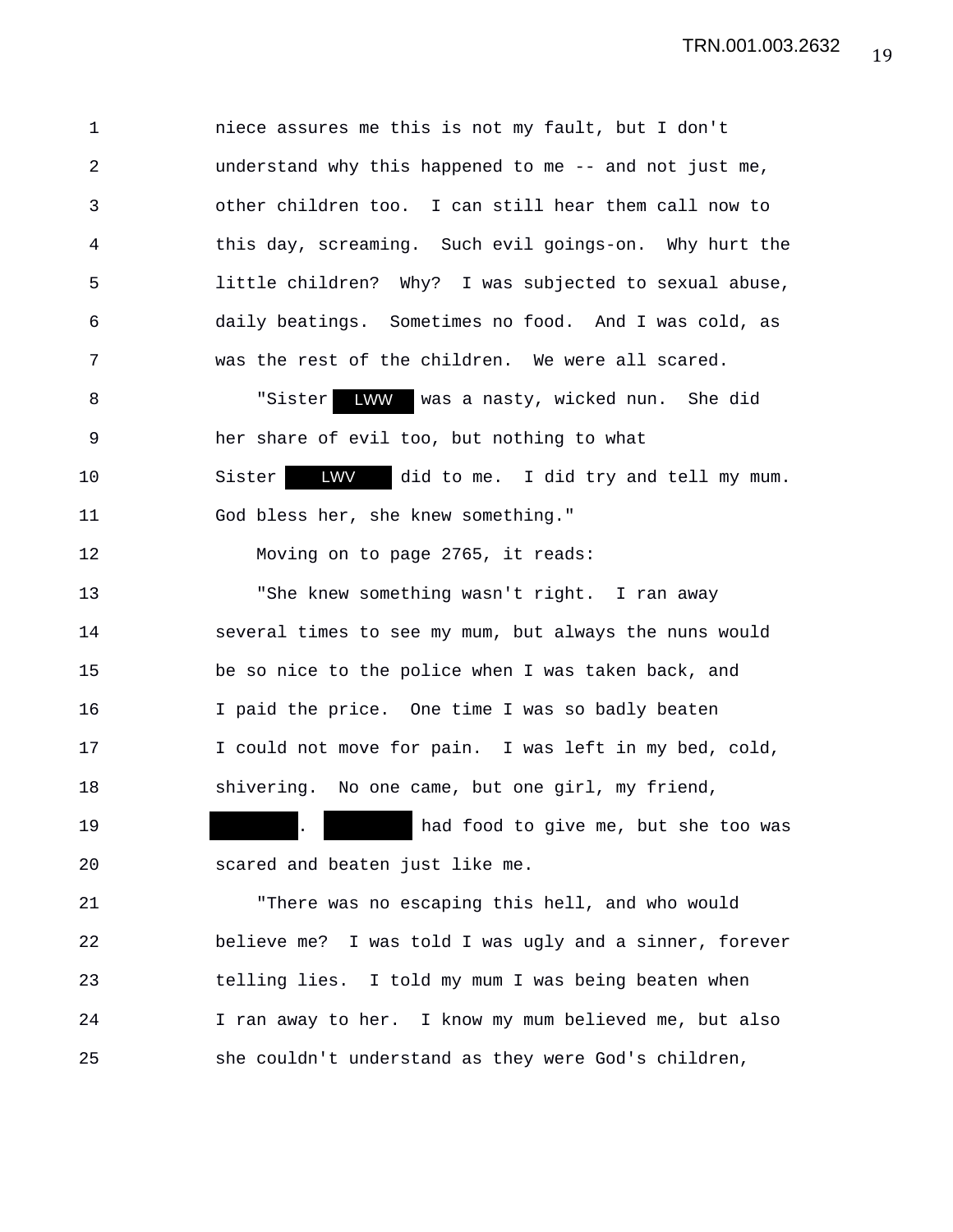| 1  |    | too. But I told after a few days [that's on page 2766]           |
|----|----|------------------------------------------------------------------|
| 2  |    | past (sic) I can't recall how I got better, well again,          |
| 3  |    | but I did. I didn't want to. I wanted to die.                    |
| 4  |    | I wanted God to come and take me away.                           |
| 5  |    | "The beatings, the sex abuse, never stopped no                   |
| 6  |    | matter what I did. Still I kept running away. Then               |
| 7  |    | I was put into St Claire's. That was not any better.             |
| 8  |    | They ran St Claire's like Nazareth. I once went to the           |
| 9  |    | office and then I was taken to Edinburgh to the doctor           |
| 10 |    | there. He said, 'Now, $\frac{1}{2}$ MM, let me see what I can do |
| 11 |    | to rid you of your troubles'. I can't talk about that,           |
| 12 |    | it's too painful. I was a child. Why?"                           |
| 13 |    | Again you have noted that she is crying. Then                    |
| 14 |    | you have noted:                                                  |
| 15 |    | "My aunt needs to stop. I will talk to her                       |
| 16 |    | tomorrow. This is very difficult. I didn't know how              |
| 17 |    | bad she had gotten."                                             |
| 18 |    | So just to stop there, Mari-Anne, you've had a pause             |
| 19 |    | there for a few days; is that correct?                           |
| 20 | Α. | Yes.                                                             |
| 21 | Q. | And as you've noted, she was --                                  |
| 22 | Α. | I was in for a couple of hours and I left it so she'd            |
| 23 |    | have a good day and the visitors would be there.<br>But          |
| 24 |    | it's because I stayed every night with her at the                |
| 25 |    | hospital.                                                        |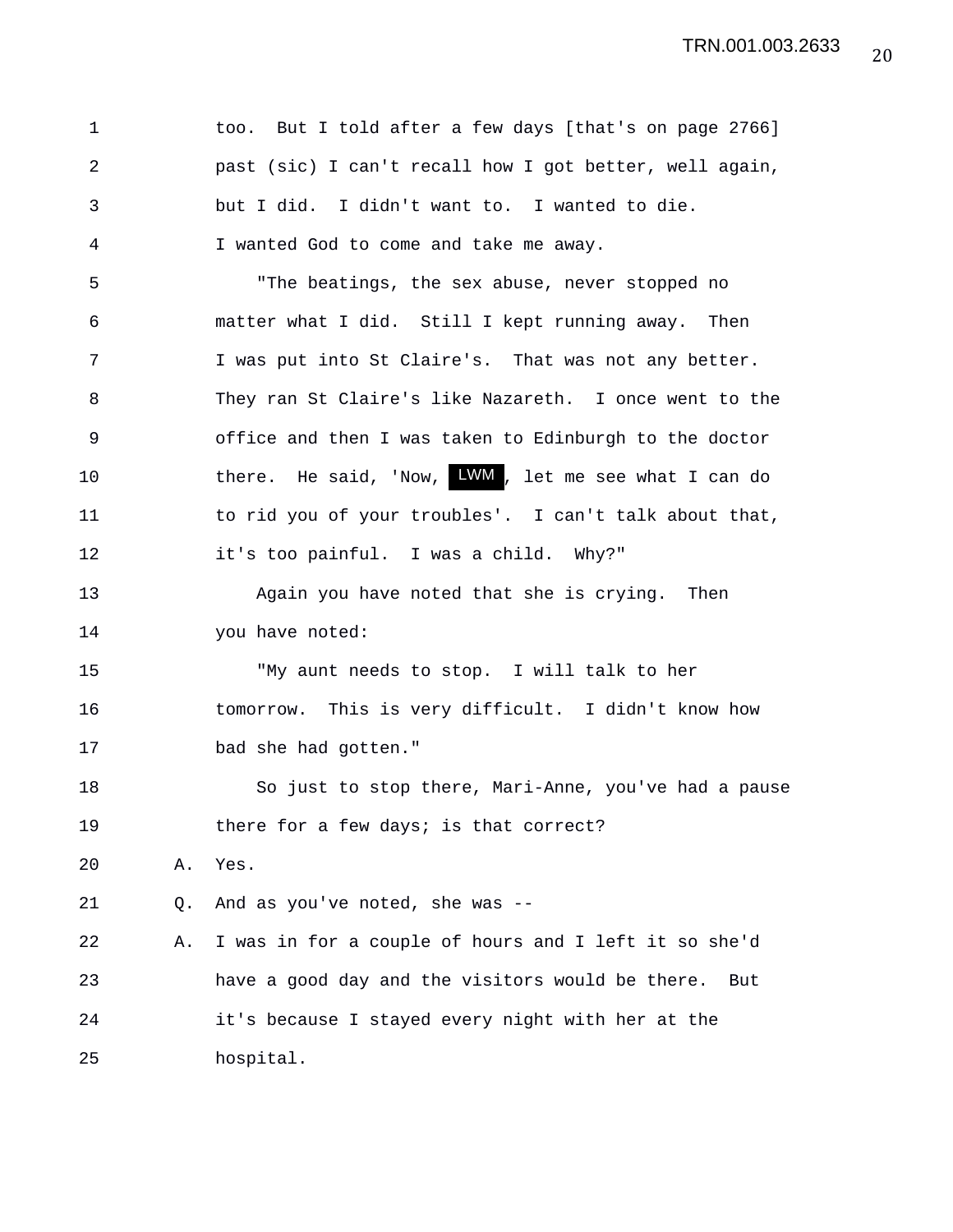1 Q. Can I pick it up again -- and this is at page 3750. 2 You've dated this, it would appear, 8 January 2018. 3 Do you see that date at the top?

4 A. Yes.

5 Q. I'll just read on:

6 "I had left this a few days as this has been very 7 upsetting, but she wishes to continue in case anything 8 should happen to her. This is not easy, far from it. 9 I never expected all of this: her life, her secrets, her 10 sadness. She seems stronger today, but she talks mostly 11 of Sister **LWV** from Nazareth House. LWV

12 "There are records from doctors. She said they 13 still must have them and wishes me to get them for her. 14 What got her through, she tells me, was her faith in God 15 and Jesus. She destroyed her body as it was already 16 damaged, broken, touched. She recalls being touched 17 (sic), but cannot talk of this as it's too painful. She 18 is crying --"

19 A. No, "She recalls being tortured".

20 Q. I see, "tortured". Thank you.

21 "She recalls being tortured but cannot talk of this 22 as it's too painful. She is crying, thinking of those 23 poor souls. The children screaming has haunted her all 24 her days. She never really knew her siblings. That 25 bond was gone, but she still loved them and her poor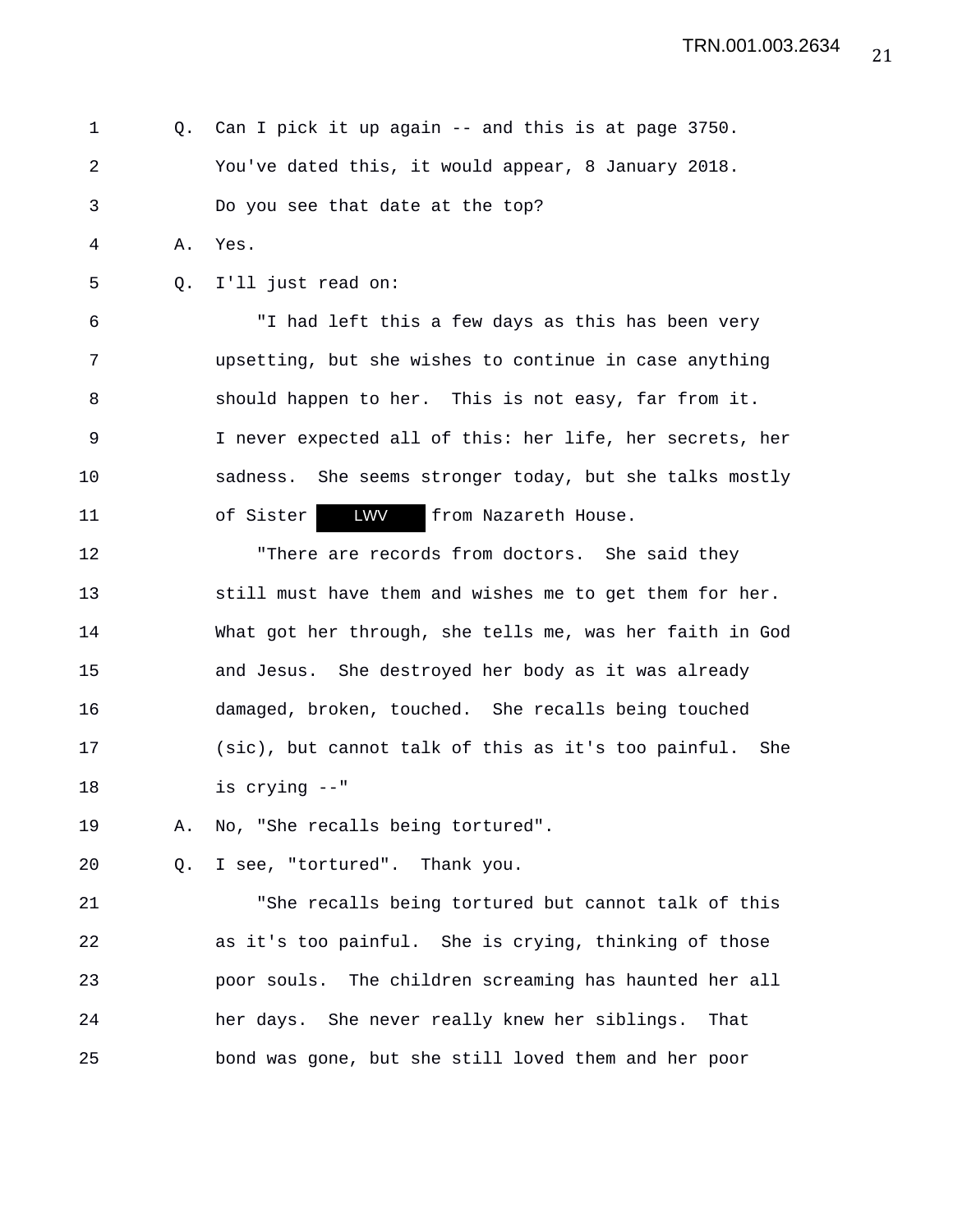| $\mathbf 1$    |    | I ask her, 'Why say that about grandma?'"<br>mum.        |
|----------------|----|----------------------------------------------------------|
| $\overline{2}$ | Α. | Her mum, my grandma. When she said, "My poor mum",       |
| 3              |    | I asked her why she said that about grandma, meaning her |
| 4              |    | mum.                                                     |
| 5              | Q. | I think what you say there:                              |
| 6              |    | "She tells me her mum was 6 years old when her mum       |
| 7              |    | died and she was beaten and abused too --"               |
| 8              | Α. | Yes. That's correct.                                     |
| 9              | Q. | "-- like her. I don't understand and my aunt won't       |
| 10             |    | discuss her mum. I'm beginning to think my grandma was   |
| 11             |    | in a home too, but she, my aunt, tells me I have to keep |
| 12             |    | that to myself."                                         |
| 13             |    | "I promised my mum, my heart is heavy and sad."          |
| 14             |    | And you've written:                                      |
| 15             |    | "Mine is too."                                           |
| 16             |    | "I shall never forgive those sisters, nuns, priests.     |
| 17             |    | They will be judged by God. Hell is where they all       |
| 18             |    | belong. I got away aged 15 and a half. I had no one.     |
| 19             |    | But I never could get the memories, horrors, of what     |
| 20             |    | happened gone to this day. Tell them the truth.<br>What  |
| 21             |    | happened in Nazareth and St Claire's. There were babies  |
| 22             |    | there too, neglected, abused. All evil."                 |
| 23             |    | Then on the next page, it begins at the top:             |
| 24             |    | "No one did anything to help. No one opened their        |
| 25             |    | eyes to see how sad all the children were. She shows me  |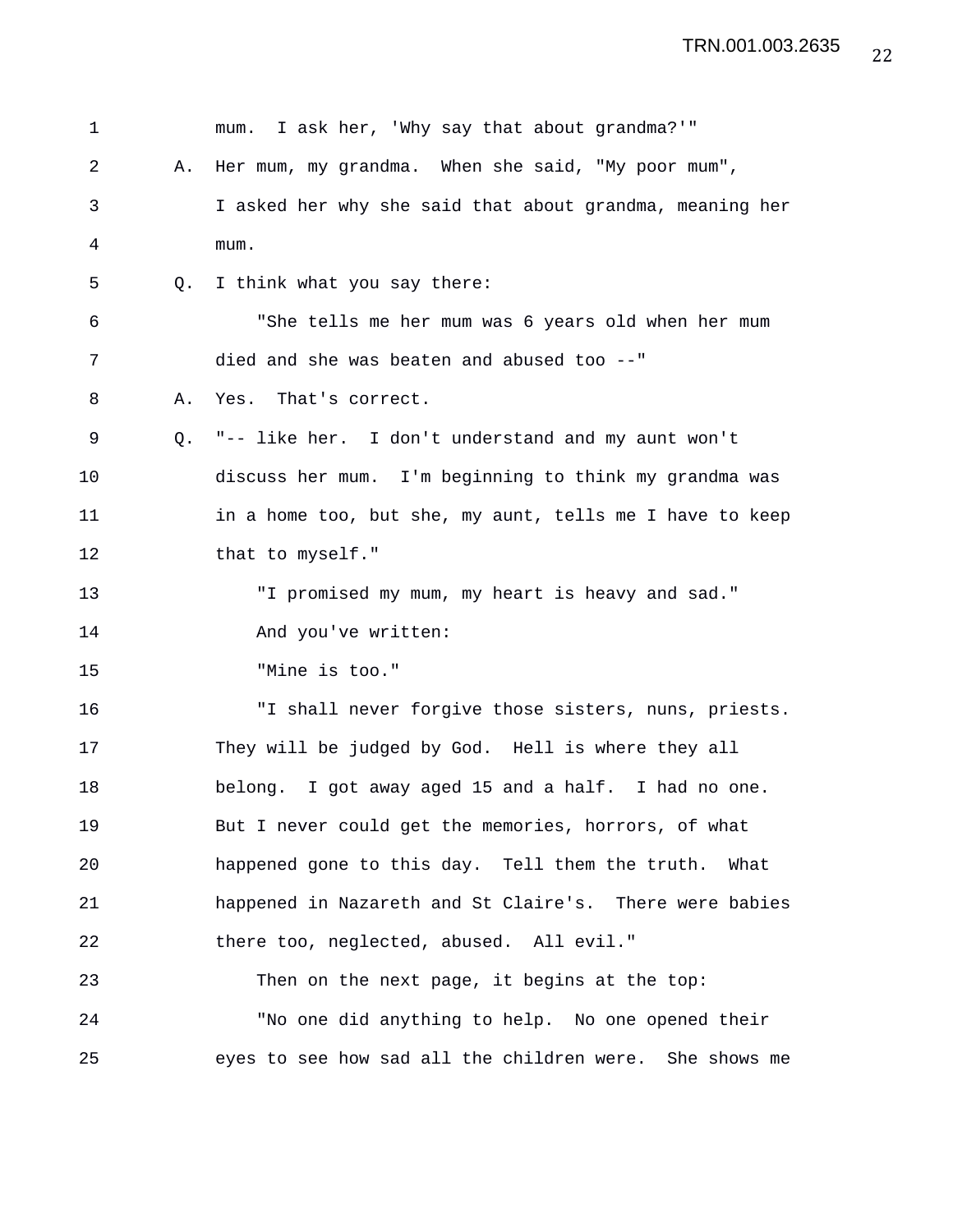1 her hands once [were] so normal, but reminds me at 6 2 I had to do washing, cleaning, buffing. It was a very 3 hard life and evil too. No child should go through 4 hell. My friend I never saw again. Was she 5 dead or alive? I don't know, but what they did to the 6 bairns that were sick, God forbid. So much evil in that 7 Nazareth went on that I don't believe anyone would 8 believe me. That's why I kept silent as who would 9 believe me over them?

10 "I should never have been born. I never knew what 11 love was. I never could hug anyone. My time destroyed 12 my own kids. I didn't know how to be a mum. I left 13 them with my mum."

14 Then over to the next page:

15 "I didn't know how to love. I was never taught or 16 shown. From 6 years old Sister **LWV** took 17 everything from me. I died in Nazareth/St Claire's. 18 I was never the same happy-go-lucky kid since of that. 19 Every day evil, pure evil. LWV

20 "Don't give away my secrets to everyone, little [and 21 that's a reference to you]. Make sure they go into the 22 right hands. Be aware of nuns, priests. Be careful. 23 I am sorry you had to hear all of this, but I do feel 24 a little better talking about my painful secrets. Now 25 swear on this cross, hail to Lord, you will be careful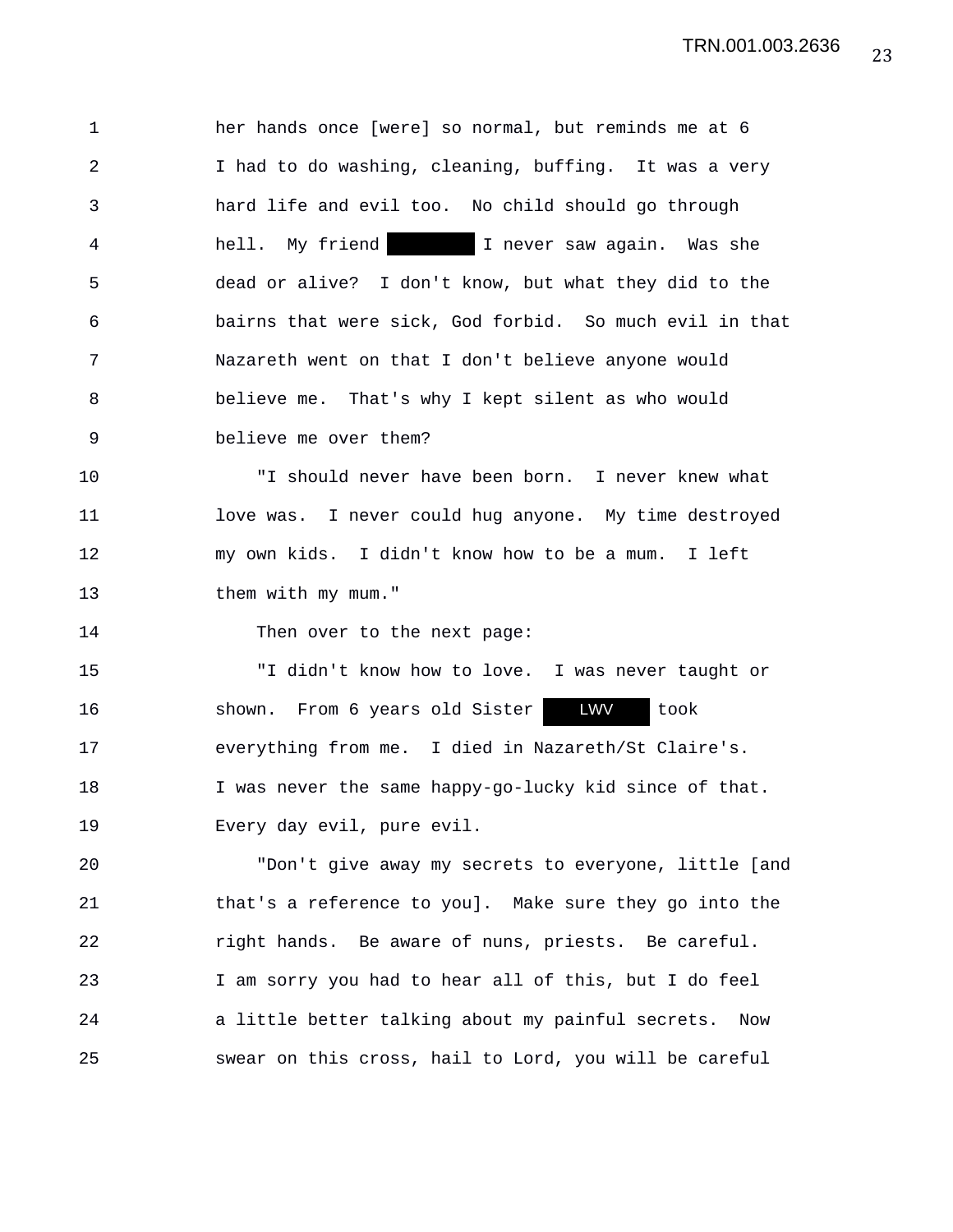1 who you tell my secrets to. Do what is needed. Always 2 do good. I have had to stop now as she is very upset 3 and so am I too. Tears all down her tiny face. So much 4 pain." 5 Is that the end of what you wrote? 6 A. I think so because she got so poorly. 7 Q. You made your promise to her, Mari-Anne, and you've kept 8 it, because you have come to the inquiry with this 9 information. That is the case, isn't it? 10 A. Yes, because she had me swear on the cross with a Bible. 11 MR MacAULAY: Well, thank you very much indeed for doing 12 that. It hasn't been easy for you, but thank you for 13 coming to the inquiry. 14 LADY SMITH: Are there any other questions? No. 15 Mari-Anne, thank you very much for coming forward 16 with your aunt's diary, with your memories of what she 17 told you. As I've already said, this cannot have been 18 easy for you. It is quite understandable how difficult 19 it has been. I'm very grateful to you for seeing it 20 through, both for the sake of the inquiry and, as 21 Mr MacAulay has said, you can go away in the knowledge 22 you've done what your aunt asked you to do and you 23 promised you would do. I hope that helps. I'm now able 24 to let you go.

25 A. Thank you.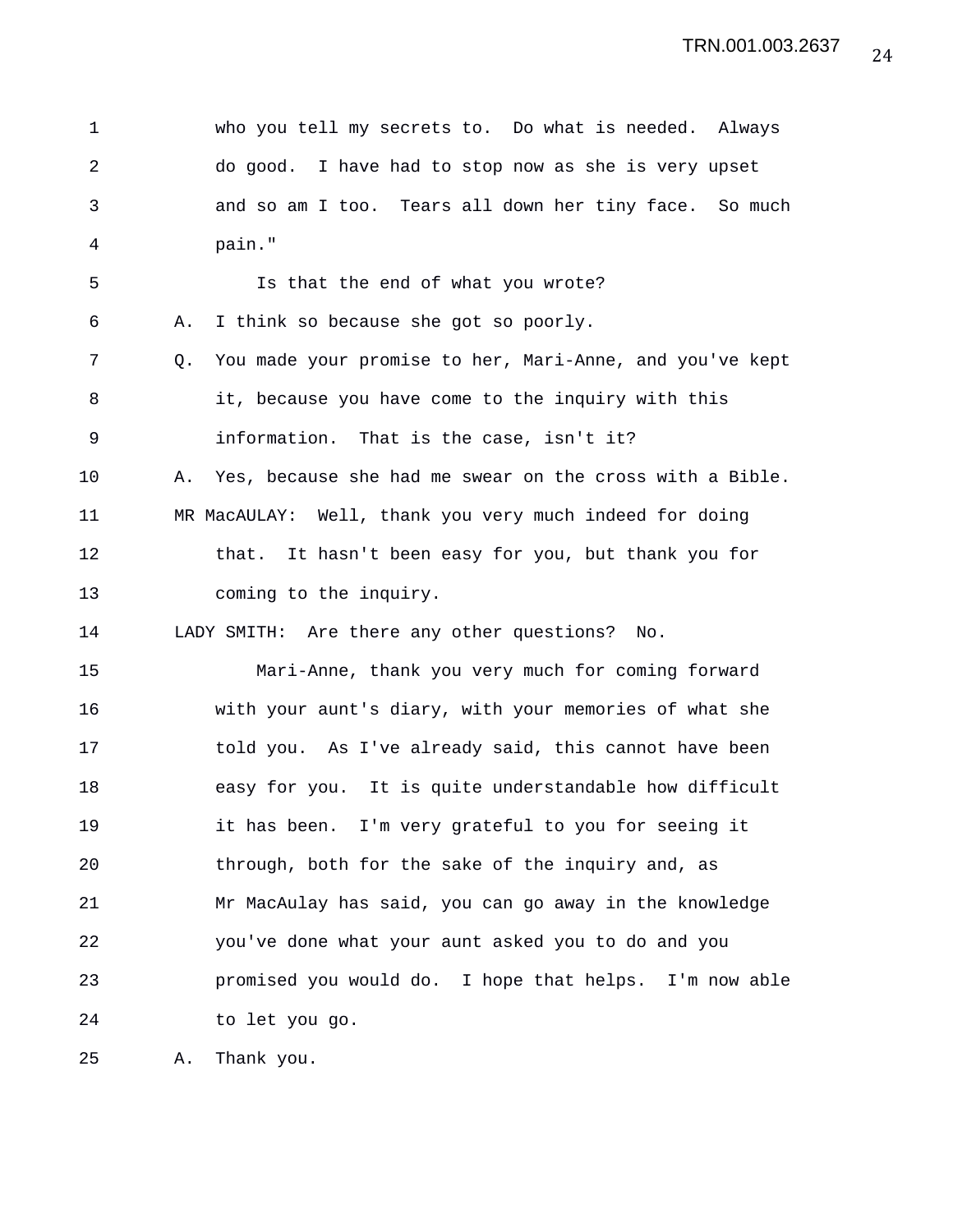| 1  | (The witness withdrew)                                     |
|----|------------------------------------------------------------|
| 2  | MR MacAULAY: My Lady, the next evidence is to be taken by  |
| 3  | video link and I understand that is being set up as we     |
| 4  | speak. Perhaps we can have a short adjournment and see     |
| 5  | where we are.                                              |
| 6  | LADY SMITH: Yes. Very well.                                |
| 7  | (11.10 am)                                                 |
| 8  | (A short break)                                            |
| 9  | (11.30 am)                                                 |
| 10 | LADY SMITH: Mr MacAulay.                                   |
| 11 | MR MacAULAY: My Lady, the next witness is an applicant and |
| 12 | she wants to use the name "Claire" in giving evidence.     |
| 13 | LADY SMITH: Claire, can I just check whether you can see   |
| 14 | me?                                                        |
| 15 | A. I see you.                                              |
| 16 | LADY SMITH: I would like you to take the oath, please, and |
| 17 | that means raise your right hand and repeat after me.      |
| 18 | "CLAIRE" (affirmed)                                        |
| 19 | (The witness appeared via video link)                      |
| 20 | LADY SMITH: Claire, I'm about to pass over to Mr MacAulay  |
| 21 | to ask questions of you. Before I do that, can I just      |
| 22 | assure you that we will have a break at around 12 noon     |
| 23 | of a few minutes then, and then return to your evidence    |
| 24 | after that; is that okay?                                  |
|    |                                                            |

25 A. Okay.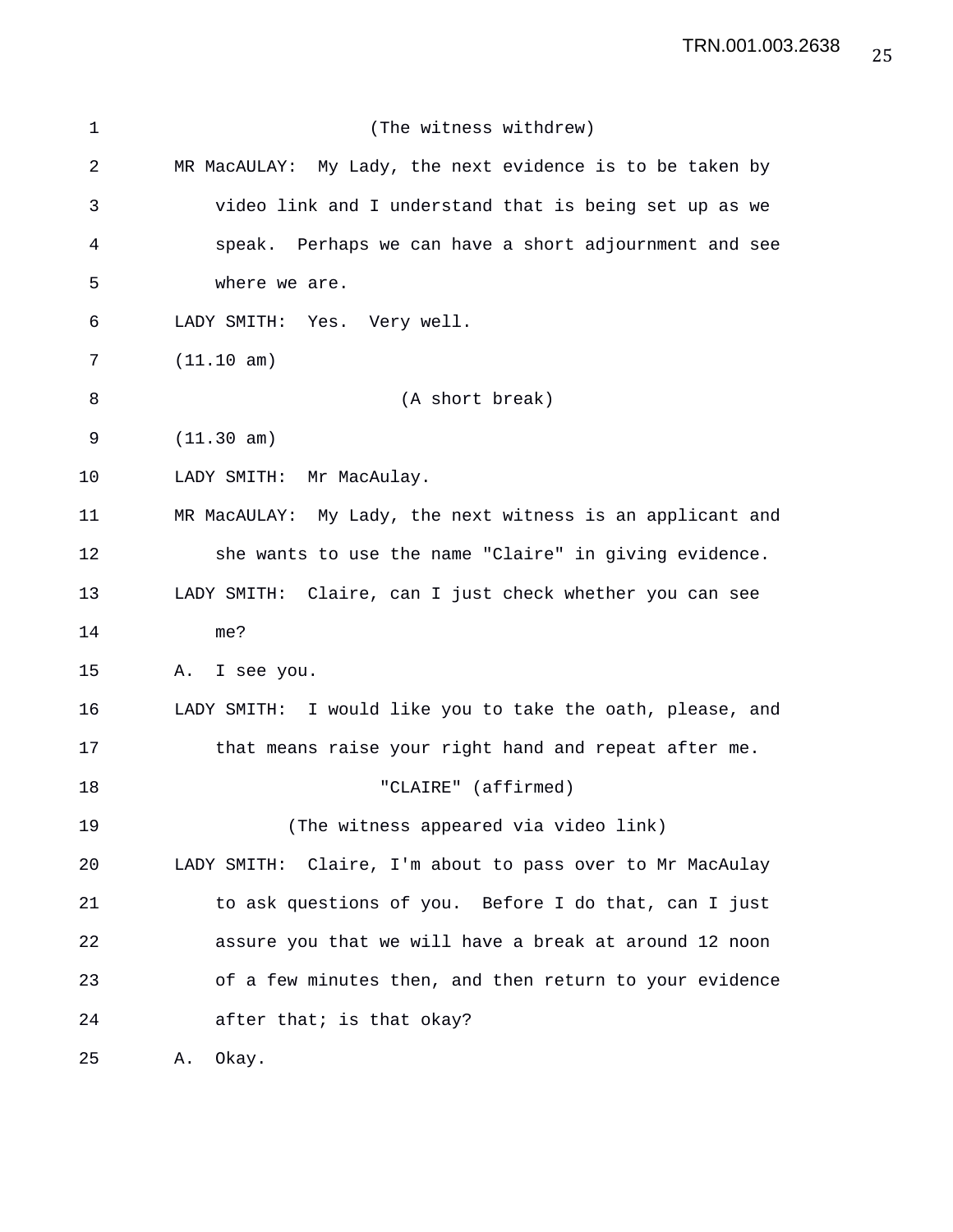| 1  |    | LADY SMITH: Mr MacAulay.                                |
|----|----|---------------------------------------------------------|
| 2  |    | MR MacAULAY: Good morning, Claire.                      |
| 3  | Α. | Good morning.                                           |
| 4  | Q. | I don't want your date of birth, but I just want you to |
| 5  |    | confirm the year of your birth so I can get a time      |
| 6  |    | frame. Am I right in thinking that you were born in     |
| 7  |    | 1957?                                                   |
| 8  | Α. | I was.                                                  |
| 9  | Q. | You have in front of you, I think, your statement;      |
| 10 |    | is that correct?                                        |
| 11 | Α. | I do.                                                   |
| 12 | O. | I'll give the reference of it to the stenographers for  |
| 13 |    | the transcript. It's WIT.001.001.4827. Could I ask you  |
| 14 |    | to turn to the last page of the statement? You'll find  |
| 15 |    | that at 4848.                                           |
| 16 | Α. | Yes.                                                    |
| 17 | Q. | Can you confirm that you have signed the statement?     |
| 18 | Α. | I have.                                                 |
| 19 | Q. | Do you tell us in the last paragraph:                   |
| 20 |    | "I have no objection to my witness statement being      |
| 21 |    | published as part of the evidence to the inquiry"?      |
| 22 |    | Is that right?                                          |
| 23 | Α. | (inaudible).                                            |
| 24 | Q. | Do you go on to say:                                    |
| 25 |    | "I believe the facts stated in this witness             |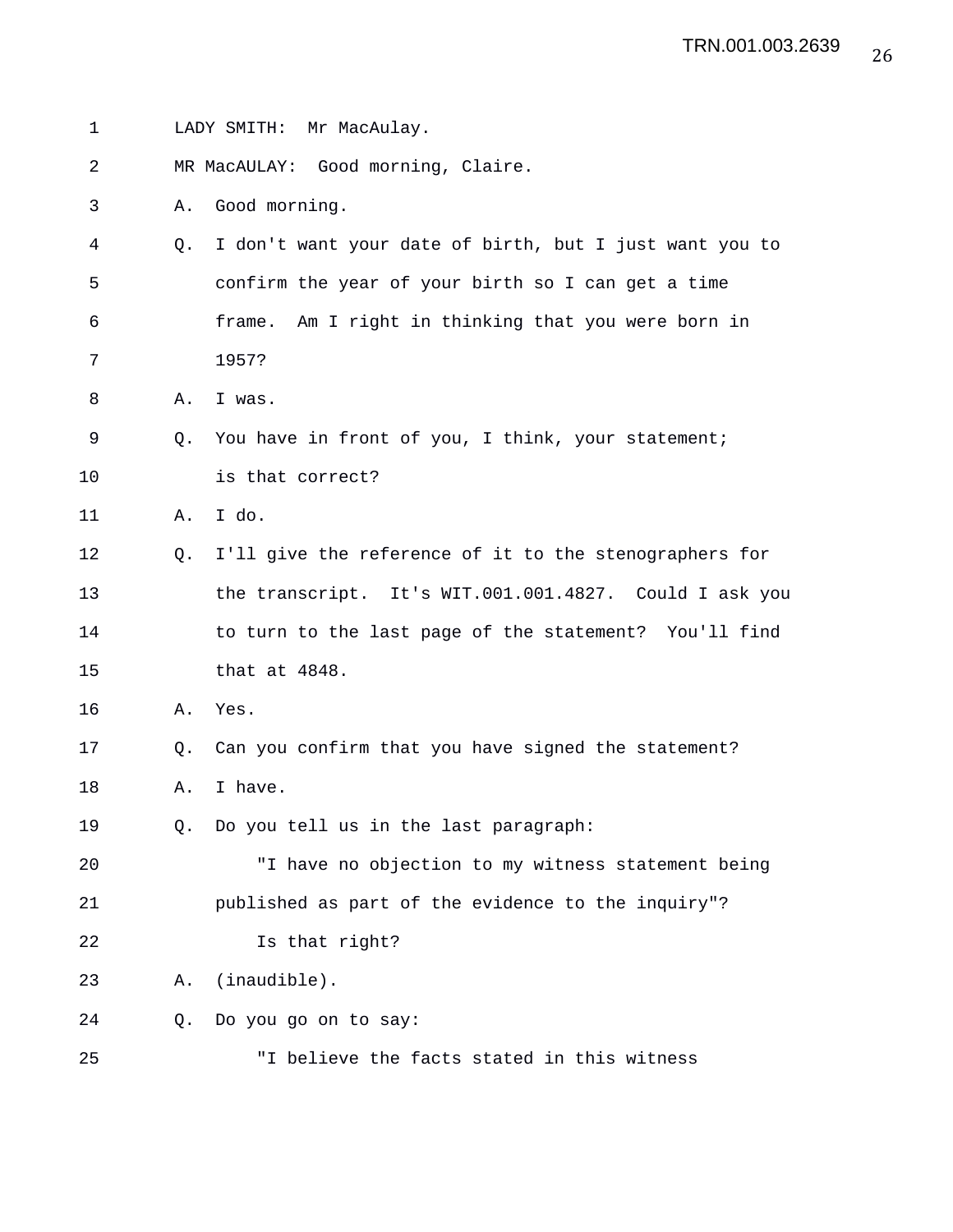|    | statement are true"?                                        |
|----|-------------------------------------------------------------|
|    | Is that correct?                                            |
|    | LADY SMITH: Claire, hang on a minute, the microphone is not |
|    | picking you up quite accurately. I know you've got          |
|    | somebody with you there. Perhaps we can get some help       |
|    | to get the microphone into the right position. If you       |
|    | speak to me and tell me whether or not you're near the      |
|    | microphone. Are you near the microphone, Claire?            |
| Α. | Yes, uh-huh.                                                |
|    | LADY SMITH: That's better. If you can stay in about that    |
|    | position, I think we'll be able to hear you clearly.        |
|    | I'll let you know if it's not working again and we can      |
|    | shift you or the microphone as necessary; is that all       |
|    | right?                                                      |
| Α. | Certainly.                                                  |
|    | MR MacAULAY: Claire, I think it is the position that you    |
|    | were due to give your evidence to this inquiry much         |
|    | earlier on; is that correct?                                |
| Α. | That certainly was.                                         |
| Q. | What happened to intervene?                                 |
| Α. | My son                                                      |
|    | LADY SMITH: Claire, you're coming and going from the        |
|    | microphone. I'm sorry to be a nuisance, but it's so         |
|    | important we can hear what you're saying.                   |
|    | (Pause)                                                     |
|    |                                                             |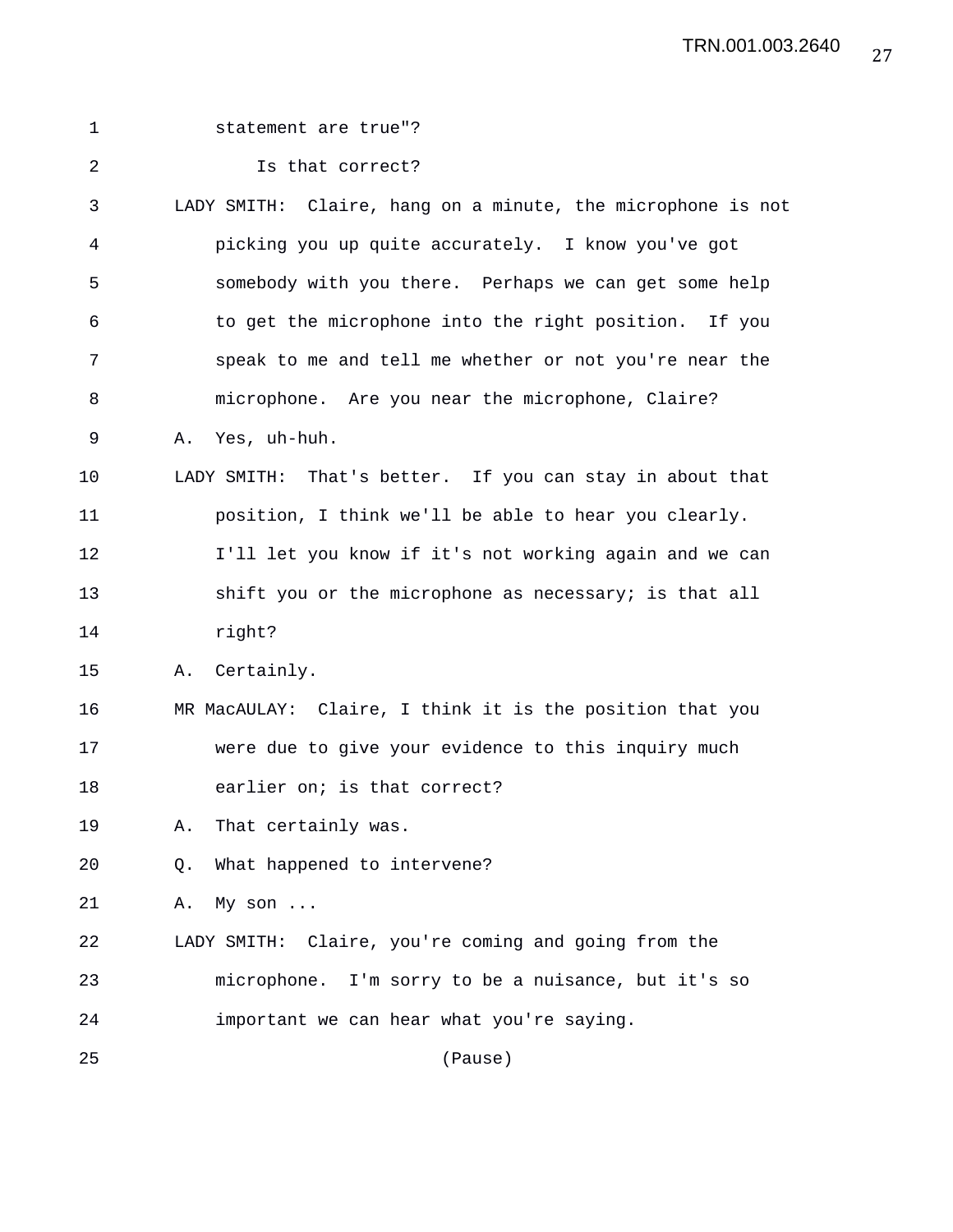| 1  | MR MacAULAY: I had asked you about having to postpone your |
|----|------------------------------------------------------------|
| 2  | previous date for coming to give evidence. I think you     |
| 3  | were going to explain why that happened.                   |
| 4  | Α.                                                         |
| 5  |                                                            |
| 6  |                                                            |
| 7  | There's a problem here.<br>LADY SMITH:                     |
| 8  | MR MacAULAY: We should maybe have a short break.           |
| 9  | LADY SMITH: Sorry, Claire. We'll have a short break and    |
| 10 | see if we can give you a practice with different           |
| 11 | positions for this microphone or with something else so    |
| 12 | that we can get it absolutely right because it is really   |
| 13 | annoying for you if I have to keep stopping you.           |
| 14 | We'll take five minutes just now.                          |
| 15 | (11.35 am)                                                 |
| 16 | (A short break)                                            |
| 17 | (11.42 am)                                                 |
| 18 | LADY SMITH: I think we've managed to sort things out       |
| 19 | better, Claire -- I'm hoping so anyway.                    |
| 20 | Mr MacAulay, when you're ready.                            |
| 21 | MR MacAULAY: Claire, I think you had gone on to explain    |
| 22 | that because your family were involved in an accident,     |
| 23 | you couldn't come to give your evidence before; is that    |
| 24 | right?                                                     |
| 25 | That's right.<br>Α.                                        |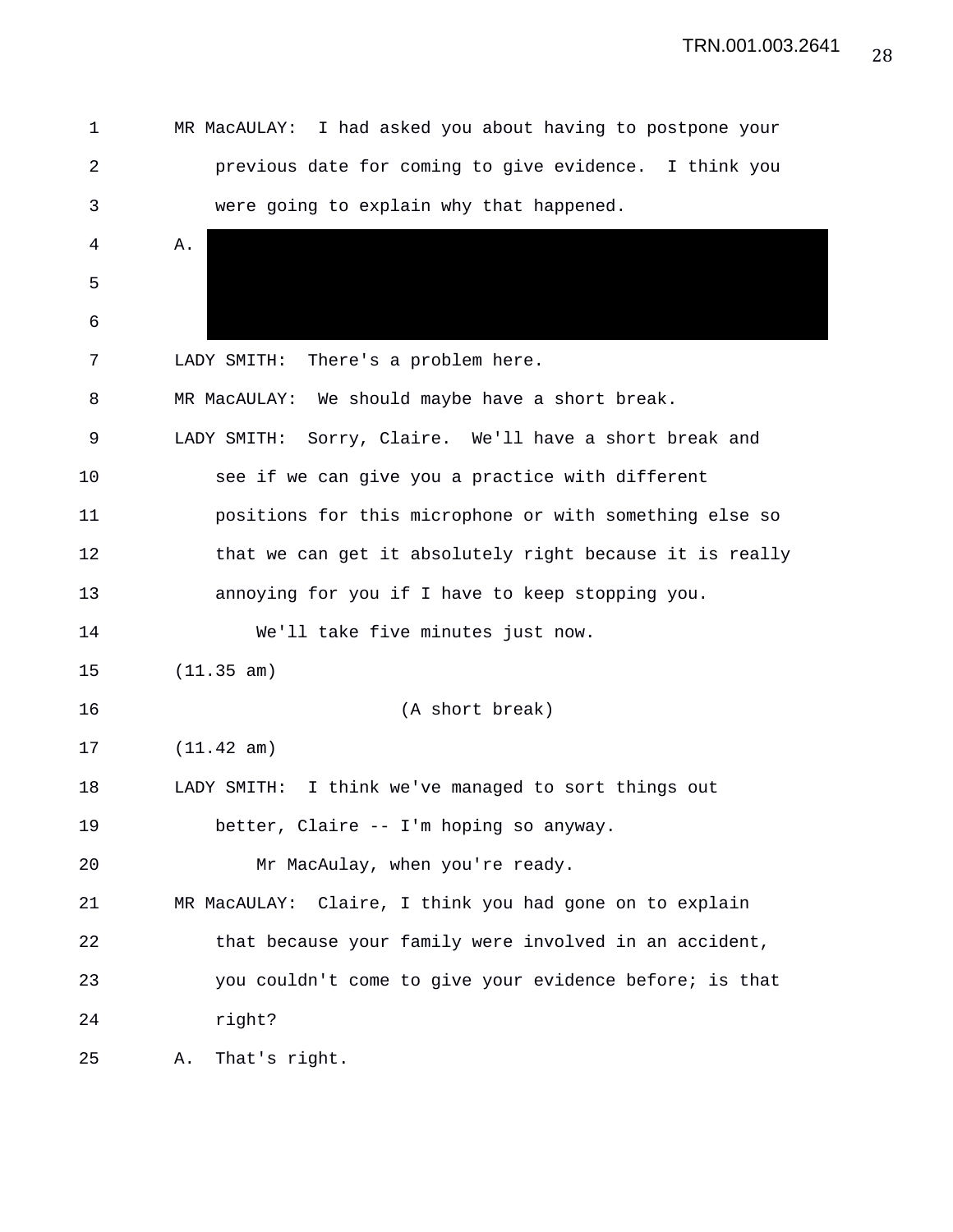| 1  | Now because you can't be supported by your family in<br>Q. |
|----|------------------------------------------------------------|
| 2  | coming to Edinburgh to give your evidence, you're giving   |
| 3  | your evidence by way of a video link; is that right?       |
| 4  | (Inaudible).<br>Α.                                         |
| 5  | LADY SMITH: I can hardly hear this; I thought it was       |
| 6  | better.                                                    |
| 7  | I couldn't put the family through (inaudible).<br>Α.       |
| 8  | I couldn't put the family through this because my son is   |
| 9  | still quite ill (inaudible).                               |
| 10 | MR MacAULAY: I think we have to revisit this, my Lady.     |
| 11 | LADY SMITH:<br>I think we're going to have to come back to |
| 12 | this.                                                      |
| 13 | Claire, I'm sorry. I'm going to rise and a decision        |
| 14 | will be made as to whether we can possibly carry on with   |
| 15 | this system today or not. I'm really sorry for you to      |
| 16 | put you through this. We had thought that the system       |
| 17 | would work, clearly.                                       |
| 18 | I'll rise now.                                             |
| 19 | (11.43 am)                                                 |
| 20 | (A short break)                                            |
| 21 | (11.54 am)                                                 |
| 22 | (The lunch adjournment)                                    |
| 23 | $(2.00 \text{ pm})$                                        |
| 24 | Mr MacAulay.<br>LADY SMITH:                                |
| 25 | My Lady, I would recall Helen Holland.<br>MR MacAULAY:     |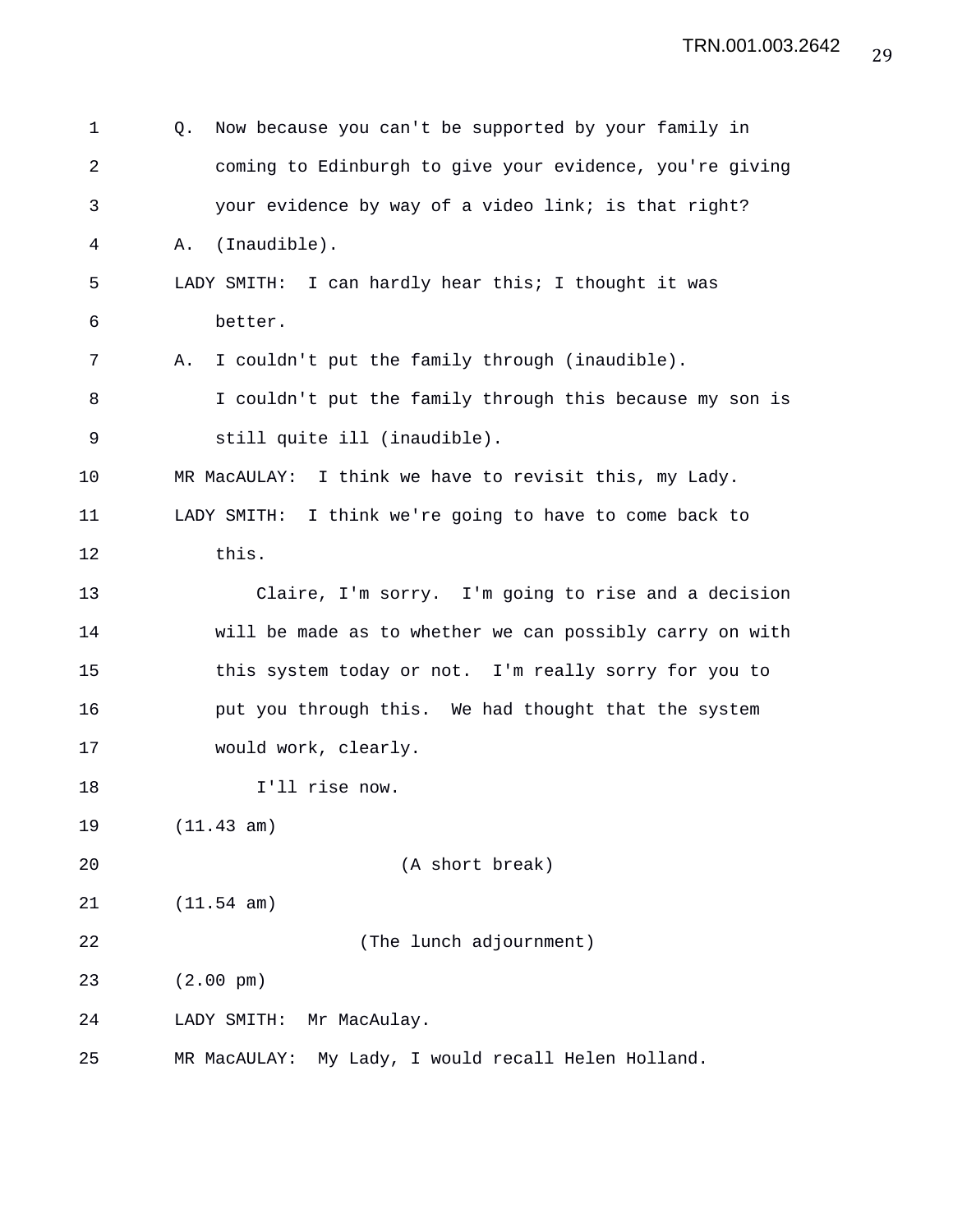| $\mathbf 1$    |    | HELEN HOLLAND (recalled)                                   |
|----------------|----|------------------------------------------------------------|
| $\overline{2}$ |    | LADY SMITH: Helen, I put you on oath just two days ago and |
| 3              |    | I don't imagine you have forgotten it. It still applies    |
| 4              |    | today, so please proceed to sit down as you did before     |
| 5              |    | and make yourself comfortable. I know that you know        |
| 6              |    | about the importance of using the microphone.              |
| 7              |    | Mr MacAulay.                                               |
| 8              |    | Questions from Mr MacAULAY                                 |
| 9              |    | MR MacAULAY: Hello again, Helen.                           |
| 10             | Α. | Hi.                                                        |
| 11             | Q. | You've come back today in particular to speak to matters   |
| 12             |    | you set out in a supplementary statement that you've       |
| 13             |    | provided to the inquiry. It's in that red folder in        |
| 14             |    | front of you and I'll give the reference of it to the      |
| 15             |    | stenographers. That's at WIT.001.001.8936.                 |
| 16             |    | If I could ask you to turn to the last page at 8950,       |
| 17             |    | again, as before, can I ask you to confirm that you have   |
| 18             |    | signed the statement? Again you have an unsigned           |
| 19             |    | statement?                                                 |
| 20             | Α. | Yes, but I have signed it, yes.                            |
| 21             | Q. | Again, can I ask you to confirm that you have no           |
| 22             |    | objection to the witness statement being published as      |
| 23             |    | part of the evidence to the inquiry?                       |
| 24             | Α. | No.                                                        |
| 25             | Q. | I think you also go on to say that you believe the facts   |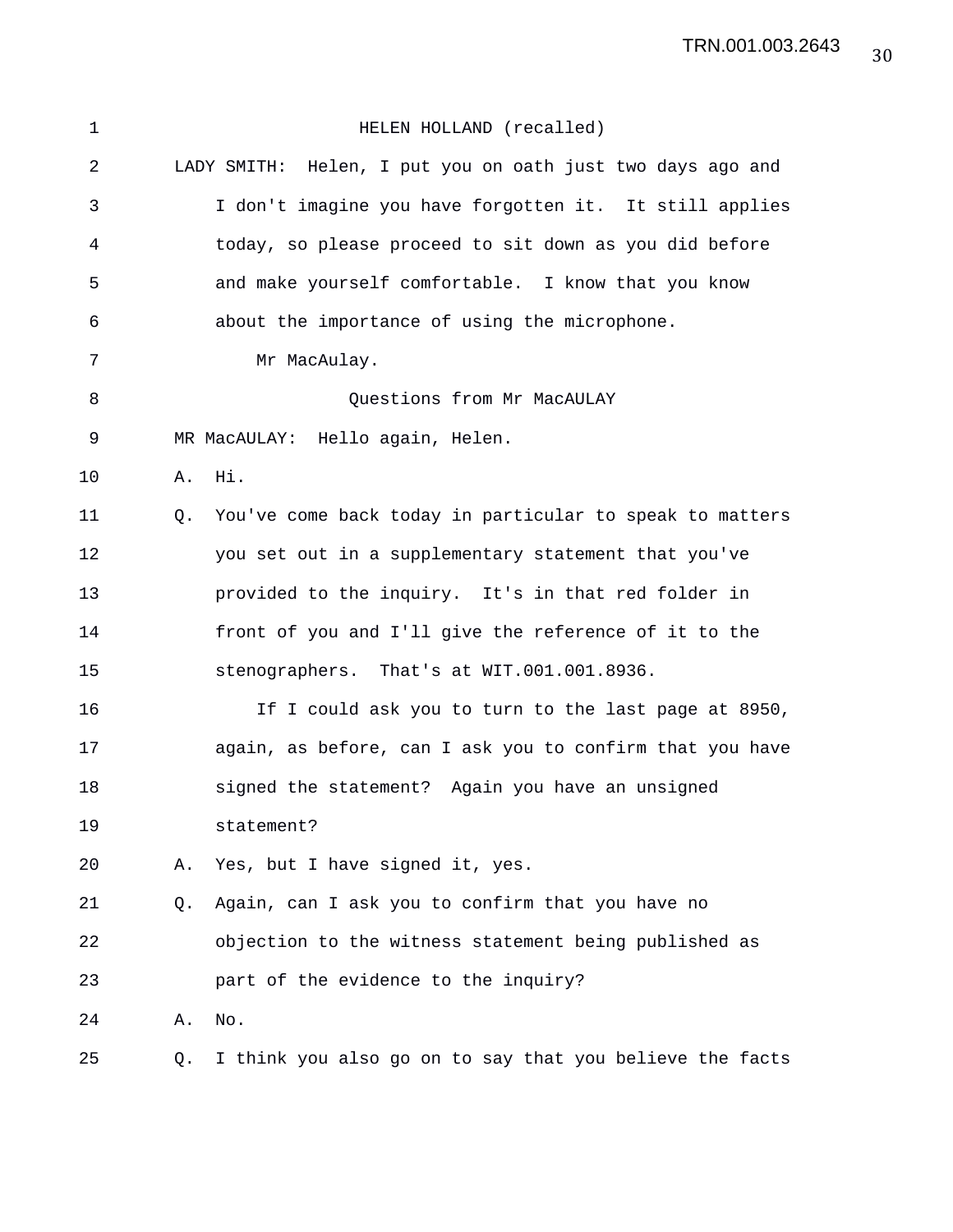| $\mathbf 1$ |    | stated in this witness statement are true.                  |
|-------------|----|-------------------------------------------------------------|
| 2           | Α. | Yes.                                                        |
| 3           | Q. | The primary purpose of the supplementary statement was      |
| 4           |    | for you to explain how you came into the possession of      |
| 5           |    | a tape recording made by your sister; is that right?        |
| 6           | Α. | Yes.                                                        |
| 7           | Q. | As you know, of course, you have waived anonymity, but      |
| 8           |    | we are seeking to maintain your sister's anonymity, but     |
| 9           |    | within these walls, we can use her name --                  |
| 10          | Α. | Okay.                                                       |
| 11          | 0. | -- and the name will not be published.                      |
| 12          |    | LADY SMITH: Yes. Mr MacAulay, let me intervene and explain  |
| 13          |    | to those who haven't heard me explain this already that     |
| 14          |    | there are a number of witnesses who are entitled to         |
| 15          |    | anonymity because of restriction orders that I have         |
| 16          |    | Helen Holland's sister is one of these.<br>issued.<br>Helen |
| 17          |    | is going to talk about her sister and it's no doubt         |
| 18          |    | going to be more comfortable and natural to her in the      |
| 19          |    | course of her evidence for Helen to use her sister's        |
| 20          |    | name and I'm more than happy that she does that if that     |
| 21          |    | is what she wants to do, but that doesn't mean the name     |
| 22          |    | can be used outside this hearing room by anybody in any     |
| 23          |    | way at all. I hope that's clearly understood. If there      |
| 24          |    | are any doubts about that, please check with the inquiry    |
| 25          |    | staff.                                                      |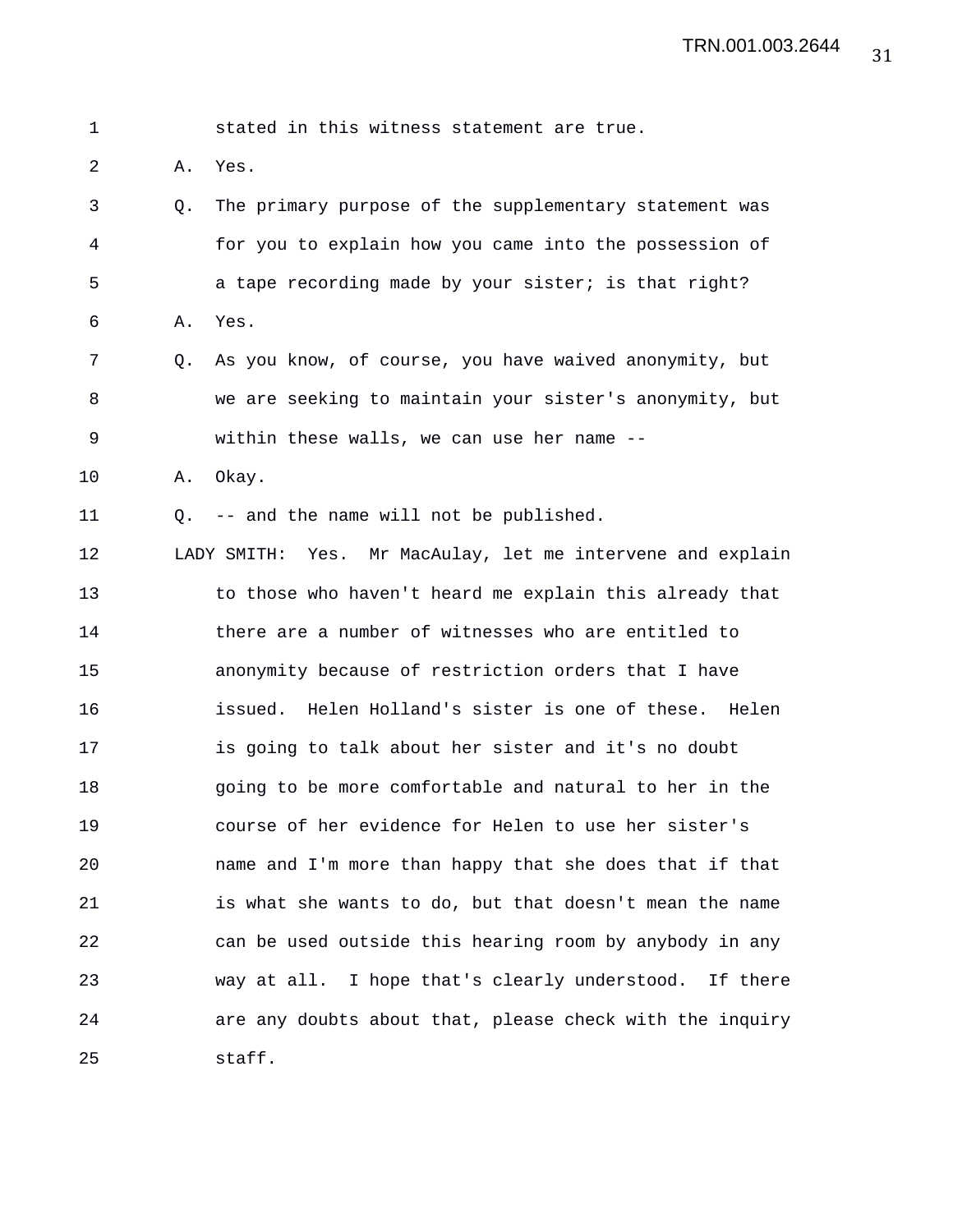| $\mathbf 1$ |    | Mr MacAulay.                                             |
|-------------|----|----------------------------------------------------------|
| 2           |    | MR MacAULAY: I'm obliged, my Lady.                       |
| 3           |    | This tape recording was made by your sister in 2015;     |
| 4           |    | is that right?                                           |
| 5           | Α. | Yes.                                                     |
| 6           | 0. | Are you quite happy for me to name the particular sister |
| 7           |    | concerned?                                               |
| 8           | Α. | Yes, that's fine.                                        |
| 9           | Q. | <b>LVX</b><br>Your sister's name was<br>S.               |
| 10          | Α. | Yes.                                                     |
| 11          | 0. | Just to go back a little bit, you and your               |
| 12          |    | LVX<br>Sister<br>were in the care of Nazareth House      |
| 13          |    | Kilmarnock for a period of time at the same time?        |
| 14          | Α. | Yes.                                                     |
| 15          | Q. | According to the records that the inquiry has seen, your |
| 16          |    | sister left Nazareth House<br>when you                   |
| 17          |    | would be aged about   . Would that fit into your own     |
| 18          |    | recollection?                                            |
| 19          | Α. | About that, yes.                                         |
| 20          | Q. | She would be about                                       |
| 21          | Α. | Yes.                                                     |
| 22          | Q. | I think you told us the other day that you didn't know   |
| 23          |    | that she was leaving and that you came home from school  |
| 24          |    | and she wasn't there; is that right?                     |
| 25          | Α. | Yes she just disappeared.                                |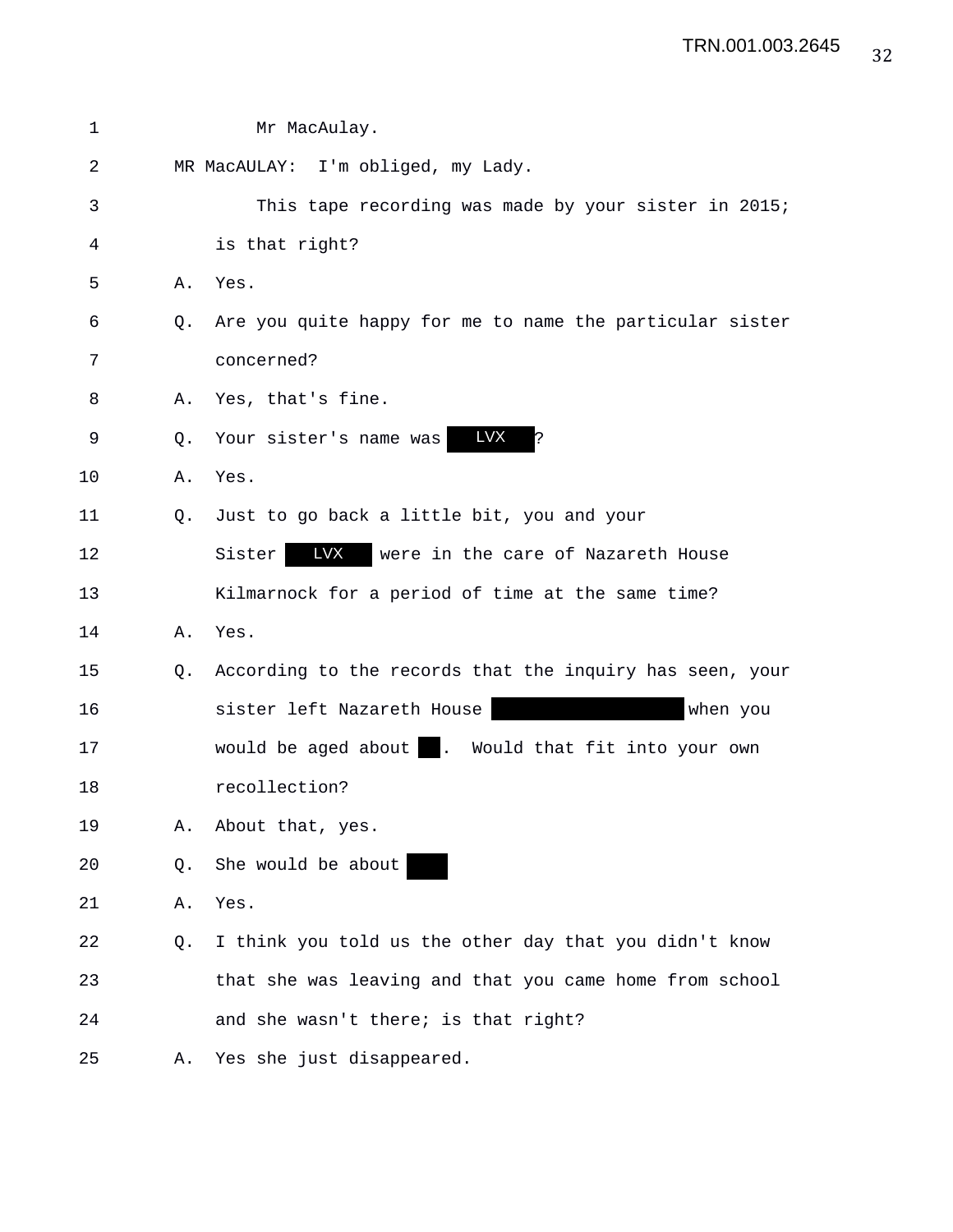| $\mathbf 1$    | Q. | I think, for a while, you thought she may have been      |
|----------------|----|----------------------------------------------------------|
| $\overline{2}$ |    | dead, you just did not know.                             |
| 3              | Α. | I didn't know.                                           |
| 4              | Q. | But as you told us on Wednesday, you did witness to some |
| 5              |    | extent how she was treated by Sister $\Box Z$ is that    |
| 6              |    | right?                                                   |
| 7              | Α. | Yes.                                                     |
| 8              | Q. | You did tell us on Wednesday about certain incidents,    |
| 9              |    |                                                          |
| 10             |    |                                                          |
| 11             | Α. | Yes.                                                     |
| 12             | Q. | -- and also the fact that she sometimes wet the bed.     |
| 13             | Α. | Yes.                                                     |
| 14             | Q. | When you left Nazareth House, Helen, I think you tell us |
| 15             |    | in your statement that you did have some contact with    |
| 16             |    | your sister, LVX                                         |
| 17             | Α. | Yes.                                                     |
| 18             | Q. | What sort of contact did you have in that early period   |
| 19             |    | after you left Nazareth House?                           |
| 20             | Α. | It was really just a couple of visits. I had found out   |
| 21             |    | where she lived, so I went to see her. She lived         |
| 22             |    | at that time in<br>in<br>, so I was                      |
| 23             |    | able to go and visit her and spend some time with her.   |
| 24             | Q. | I'm right in saying she'd be roughly                     |
| 25             |    | than you?                                                |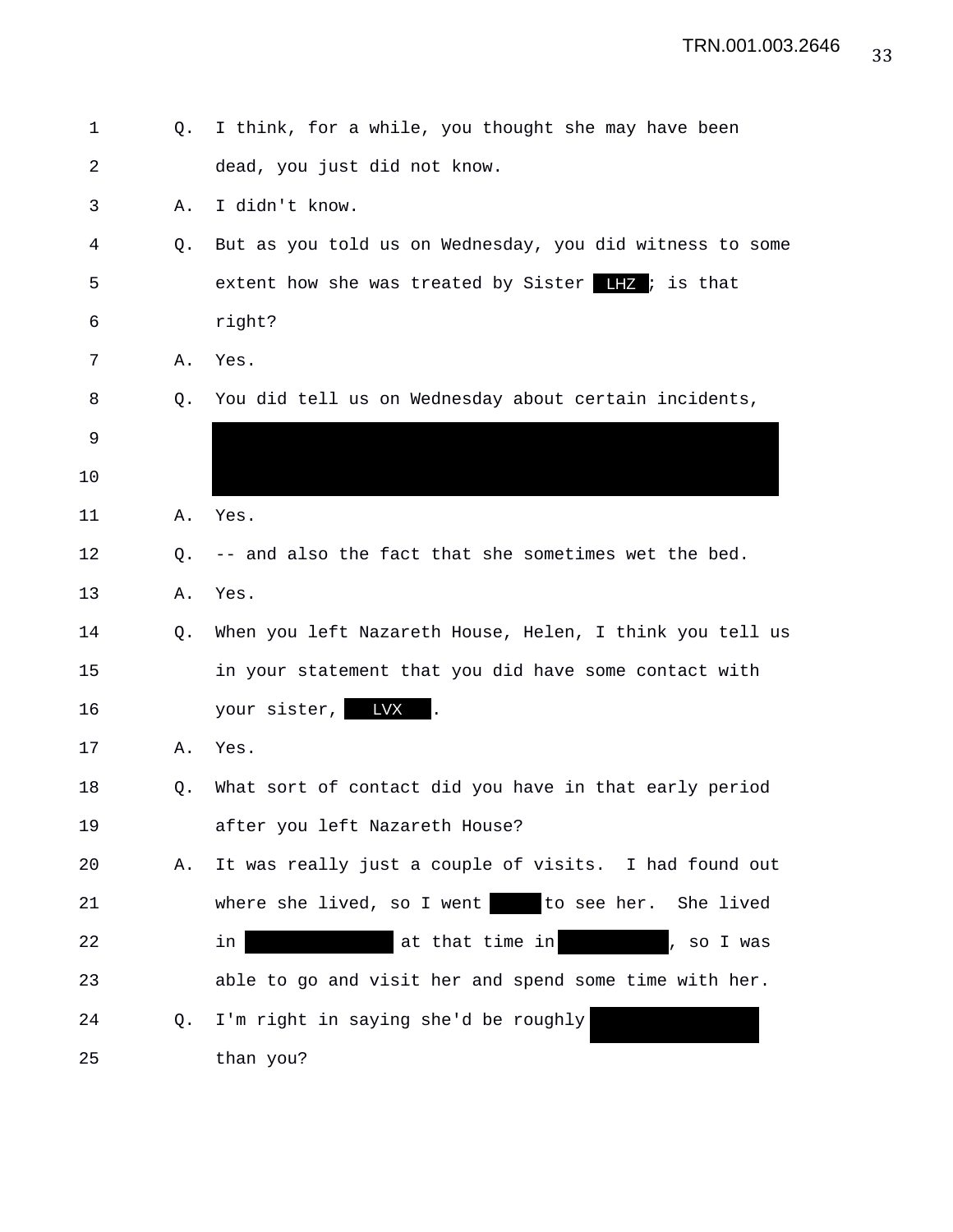| $\mathbf 1$    | Α. | Yes.                                                   |
|----------------|----|--------------------------------------------------------|
| $\overline{2}$ | Q. | You, as you told us the other day, moved to London at  |
| 3              |    | a point in time?                                       |
| 4              | Α. | Yes.                                                   |
| 5              | Q. | But then you came back to Scotland. I think in your    |
| 6              |    | supplementary statement, which is on the screen in     |
| 7              |    | paragraph 6, the suggestion is that you returned to    |
| 8              |    | Scotland at the end of 1991; should that be 1981?      |
| 9              | Α. | 1981, yes.                                             |
| 10             | Q. | When you came back to Scotland at that time, did you   |
| 11             |    | make further contact with your sister?                 |
| 12             | Α. | Yes.                                                   |
| 13             | Q. | Again, what sort of contact did you have at that time? |
| 14             | Α. | Well, to be honest with you, more contact in the sense |
| 15             |    | of support.                                            |
| 16             |    | sometimes she would come                               |
| 17             |    | and she wouldn't have any food, so I'd empty out my    |
| 18             |    | freezer and give her food                              |
| 19             |    |                                                        |
| 20             | Q. |                                                        |
| 21             | Α. |                                                        |
| 22             | Q. |                                                        |
| 23             |    |                                                        |
| 24             | Α. |                                                        |
| 25             | Q. |                                                        |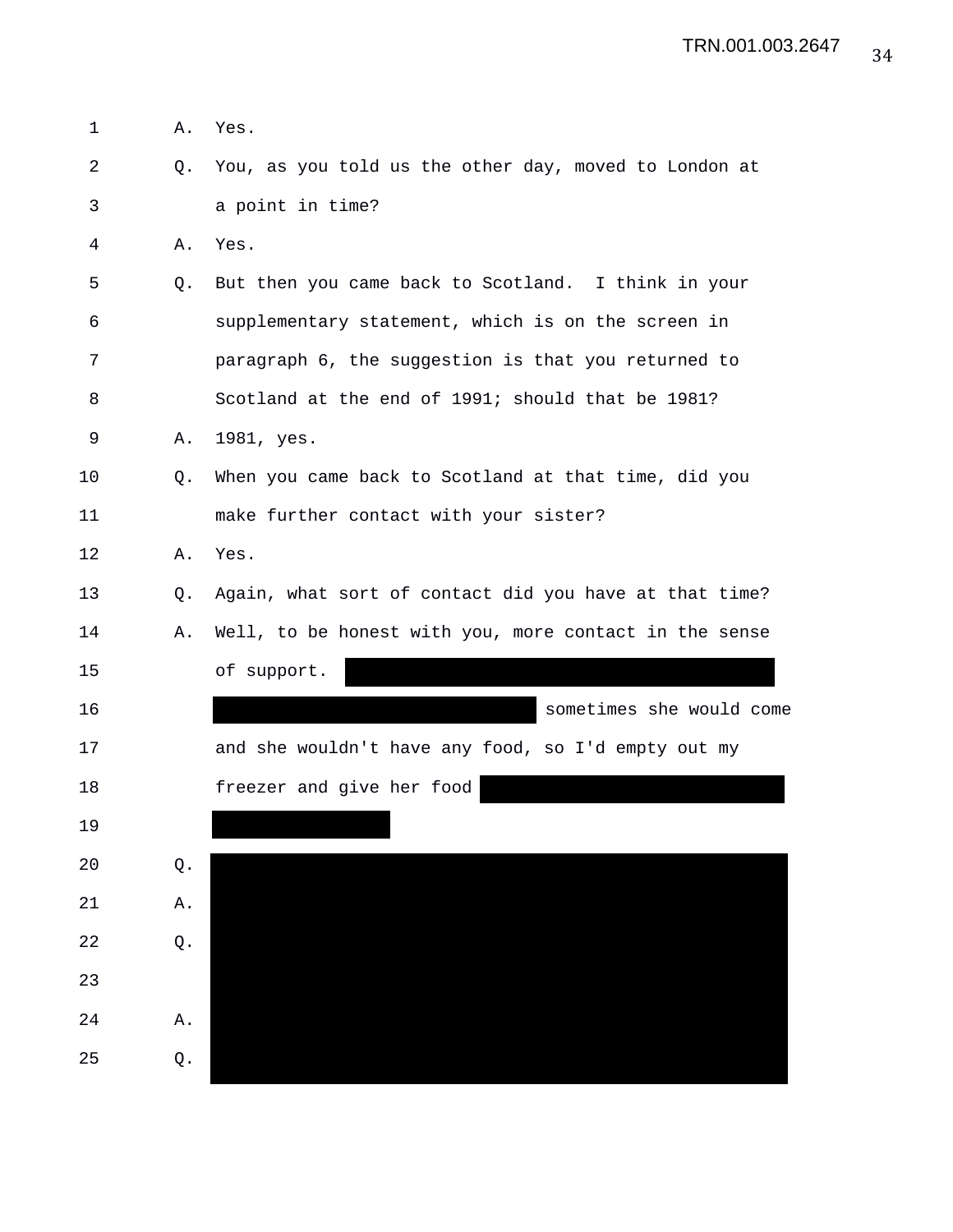| $\mathbf 1$ |    |                                                         |
|-------------|----|---------------------------------------------------------|
| 2           | Α. |                                                         |
| 3           | Q. | Then after that, for a period of time, am I right in    |
| 4           |    | thinking you had no contact?                            |
| 5           | Α. | I didn't have any contact for about --<br>years         |
| 6           |    | after that.                                             |
| 7           | Q. | I think you explain in your statement how it came to be |
| 8           |    | that you renewed contact with LVX<br>Can you set<br>Ι.  |
| 9           |    | that out for us?                                        |
| 10          | Α. |                                                         |
| 11          |    |                                                         |
| 12          |    |                                                         |
| 13          |    |                                                         |
| 14          |    |                                                         |
| 15          |    |                                                         |
| 16          |    |                                                         |
| 17          |    |                                                         |
| 18          |    |                                                         |
| 19          |    |                                                         |
| 20          |    |                                                         |
| 21          |    |                                                         |
| 22          |    |                                                         |
| 23          |    |                                                         |
| 24          |    |                                                         |
| 25          |    |                                                         |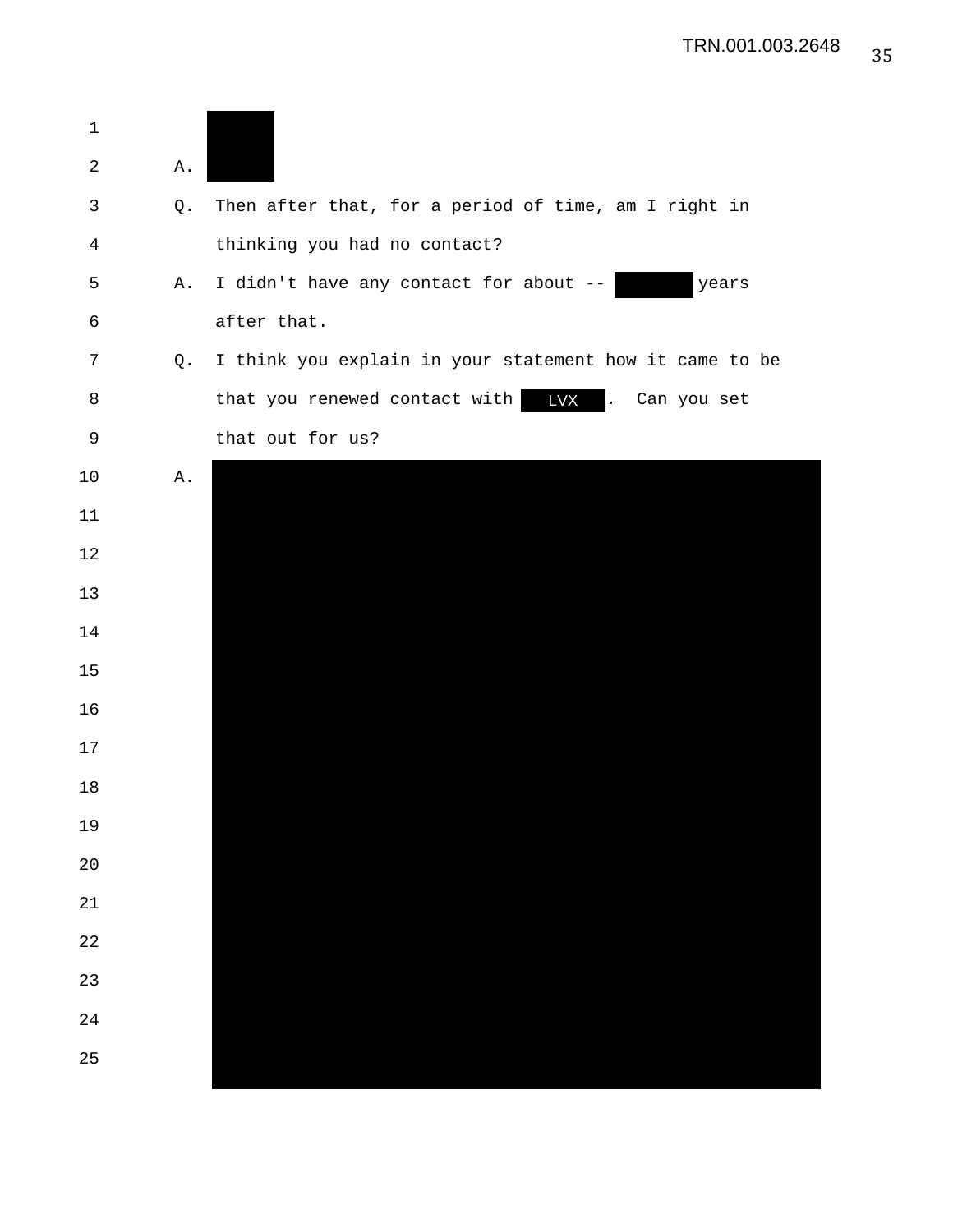| $\mathbf 1$    |               |                                                     |   |
|----------------|---------------|-----------------------------------------------------|---|
| 2              |               |                                                     | d |
| $\mathfrak{Z}$ |               |                                                     |   |
| 4              |               |                                                     |   |
| 5              |               |                                                     |   |
| 6              |               |                                                     |   |
| 7              |               | then phoned and <b>LVX</b> got in touch.<br>So      |   |
| 8              | $\mathbb Q$ . |                                                     |   |
| 9              |               |                                                     |   |
| 10             | Α.            |                                                     |   |
| 11             | Q.            | Do you tell us then that you did renew contact with |   |
| 12             |               | <b>LVX</b>                                          |   |
| 13             | Α.            | Yes.                                                |   |
| 14             | Q.            | -- after many years?                                |   |
| 15             | Α.            | Yes.                                                |   |
| 16             | Q.            | to see her?<br>Did you go                           |   |
| 17             | Α.            | <b>LVX</b><br>I did because when<br>got in contact, |   |
| 18             |               | unfortunately, she had<br>So when I knew            |   |
| 19             |               | that, I just<br>went                                |   |
| 20             |               | to visit her.                                       |   |
| $21\,$         | Q.            | For a time, did it seem that she had got over       |   |
| 22             |               |                                                     |   |
| 23             | Α.            | Initially,<br>Yes.                                  |   |
| 24             |               |                                                     |   |
| 25             |               |                                                     |   |
|                |               |                                                     |   |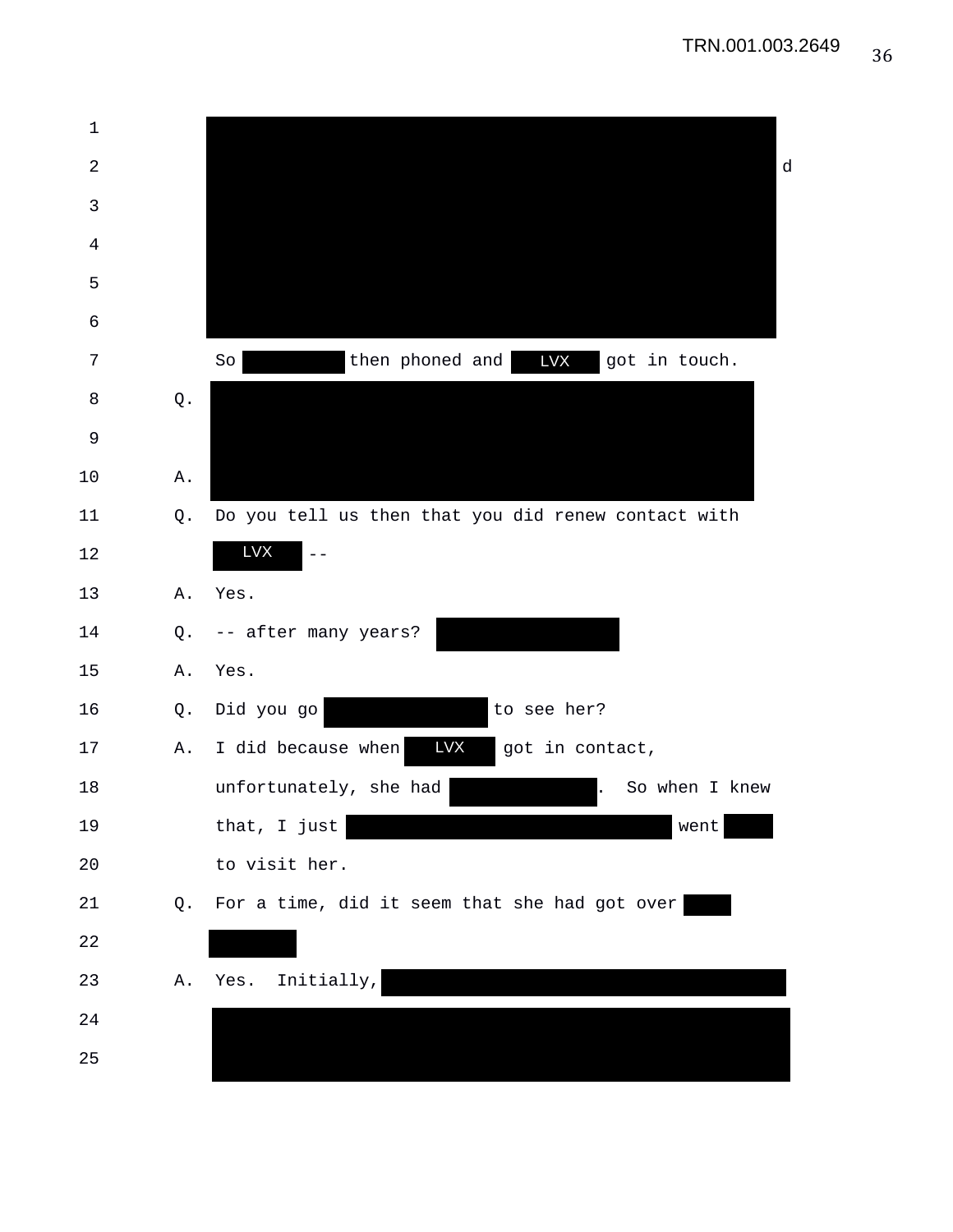| 1  | O. | I think you tell us in paragraph 14 of the statement                 |
|----|----|----------------------------------------------------------------------|
| 2  |    | that you thought it was around<br>that                               |
| 3  |    | back in a really bad way.                                            |
| 4  | Α. | Yes.                                                                 |
| 5  | Q. | I'll look at the detail of some of this in a moment.                 |
| 6  |    | Did you keep going back to visit her after you were                  |
| 7  |    | aware that                                                           |
| 8  | Α. | Yes.                                                                 |
| 9  | Q. | In paragraphs 15 through to 23 of the statement you                  |
| 10 |    | provide us with details about experiences that you both              |
| 11 |    | had at Nazareth House. We've covered those experiences               |
| 12 |    | in the main already when you gave your evidence.                     |
| 13 |    | There is one point I just want to raise with you                     |
| 14 |    | that I didn't deal with the other day and that is at                 |
| 15 |    | paragraph 19, if we can look at that, where you talk                 |
| 16 |    | LVX<br>about contact that your sister<br>was having with             |
| 17 |    | LQH<br>a Father                                                      |
| 18 | Α. | Yes.                                                                 |
| 19 | Q. | <b>LQH</b><br>I think on the screen Father<br>name has been          |
| 20 |    | blocked out, but reading paragraph 19, that's under                  |
| 21 |    | LQH<br>$i$ is that<br>reference to her contact with Father           |
| 22 |    | right?                                                               |
| 23 | Α. | Yes.                                                                 |
| 24 | Q. | Can you tell me about that?                                          |
| 25 | Α. | <b>LHZ</b><br>would<br>Sister<br>She used to go out for the weekend. |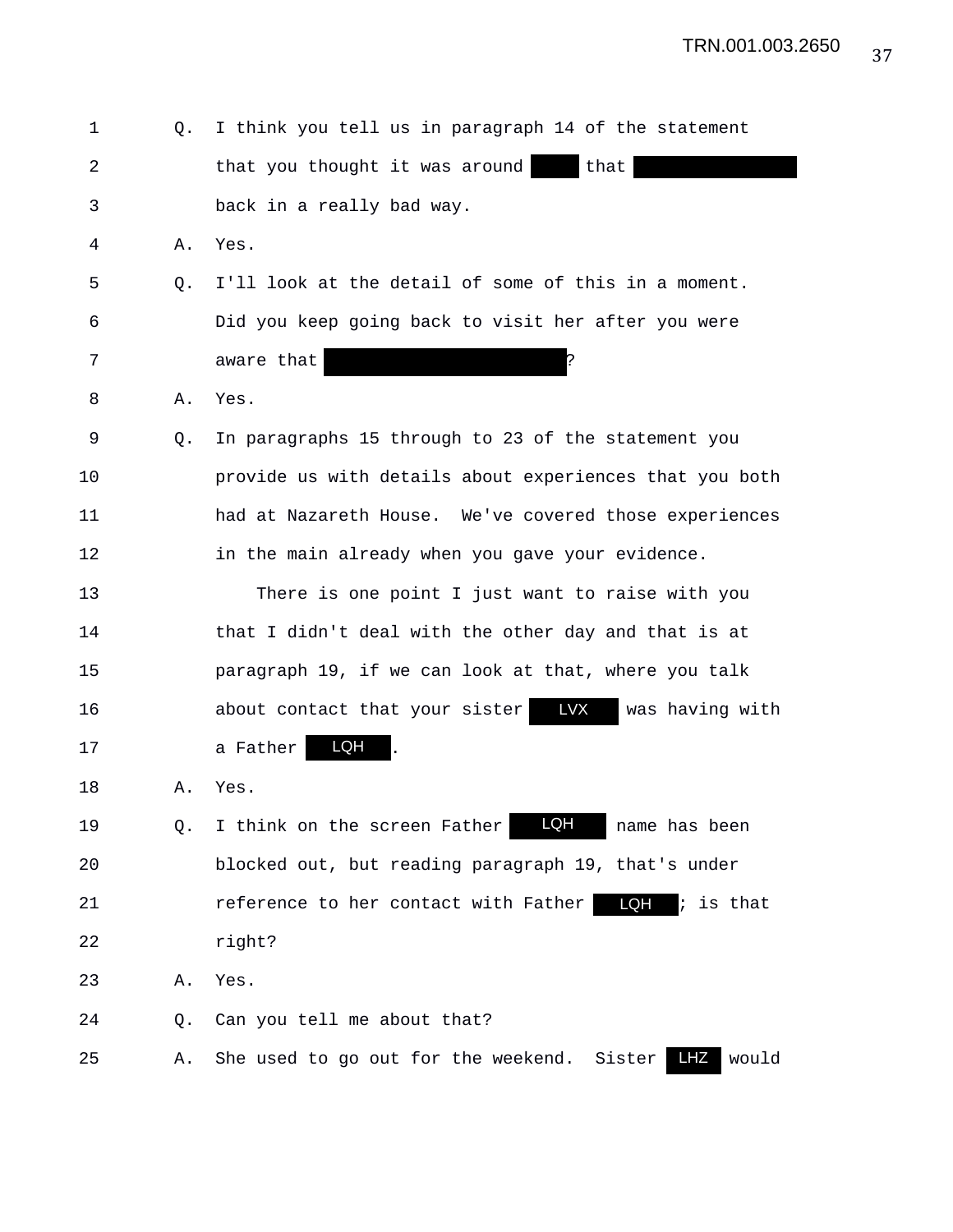| 1  |    | call her and say that she was going out and then          |
|----|----|-----------------------------------------------------------|
| 2  |    | LQH<br>LVX<br>would go out with Father<br>, and then she  |
| 3  |    | would come back and she'd say she'd been at Glasgow or    |
| 4  |    | she'd been to visit his parents. Sometimes she wouldn't   |
| 5  |    | come back until the next day, but she was happy, you      |
| 6  |    | She had sweets, I think he taught her how to<br>know.     |
| 7  |    | smoke.                                                    |
| 8  | Q. | What age was she when this began, do you think?           |
| 9  | Α. | I think she would have been about                         |
| 10 | Q. | Am I to understand that this was with the approval of     |
| 11 |    | Sister<br>LHZ ?                                           |
| 12 | Α. | Yes, she would tell her to go and get ready.              |
| 13 | Q. | Just to be clear, Father <b>LQH</b> , what was his first  |
| 14 |    | name?                                                     |
| 15 | Α. | $\circ$ r LQH<br>LQH                                      |
| 16 | Q. | Did she refer to him as $\mathbb{R}$ ?                    |
| 17 | Α. | Yes.                                                      |
| 18 | Q. | Another thing you tell us about in your discussions with  |
| 19 |    | your sister is that she told you at one point that she    |
| 20 |    | had had a visit from the police.                          |
| 21 | Α. | Yes.                                                      |
| 22 | Q. | I think this is in paragraph 25 of your statement;        |
| 23 |    | can you tell me how that came into the conversation?      |
| 24 | Α. | It was actually very early when I first made contact      |
| 25 |    | with her.<br>She told me that a couple of police officers |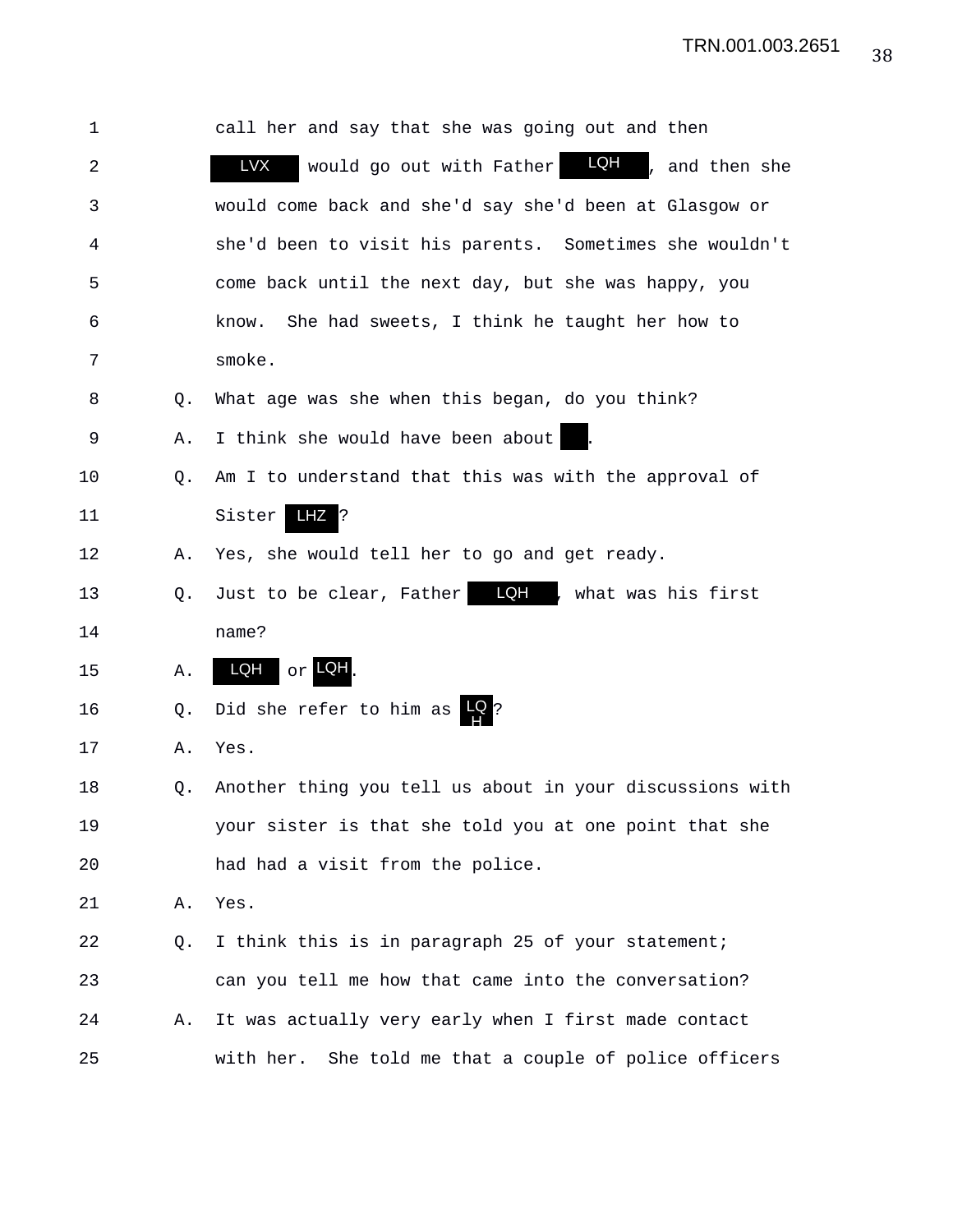| $\mathbf 1$    |    | had come to visit her some years previously and she said |
|----------------|----|----------------------------------------------------------|
| $\overline{a}$ |    | they wanted to know about Nazareth House in Kilmarnock.  |
| 3              |    | So I then explained to her that that was probably my     |
| 4              |    | fault and she asked me why. I explained to her that at   |
| 5              |    | that time I was already involved with INCAS and we were  |
| 6              |    | trying to get a public inquiry for children who had been |
| 7              |    | abused in care. She said, oh well, they came but         |
| 8              |    | I never, ever heard from them again.                     |
| 9              | O. | Do I take it that you had not been aware before that     |
| 10             |    | that the police had sought to make contact with your     |
| 11             |    | sister or indeed had made contact with her?              |
| 12             | Α. | If I'd known I could have made contact with her<br>No.   |
| 13             |    | a lot earlier.                                           |
| 14             | O. | In the discussions at that time, did you tell her        |
| 15             |    | anything about the abuse that you had suffered from      |
| 16             |    | LHZ<br>Sister<br>ļ5                                      |
| 17             | Α. | No.                                                      |
| 18             | Q. | But later on, did you have any discussions about the     |
| 19             |    | LHZ<br>abuse from Sister                                 |
| 20             | Α. | No, that's the last thing I wanted to talk to her about  |
| 21             |    | in the condition she was in.                             |
| 22             | Q. | Okay.                                                    |
| 23             |    | There then came a point in time when your sister was     |
| 24             |    | ill, where the thought occurred, I think, to you that it |
| 25             |    | may be possible to record her own experience.<br>Can you |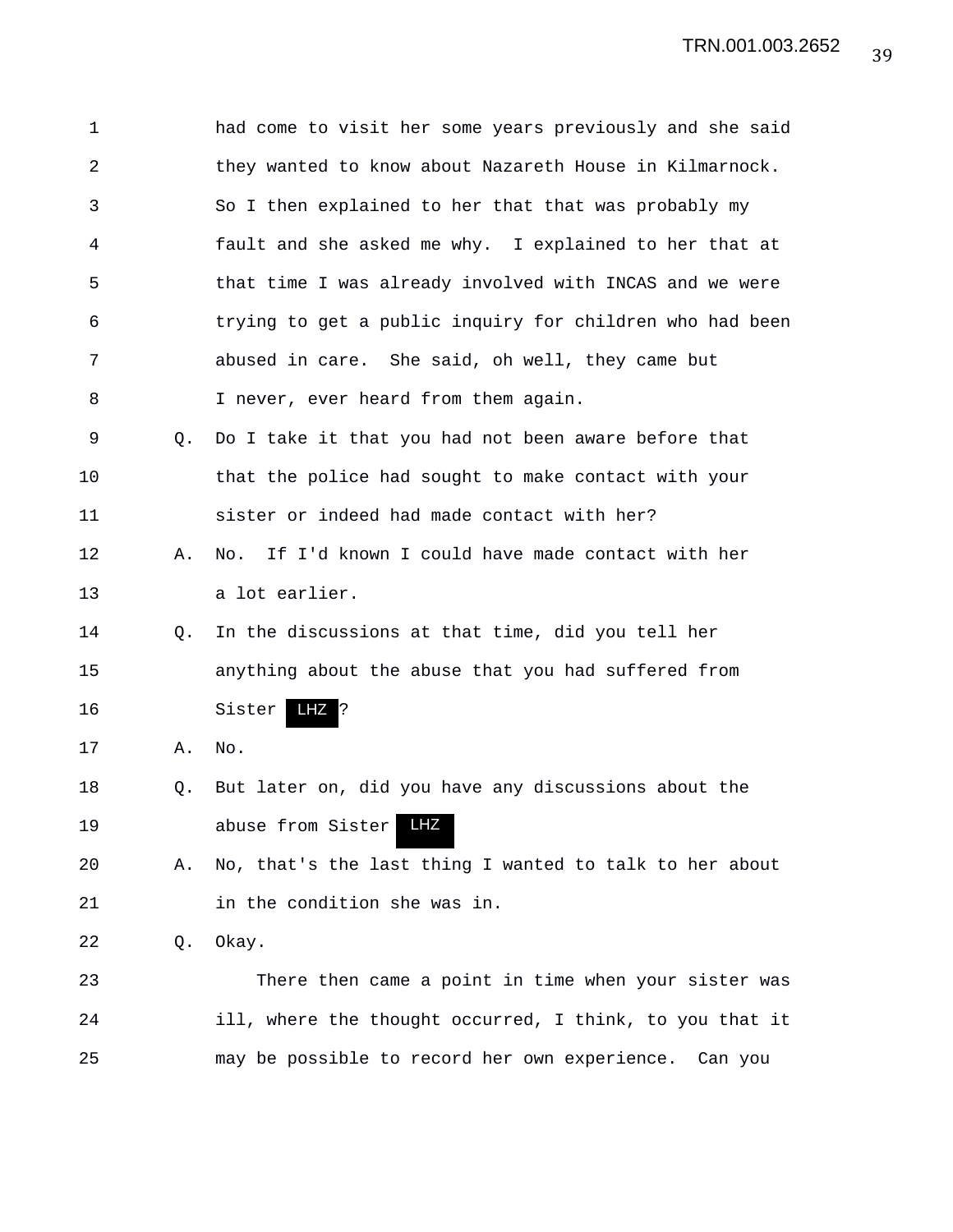| $\mathbf 1$ |    | just help me with the background to that?                 |
|-------------|----|-----------------------------------------------------------|
| 2           | Α. | To be honest with you, I'd been speaking about that for   |
| 3           |    | a long time. I'd asked for it to happen when the          |
| 4           |    | Shaw report was done and the Time To Be Heard, the pilot  |
| 5           |    | I was asking for that to happen then.<br>forum.           |
| 6           | Q. | Who were you asking at that time?                         |
| 7           | Α. | I was asking the government because I was conscious of    |
| 8           |    | the fact that a number of even our INCAS members were     |
| $\mathsf 9$ |    | terminally ill and I didn't know, to be honest with you,  |
| 10          |    | at that time whether or not we would get a public         |
| 11          |    | inquiry, if ever, but at least if something was there on  |
| 12          |    | record then it could be used if we ever did get a public  |
| 13          |    | inquiry. That was my thought process.                     |
| 14          | О. | So your thinking at that time -- this is before your      |
| 15          |    | dealings with your sister -- was that the elderly, if     |
| 16          |    | I can call them that, would have the opportunity of       |
| 17          |    | having their voices heard and recorded?                   |
| 18          | Α. | Yes. Because I was told by the -- promised by the         |
| 19          |    | government that would happen during the time of Time To   |
| $20$        |    | I actually was on one of the advisory groups<br>Be Heard. |
| 21          |    | for Time To Be Heard so I brought it up numerous times,   |
| 22          |    | and initially I was told that, yes, that would            |
| 23          |    | definitely happen. Then, just before Time To Be Heard     |
| 24          |    | was launched, I was told, no, it wasn't going to happen,  |
| 25          |    | it would only happen for people who had been abused in    |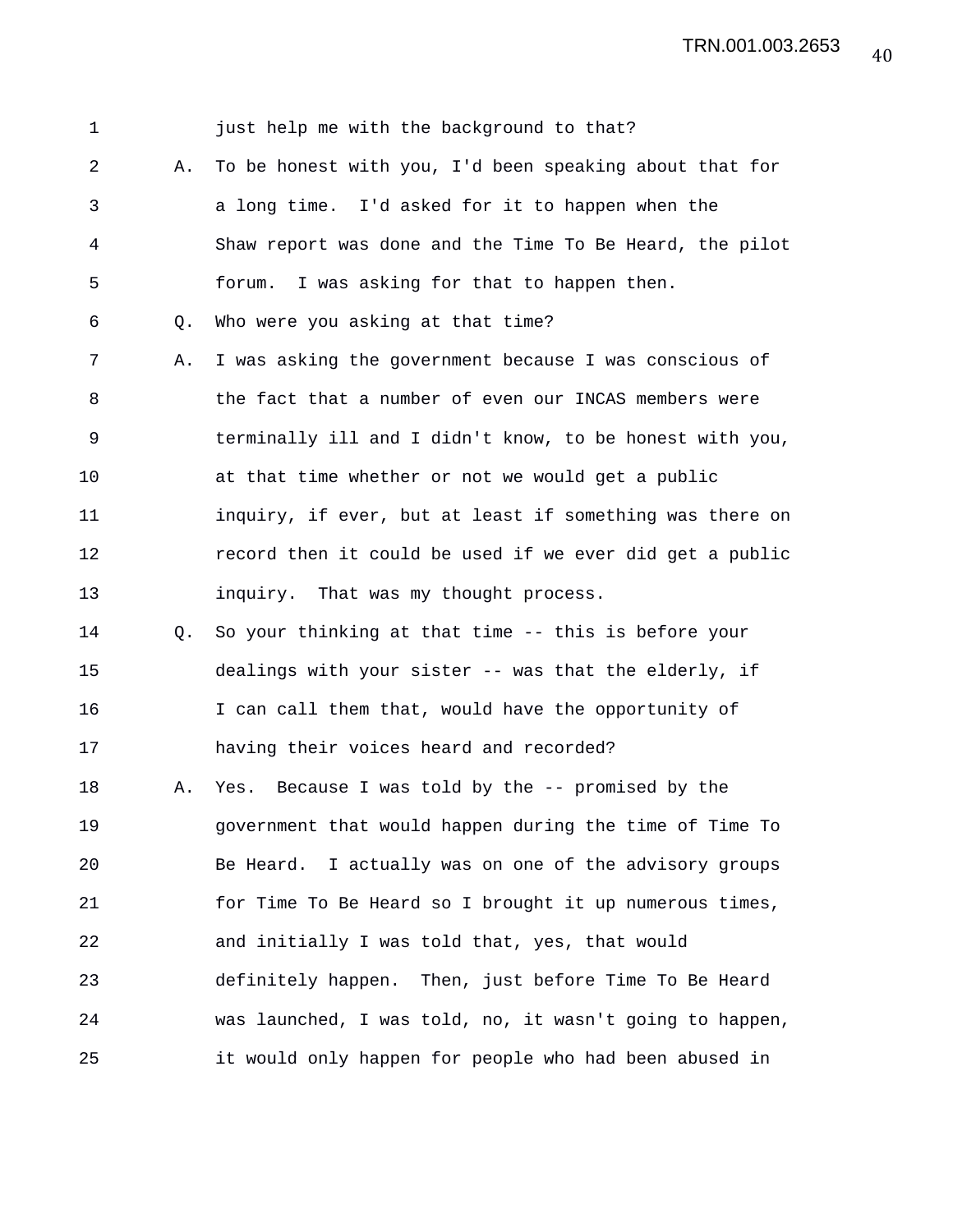| $\mathbf 1$ |    | Quarriers and were terminally ill, because Time To Be    |
|-------------|----|----------------------------------------------------------|
| 2           |    | Heard was all about Quarriers.                           |
| 3           |    | But the reality is because I'd been told that            |
| 4           |    | it would happen, I had already told about six members    |
| 5           |    | who were terminally ill that someone would come and take |
| 6           |    | a statement or a recording from them.                    |
| 7           | Q. | Were these people who had not been at Quarriers?         |
| 8           | Α. | Yes.                                                     |
| 9           | Q. | So their statements then were not taken?                 |
| 10          | Α. | No.                                                      |
| 11          | Q. | The promise -- you say this was a promise made by the    |
| 12          |    | government that these statements would be recorded; who  |
| 13          |    | made the promise?                                        |
| 14          | Α. | The civil servants at the meetings that we had because   |
| 15          |    | at that point I was still involved with the National     |
| 16          |    | Reference Group. So every time I was going to meetings,  |
| 17          |    | I was talking about the lost opportunities because there |
| 18          |    | were a number of elderly people who were phoning the     |
| 19          |    | helpline and I was aware of them, I was aware of who     |
| 20          |    | they were, I was contacting them, and I just felt that   |
| 21          |    | it wasn't fair that their voices were not going to be    |
| 22          |    | heard if there ever came a time that there was an        |
| 23          |    | inquiry.                                                 |
|             |    |                                                          |

24 Within the Time To Be Heard, when I was finally told 25 that they weren't going to be doing it, I then had to go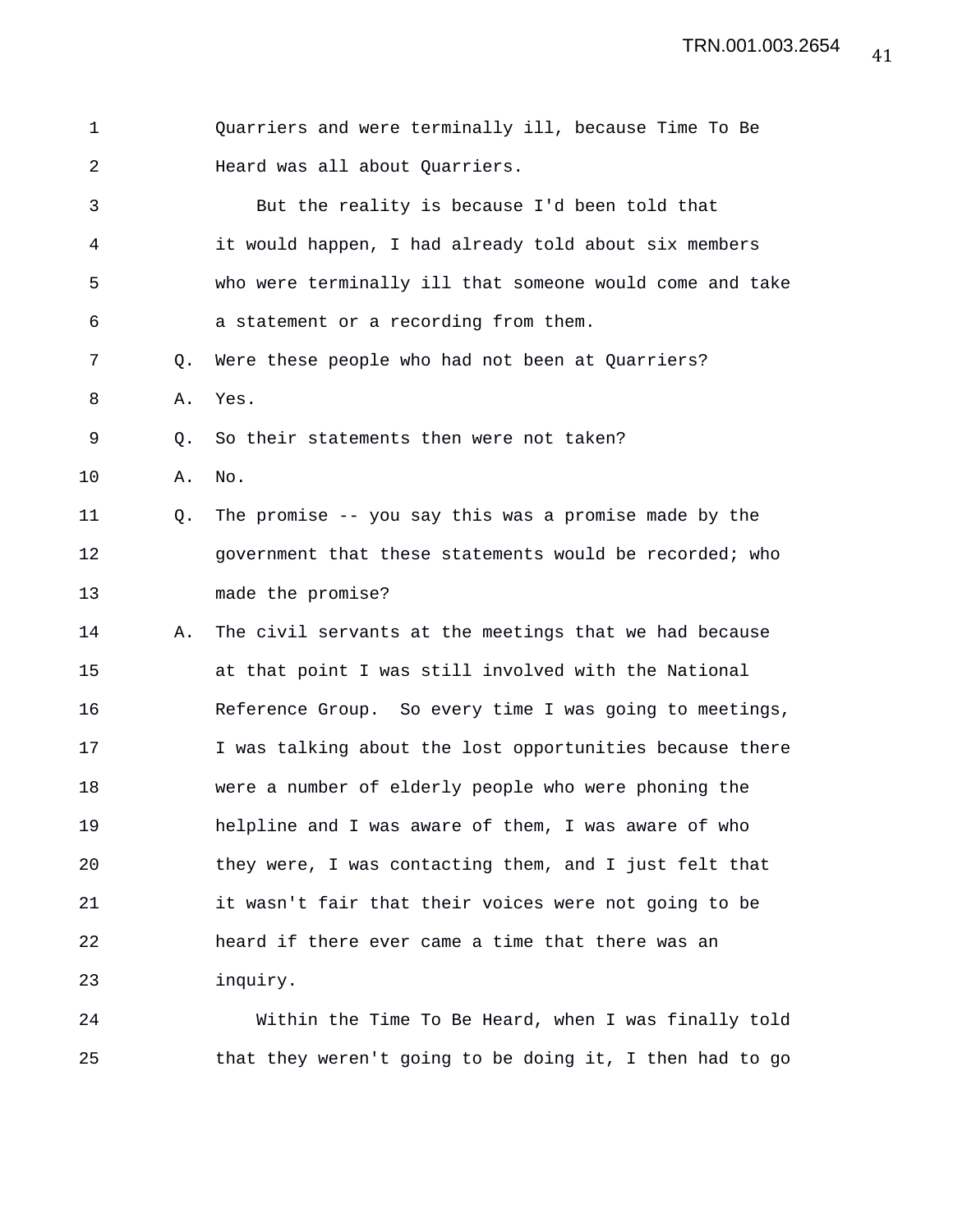TRN.001.003.2655

|  |  |  |                                         |  | back to all of those terminally ill people and apologise |
|--|--|--|-----------------------------------------|--|----------------------------------------------------------|
|  |  |  | and say that it wasn't going to happen. |  |                                                          |

3 Then the civil servant said to me, maybe we could do 4 it another way, maybe we could use CELCIS to take 5 statements from the people who were dying. And my 6 attitude to that was, no, that's not right, because just 7 because somebody's dying doesn't mean to say that 8 they're less important than someone from Quarriers who's 9 not, because at that time there was the three 10 Commissioners, there was Tom Shaw, Anne Carpenter and 11 Kathleen Marshall, so if it had been a case of one of 12 them were going to take a statement from the survivors 13 then, yes, that would have been acceptable, but it was 14 almost like they didn't matter.

## 15 Q. So in short then, those statements were never taken from 16 those survivors you had in mind?

17 A. No, they weren't.

18 Q. Did this line of thinking come to your mind when you 19 were dealing with your sister

20 A. Yes.

21 Q. Can you just explain that?

22 A. At that time I was already involved with the Scottish 23 Human Rights Interaction Group and Dr Jennifer Davidson 24 was the chairperson of that group. At the time when 25 I found out how ill my sister was, because I kept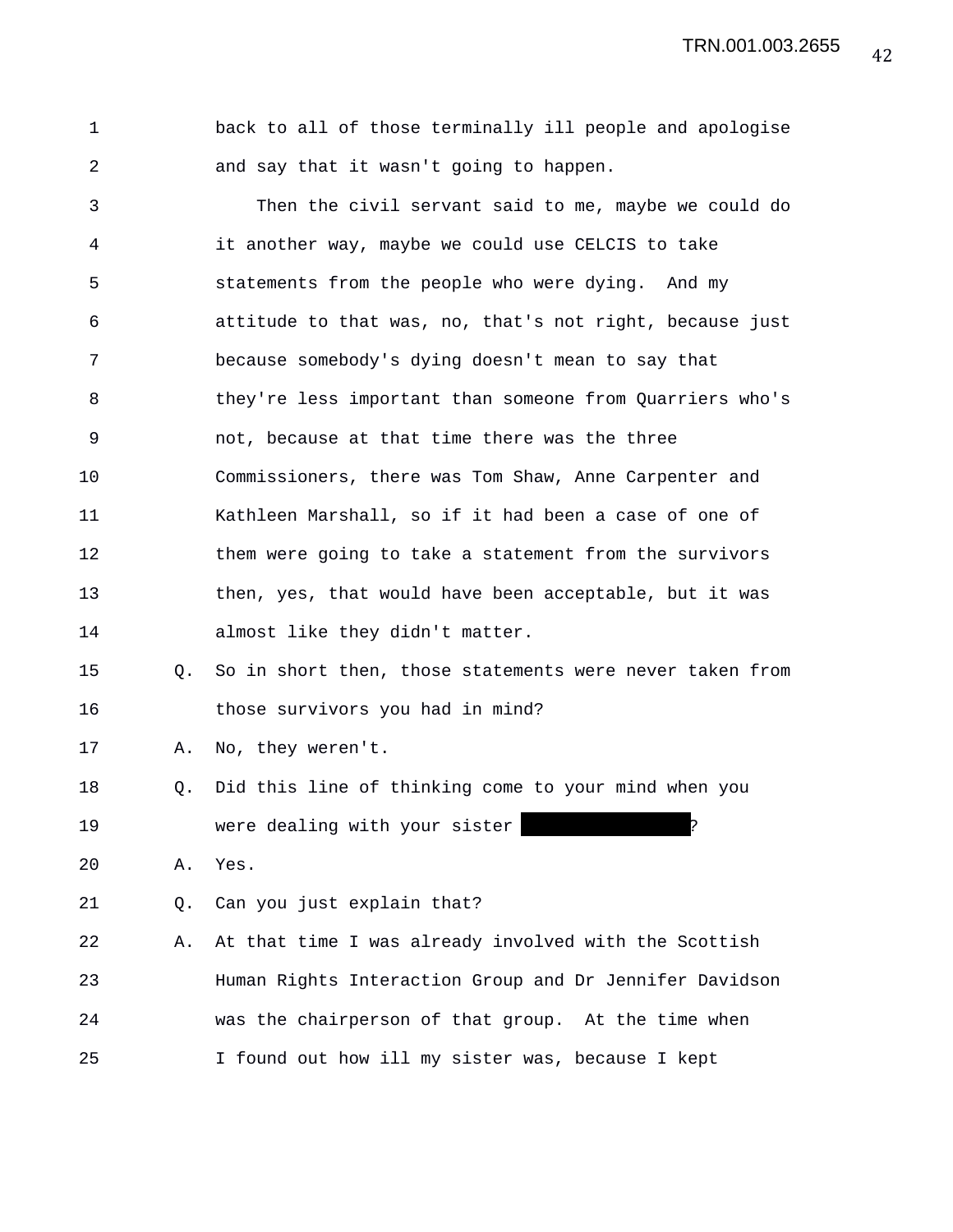1 bringing the subject up at every meeting, I think 2 Jennifer actually said to me, Helen, maybe you could use 3 a Dictaphone and we could transcribe it for you, but I'm 4 hopeless with technology so I said I wouldn't know how 5 to work it.

6 But it put the thought into my head and then I did 7 approach Jennifer and said would it be possible to 8 borrow a Dictaphone, but they actually purchased 9 a Dictaphone and sent it to my home when they knew I was 10 going to see my sister, so I took the Dictaphone 11 with me.

12 Q. Against that background did you talk to your sister 13 about making a recording?

14 A. Yes. She knew she had at that time. 15 I explained to her what was happening with the Time To 16 Be Heard and the fact that I was hoping to go on and 17 still keep campaigning for a public inquiry, no matter 18 how long it took. I said that at that time we were 19 looking so that if people wanted to provide evidence for 20 the inquiry, they could do in an alternative format. At 21 that time that's when she talked a little more about the 22 police having been and said, "I never heard 23 anything more from them", and I said to her, "You can do 24 it if you want but you don't need to. The opportunity's 25 there if you want to take it".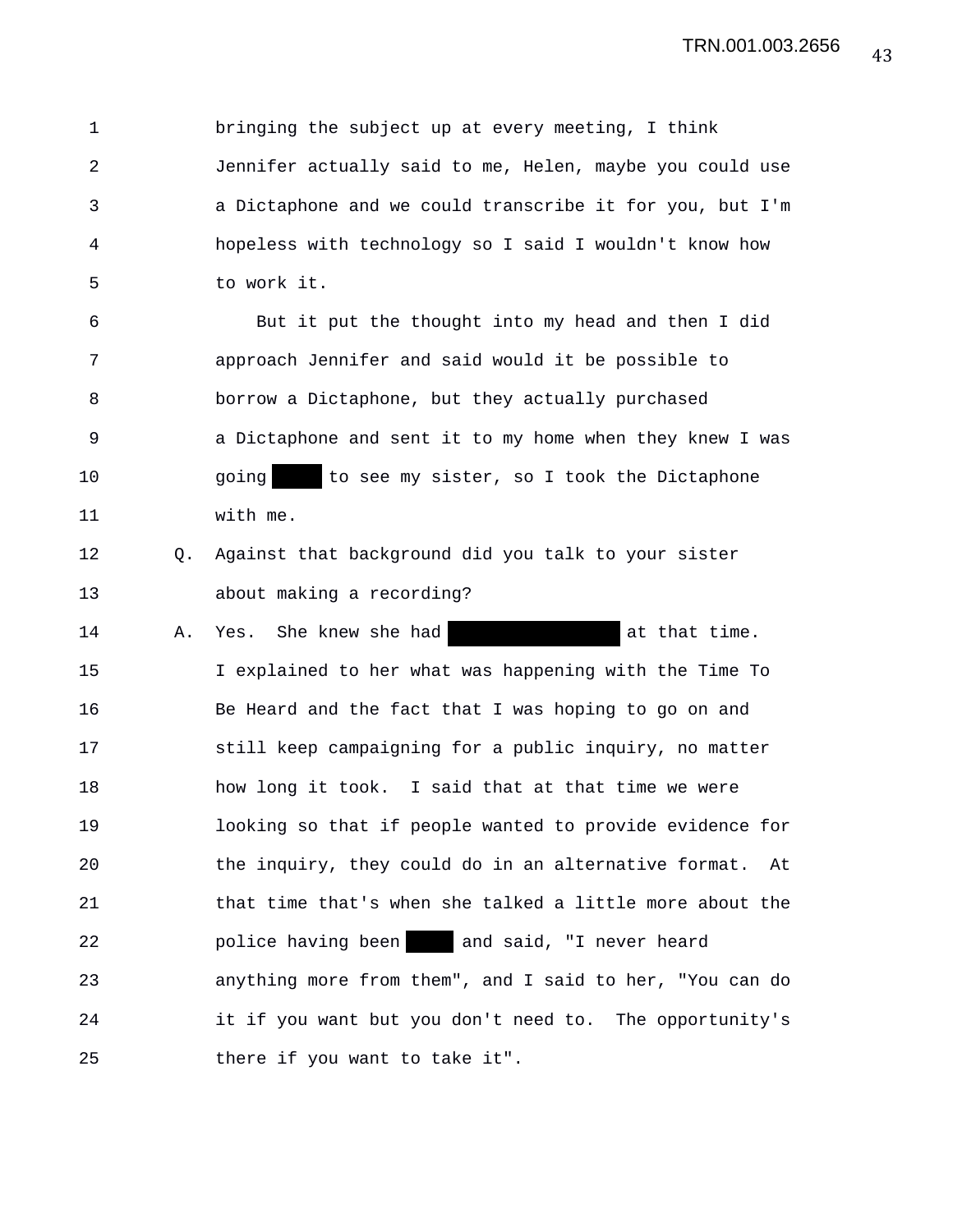1 Q. Did there come a point in time when she did 2 say to you that she was going to make a recording? 3 A. Yes. I'd been going back and forward every six weeks or 4 so, sometimes for a long weekend, sometimes for a week, 5 sometimes ten days, just depending how she was. 6 things were getting progressively 7 worse for her, so 8 she'd said to 9 me, "I think I might do it", and I said, "Well, only if 10 you want to do it". 11 But in the meantime, because I was already in 12 counselling myself, I'd been talking to the counsellor 13 and she said to me, Helen, whatever you do, don't be 14 there when she's doing it because you may disassociate 15 or you may get really, really upset, so don't be there. 16 I explained that to my sister. I said, "Look, I'll 17 probably get really, really upset, so if you're going to 18 do it, are you okay just to do it yourself?" and she 19 said, "Yes, that's fine, I'll just do it myself". 20 Q. And when you visited, as you tell us in your statement, 21 , did she tell you something about what 22 she had done? 23 A. She actually told me before that. She told me 24 . She said, "Helen, I've already spoken into the 25 Dictaphone", and I said to her, "I'll leave it with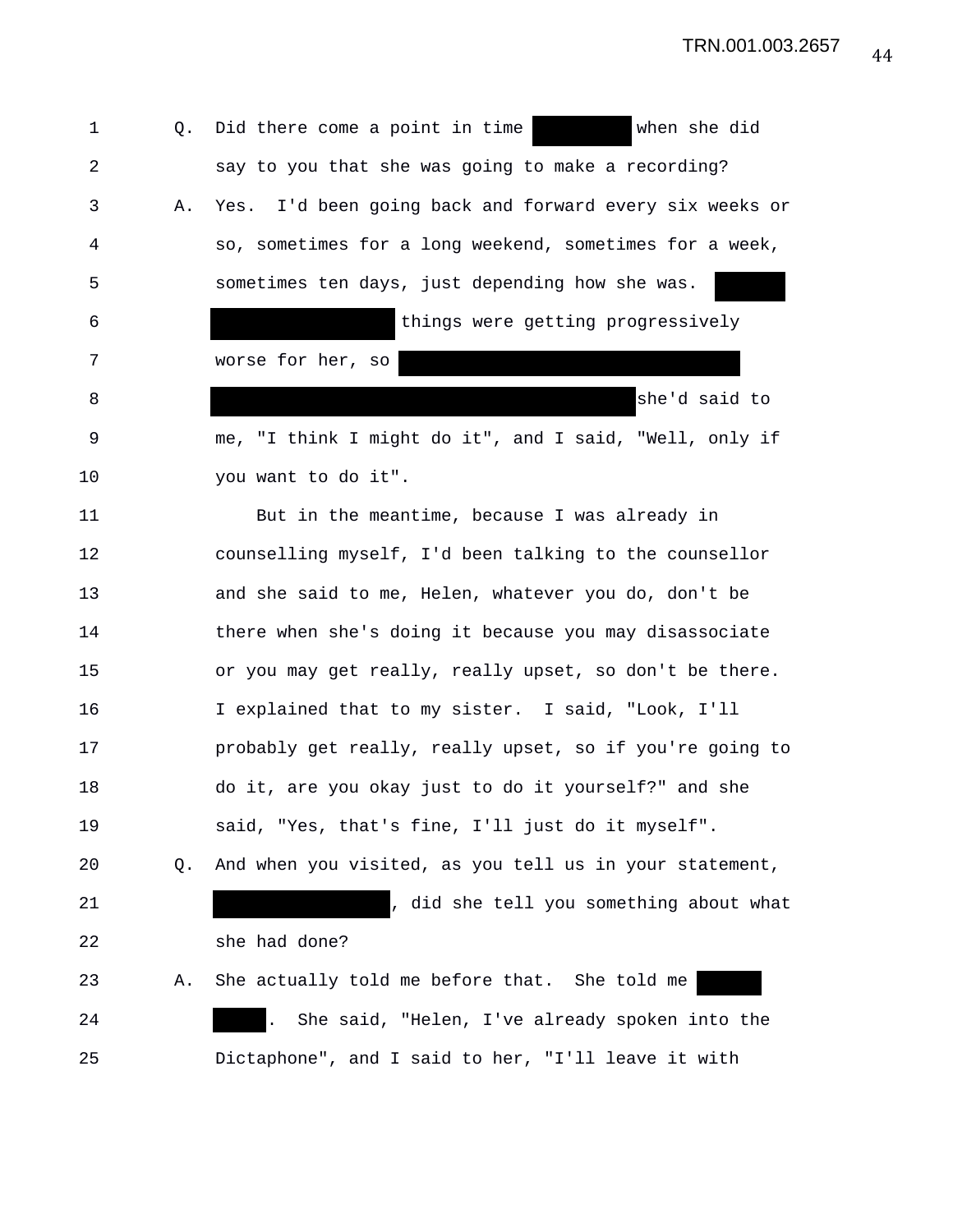1 you",

2 because I didn't know if she'd finished. 3 She didn't say she'd finished at that point; she just 4 said she had been speaking into it.

5 she really 6 wasn't well at all and she said, "I think I've said all 7 I'm going to say", and I said to her, well, what we'll 8 do -- because I didn't know what to do, what the proper 9 procedures were or anything like that, and I said, "What 10 we'll do is we'll put it in an envelope, we'll seal the 11 envelope and then we'll put it in another one, and you 12 sign it and I'll sign it and we'll date it. I'll seal 13 that envelope as well and then if it comes to it and we 14 get a public inquiry, I'll ask them if it's okay to 15 produce it. If we don't get a public inquiry, the 16 batteries will probably kill it anyway". And that's how 17 it was left.

18 Q. If I can ask my Lady's macer to hand over this envelope 19 to you. I want you just to identify what's in it. 20 (Handed).

21 A. It's a little purple envelope. Like a little Jiffy type 22 bag.

23 Q. The external envelope?

24 A. At the time I'd only taken that one with me but 25 had a Jiffy bag so I cut it and we put the little bag LVX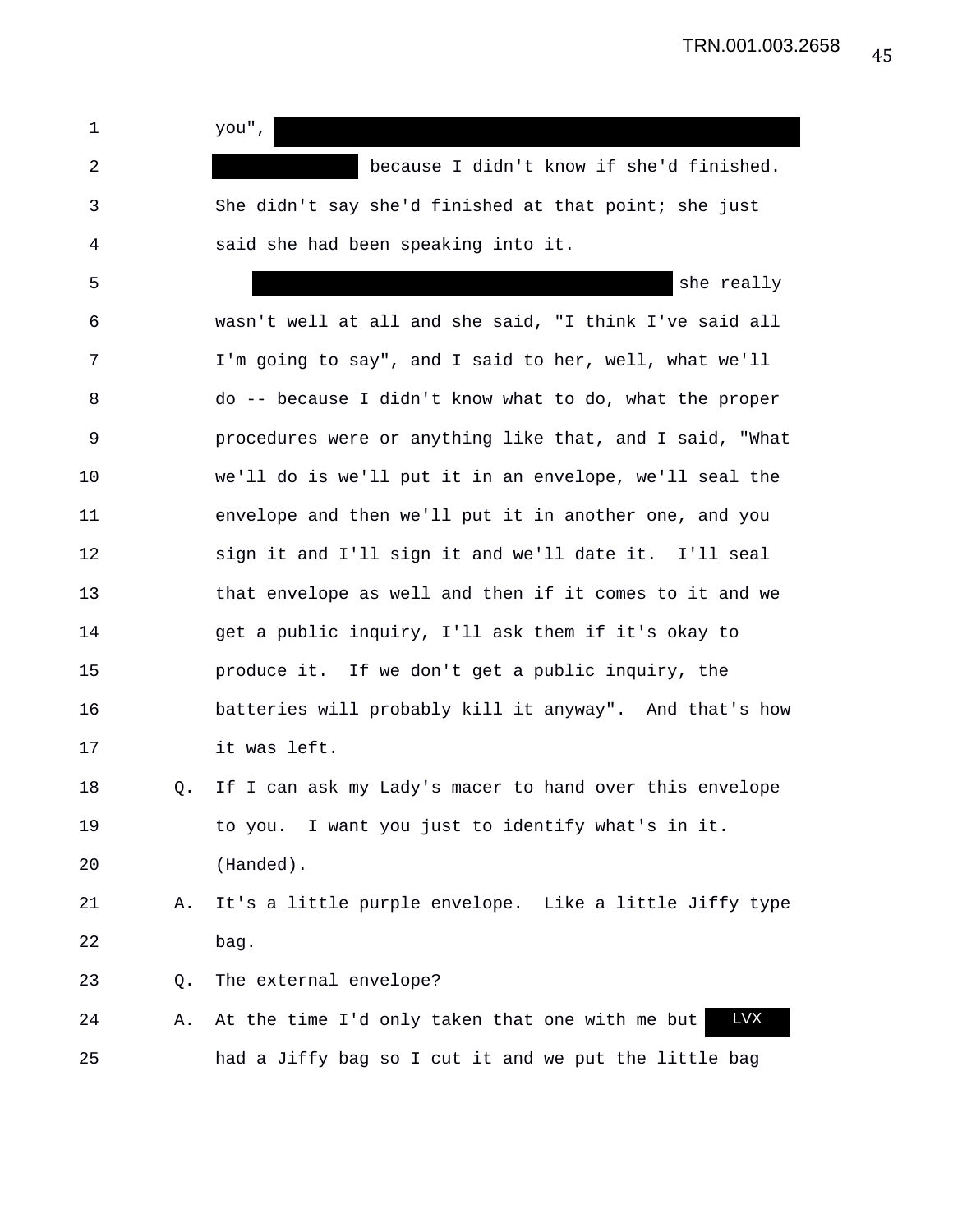| 1  |    | LVX<br>inside it and<br>signed it on the left-hand side |
|----|----|---------------------------------------------------------|
| 2  |    | and I've signed it on the right-hand side and put the   |
| 3  |    | date on it.                                             |
| 4  | Q. | And perhaps you can tell us what the date is.           |
| 5  | Α. |                                                         |
| 6  | Q. | In that you have put the little Jiffy bag with the      |
| 7  |    | purple bag, and was the Dictaphone inside the purple    |
| 8  |    | bag?                                                    |
| 9  | Α. | Yes. It's the Olympus Dictaphone that CELCIS purchased  |
| 10 |    | for me.                                                 |
| 11 | Q. | If I could put this on the screen. It's 001.003.3574.   |
| 12 |    | I think we have a view of the envelope with your        |
| 13 |    | signature -- your sister's signature has been blanked   |
| 14 |    | out -- and we can just about read the date, which is in |
| 15 |    |                                                         |
| 16 | Α. |                                                         |
| 17 | Q. | After the envelope had been sealed,                     |
| 18 |    | did you take possession of it?                          |
| 19 | Α. | I brought it back home with me when I left.<br>Yes.     |
| 20 |    | my sister died on                                       |
| 21 |    |                                                         |
| 22 | Q. | So she died she shortly                                 |
| 23 |    | after this had happened?                                |
| 24 | Α. | Yes.                                                    |
| 25 | Q. | What did you do with the bag and the Dictaphone?        |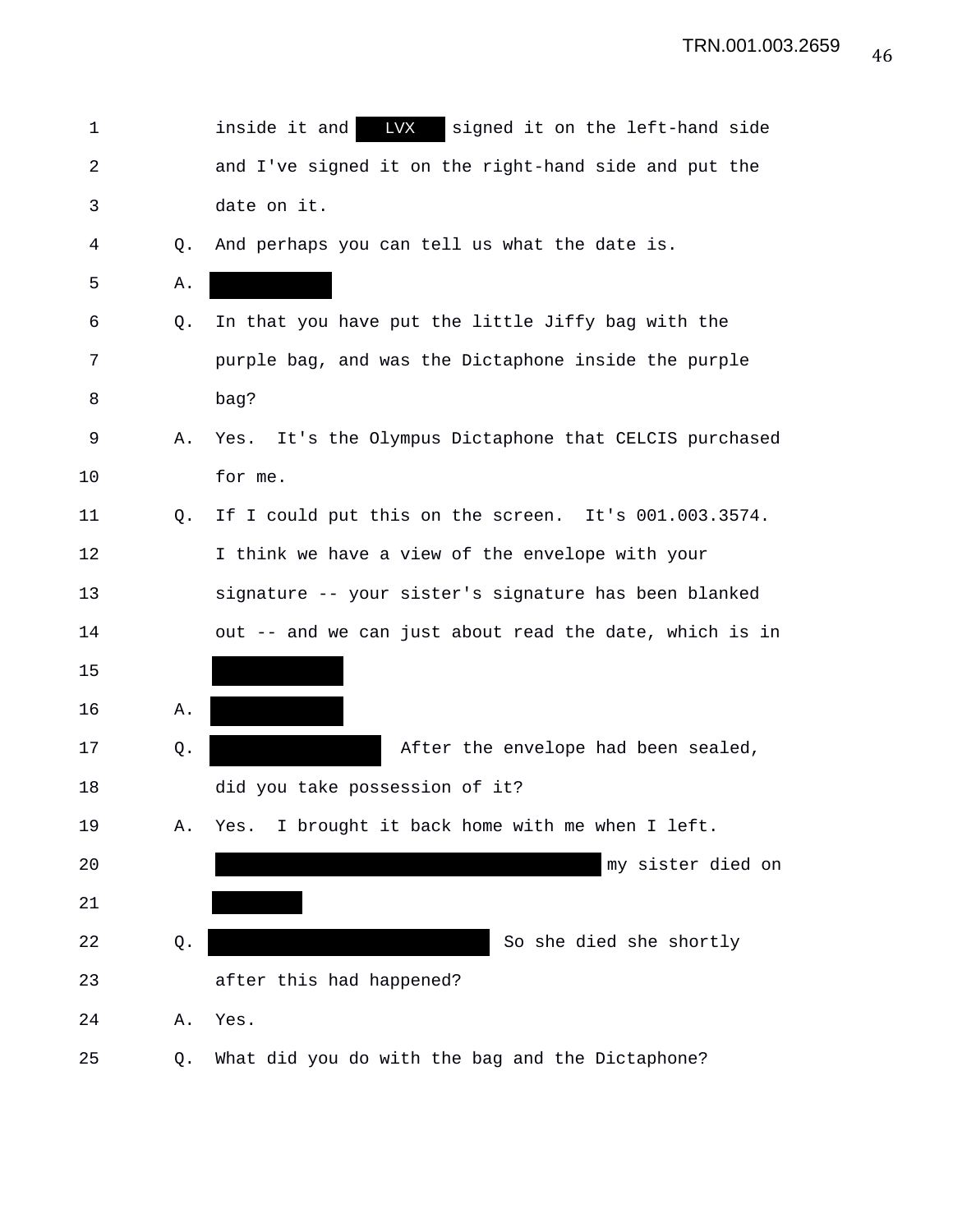| 1  | Α. | It's the last thing I had from my sister, so I kept it   |
|----|----|----------------------------------------------------------|
| 2  |    | beside my bed in a drawer. I still didn't know at that   |
| 3  |    | time whether or not we were going to have a public       |
| 4  |    | inquiry, so I just kept it; it was a piece of her.       |
| 5  | Q. | Did she ever tell you what she had said?                 |
| 6  | Α. | No.                                                      |
| 7  | Q. | Did you at any point open the sealed envelope to see     |
| 8  |    | what was said or listen?                                 |
| 9  | Α. | No, I didn't want to know. It wasn't for me; it was for  |
| 10 |    | the inquiry.                                             |
| 11 | Q. | That was the next point I was going to ask you about.    |
| 12 |    | There came a point in time when you handed that sealed   |
| 13 |    | envelope over to the inquiry team; is that right?        |
| 14 | Α. | Yes.                                                     |
| 15 | Q. | The date I have is 7 May 2018.                           |
| 16 | Α. | Yes. I didn't want to hand it over before then because,  |
| 17 |    | I know this sounds maybe a bit stupid, but I didn't want |
| 18 |    | it sitting in a drawer not meaning anything to anybody.  |
| 19 |    | It meant too much to me.                                 |
| 20 | Q. | In so doing, in handing it over to us, do you consider   |
| 21 |    | that you have fulfilled the promise that you made to     |
| 22 |    | your sister?                                             |
| 23 | Α. | I promised her I would do it and no matter how<br>Yes.   |
| 24 |    | difficult, I've done it.                                 |
| 25 | Q. | I think it's right to say that after you handed this     |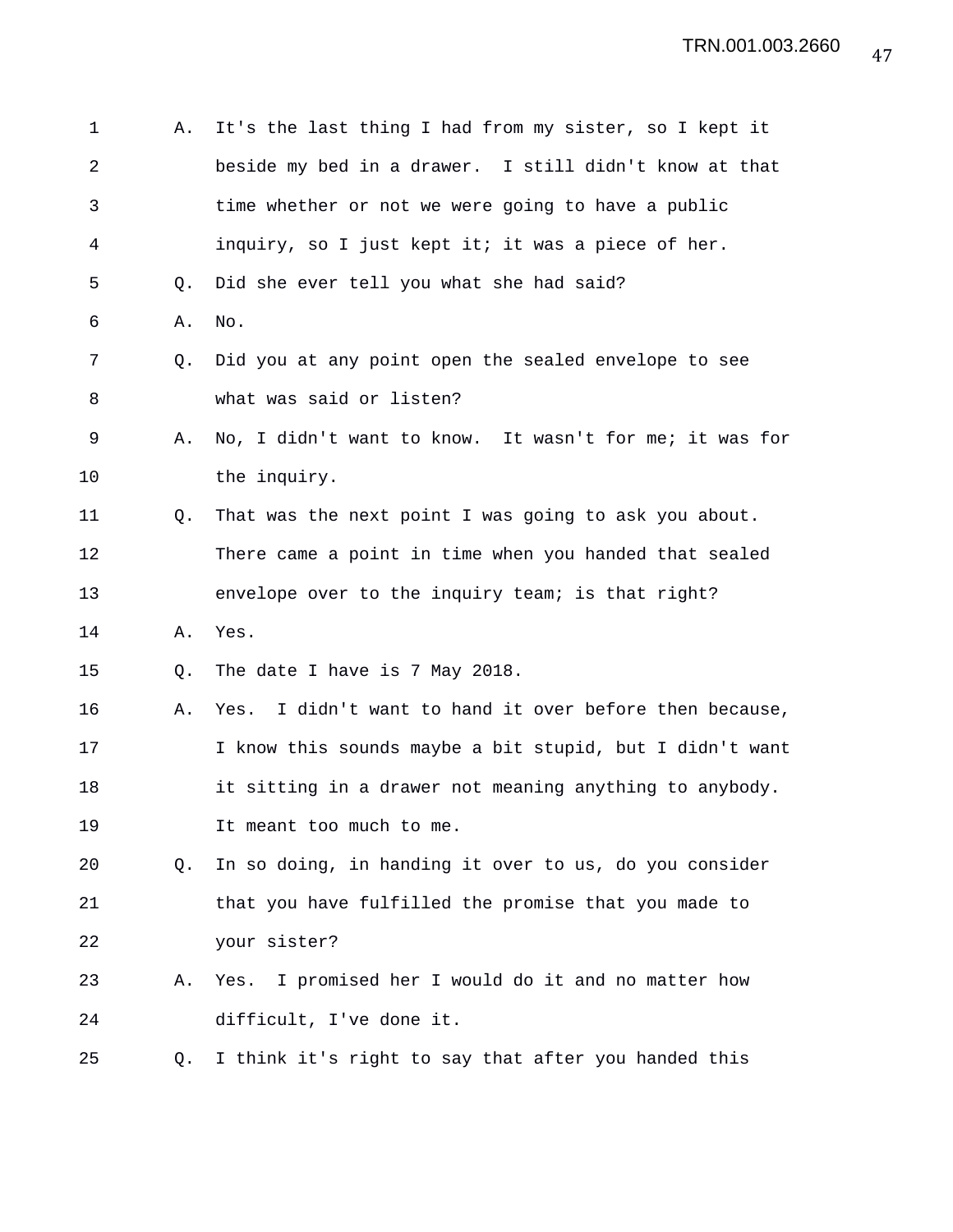| 1              |    | over to the inquiry, the inquiry team set up a visit      |
|----------------|----|-----------------------------------------------------------|
| $\overline{2}$ |    | with you and played the recording for you; is that        |
| 3              |    | correct?                                                  |
| 4              | Α. | They played a little bit at the beginning of it, just so  |
| 5              |    | <b>LVX</b><br>that I could identify<br>voice.             |
| 6              | Q. | And that's my next question. Were you able to identify    |
| 7              |    | her voice?                                                |
| 8              | Α. | Yes.                                                      |
| 9              | Q. | There are two other points I want to take up with you     |
| 10             |    | before we listen to the recording, which we're going to   |
| 11             |    | do very shortly.                                          |
| 12             |    | The first is this: you have also made available to        |
| 13             |    | the inquiry a poem that you wrote at some point; is that  |
| 14             |    | right?                                                    |
| 15             | Α. | Yes.                                                      |
| 16             | Q. | Do you wish to read that poem or not?                     |
| 17             | Α. | I don't mind.                                             |
| 18             | Q. | It's WIT.003.001.3555. Before you start reading it, can   |
| 19             |    | I ask you about the background to you writing the poem?   |
| 20             | Α. | I wrote that because when I went to the police in<br>Yes. |
| 21             |    | Kilmarnock, initially I was told that they weren't going  |
| 22             |    | to do anything, they weren't going to investigate.<br>So  |
| 23             |    | at the time I didn't know what to do and I thought, I'll  |
| 24             |    | go and speak to my MSP, but I didn't know how to put      |
| 25             |    | into words -- how could I go and see somebody in their    |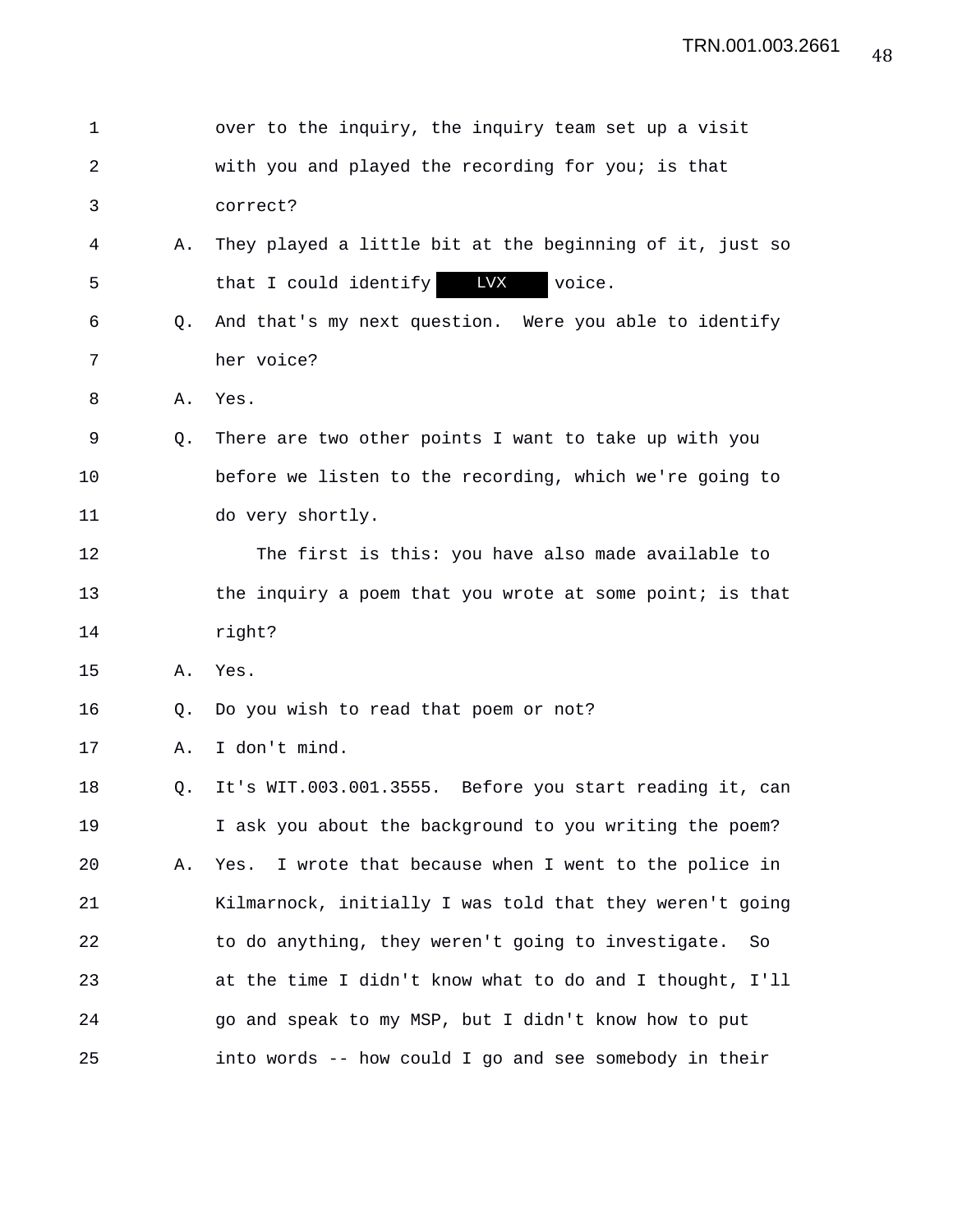1 surgery for a 10-minute visit and be able to explain 2 what it was that I was asking the government for? So 3 I thought I would write the poem. But I wrote the poem 4 1 in the context of I was writing it to Sister LHZ , just 5 my way of trying to bring everything together so that 6 the survivors' voices could be heard. 7 Q. Right. Are you happy reading the poem from the screen 8 or would you prefer to read it off the page? 9 A. If it's all right, I can see it on the screen if they 10 move it up when it comes to the point. 11 Q. Very well. Perhaps you could start to read it, Helen. 12 A. "I was only a little girl when I came into your care, 13 never to realise how much of my life you would impair. 14 "You couldn't even see me as I sought compassion in 15 your eyes; I was just another child for you to 16 manipulate and victimise. 17 "You made me suffer agony in every way you could 18 whilst doing things to my body that an adult never 19 should. 20 "I tried to understand your reason or what you had 21 to gain by making my life a misery and inflicting so 22 much pain. 23 "Why didn't you once stop and look at me to see the 24 damage you had done? You were supposed to be a nun 25 representing God's own Son.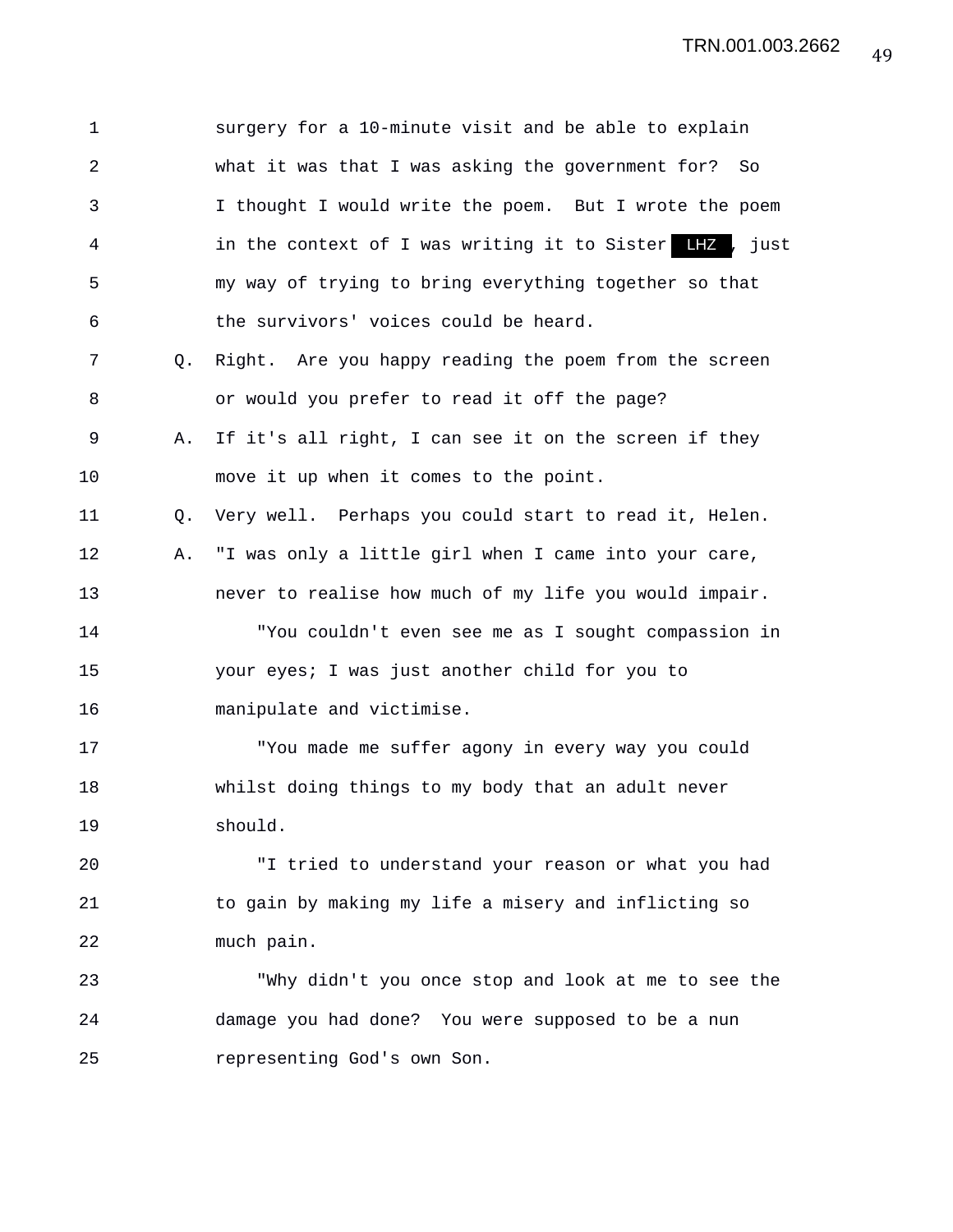1 That's what really hurt me in a strange kind of way 2 because Jesus introduced himself to me on my communion 3 day. 4 "He folded his arms around me, he placed me on his 5 knee, he filled my heart with so much love he helped my 6 blind eyes see. 7 "That he would never leave me, in life forever he 8 would be there, and any time I called to him, he would 9 always hear my prayer. 10 "To me he was my one true friend and never left my 11 side, and no matter what mistakes I made, from his mercy 12 I needn't hide. 13 "So now through God's grace accept forgiveness from 14 me as I speak out in one voice to set His children free. 15 "Please let the truth be told now and together let's

16 end this story, with compassion and forgiveness, thus 17 giving God the glory."

18 Q. Thank you. The final question I have for you today, 19 Helen, is this: is there anything else you'd wish to say 20 to the inquiry?

21 A. I've got the INCAS hat on now. From the point of 22 view -- I know that there must be people out there who 23 will have statements from survivors and I think it's 24 important that they know that it is possible for them to 25 come forward and provide that to the inquiry because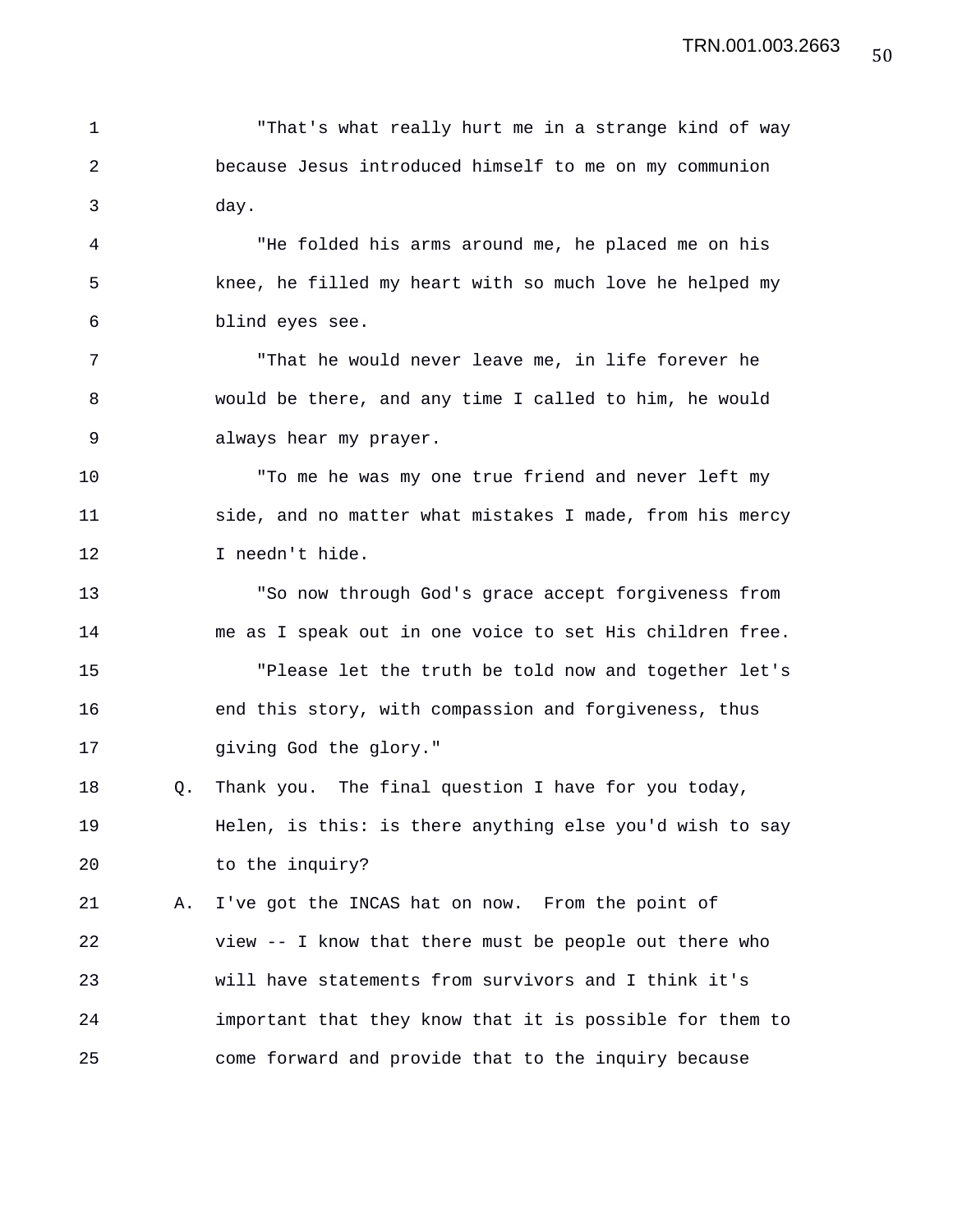| 1              | I know, even through the campaigning side of things,      |
|----------------|-----------------------------------------------------------|
| $\overline{2}$ | that some of our members, before they died, had actually  |
| 3              | given statements of their own experiences to MSPs,        |
| 4              | et cetera, because they too were going to their MSPs and  |
| 5              | trying to get the public inquiry up and running.          |
| 6              | So I don't know if that's possible or not, but maybe      |
| 7              | it's something that deserves some thought.                |
| 8              | MR MacAULAY: Thank you, Helen. Those are my questions for |
| 9              | you.                                                      |
| 10             | My Lady, the next stage -- and it may be after            |
| 11             | a break -- will be for the recording to be played. Can    |
| 12             | I just, again, say the recording does identify the names  |
| 13             | of children who were children at the time and whose       |
| 14             | identities are protected.                                 |
| 15             | LADY SMITH: Their identities are of course protected by   |
| 16             | restriction orders as well, yes.                          |
| 17             | Let me formally check whether there are any               |
| 18             | outstanding applications for questions in relation to     |
| 19             | the evidence we've heard about, the provenance of this    |
| 20             | recording.<br>No?                                         |
| 21             | Very well. Helen, what I'll do now, I think I'll          |
| 22             | have a short break, so that we can check the technology   |
| 23             | for playing this recording and then we will play it       |
| 24             | after that.                                               |
| 25             | But before I leave the bench -- I don't think I will      |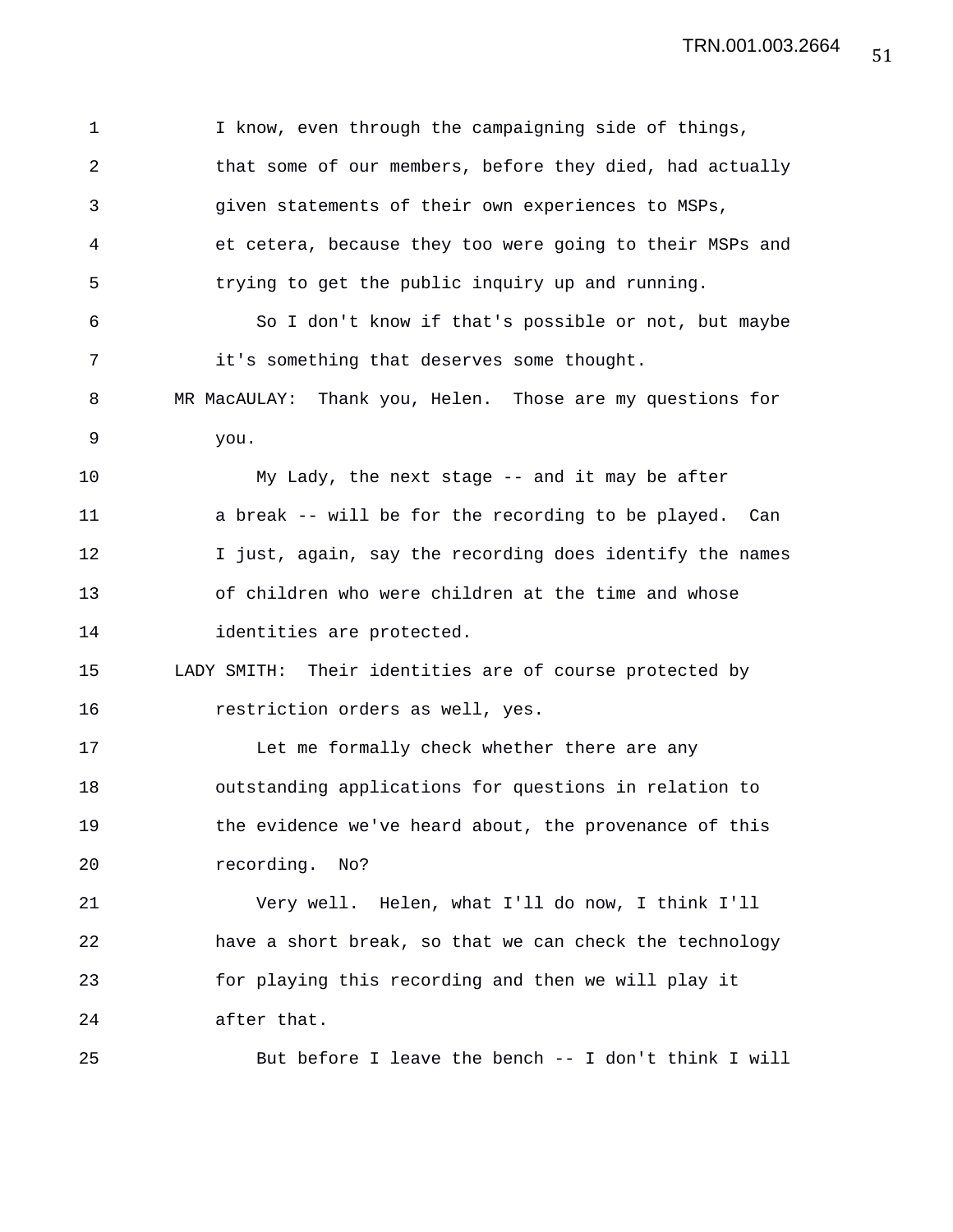| 1  | forget, but in case I do -- thank you very much for      |
|----|----------------------------------------------------------|
| 2  | sharing that very special poem with us. A very           |
| 3  | impressive piece of work. Thank you.                     |
| 4  | Thank you.<br>Α.                                         |
| 5  | $(2.33 \text{ pm})$                                      |
| 6  | (A short break)                                          |
| 7  | LADY SMITH: Mr MacAulay.                                 |
| 8  | MR MacAULAY: I understand, my Lady, that we are ready to |
| 9  | play the tape recording. Can I just say there is         |
| 10 | a transcript of the recording and I'll put that on the   |
| 11 | screen, and it can be followed on the screen. It's       |
| 12 | WIT.003.001.3048.                                        |
| 13 | LADY SMITH: Thank you.                                   |
| 14 | Witness statement of "NATALIA"                           |
| 15 | (Audio recording played)                                 |
| 16 | "Hello. If you are listening to this, it means two       |
| 17 | things: it means I'm dead and it means that my sister    |
| 18 | has persevered and succeeded with getting a public       |
| 19 | inquiry into institutional abuse. If she has done that,  |
| 20 | I am not surprised. She doesn't give up easily.          |
| 21 | <b>LVX</b><br>"Anyway, my name is                        |
| 22 | I was born in                                            |
| 23 | $\pmb{\prime}$                                           |
| 24 | I was taken to Nazareth House in Kilmarnock              |
| 25 | after the death of my grandmother. My parents had        |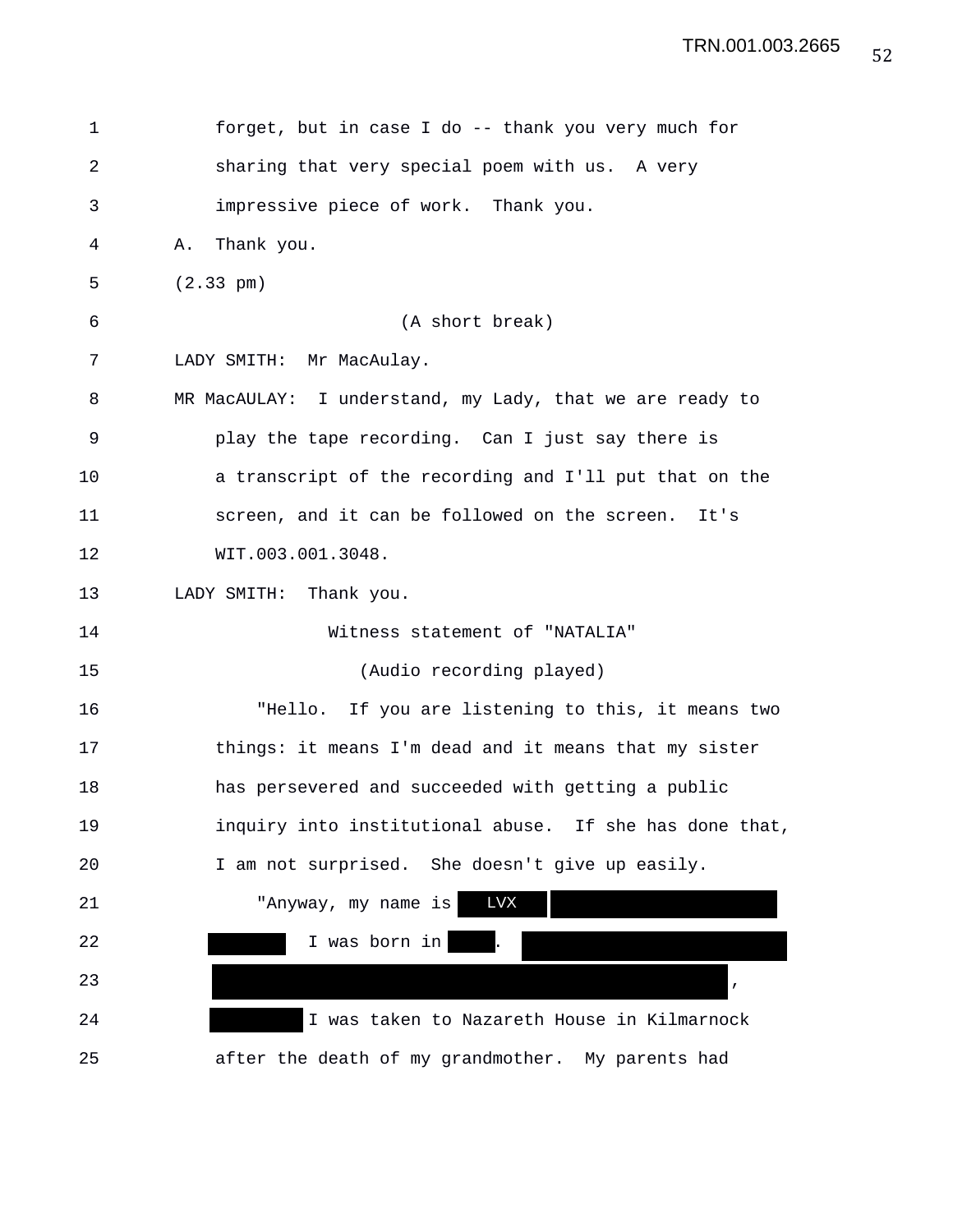| 1  | already split up and I was taken, I think, along with    |
|----|----------------------------------------------------------|
| 2  | Helen.                                                   |
| 3  |                                                          |
| 4  | "From the minute we arrived at Nazareth House I          |
| 5  | hated that place. The nun that looked after us was       |
| 6  | LHZ. She was a wicked, evil, vindictive witch.<br>Sister |
| 7  | She got pleasure out of torturing the children in her    |
| 8  | care. We were really upset the first day and nobody      |
| 9  | told us what was happening. I think we were all kind of  |
| 10 | crying a little bit. I remember her turning us around    |
| 11 | and she had Helen by the collar and said, 'Stop your     |
| 12 | sniffling or I will give you something to sniffle for'.  |
| 13 | She told me I was a brazen hussy.                        |
| 14 | She obviously hated Helen<br>$\mathbf{L}$                |
| 15 | though. She told her hell was in her name and the devil  |
| 16 | was inside her so we were scared stiff.                  |
| 17 | "We're now in   , but a good few years back I had        |
| 18 | a knock at the door from two police officers. I opened   |
| 19 | the door and there they were and they said that they had |
| 20 | come to take a statement from me about Nazareth House in |
| 21 | Kilmarnock. I was a bit taken aback to tell you the      |
| 22 | truth. But I gave them a statement about that place and  |
| 23 | about how cruel it was.                                  |
|    |                                                          |

24 "I told them about how if you wet the bed you would 25 be absolutely humiliated. I was one of the unlucky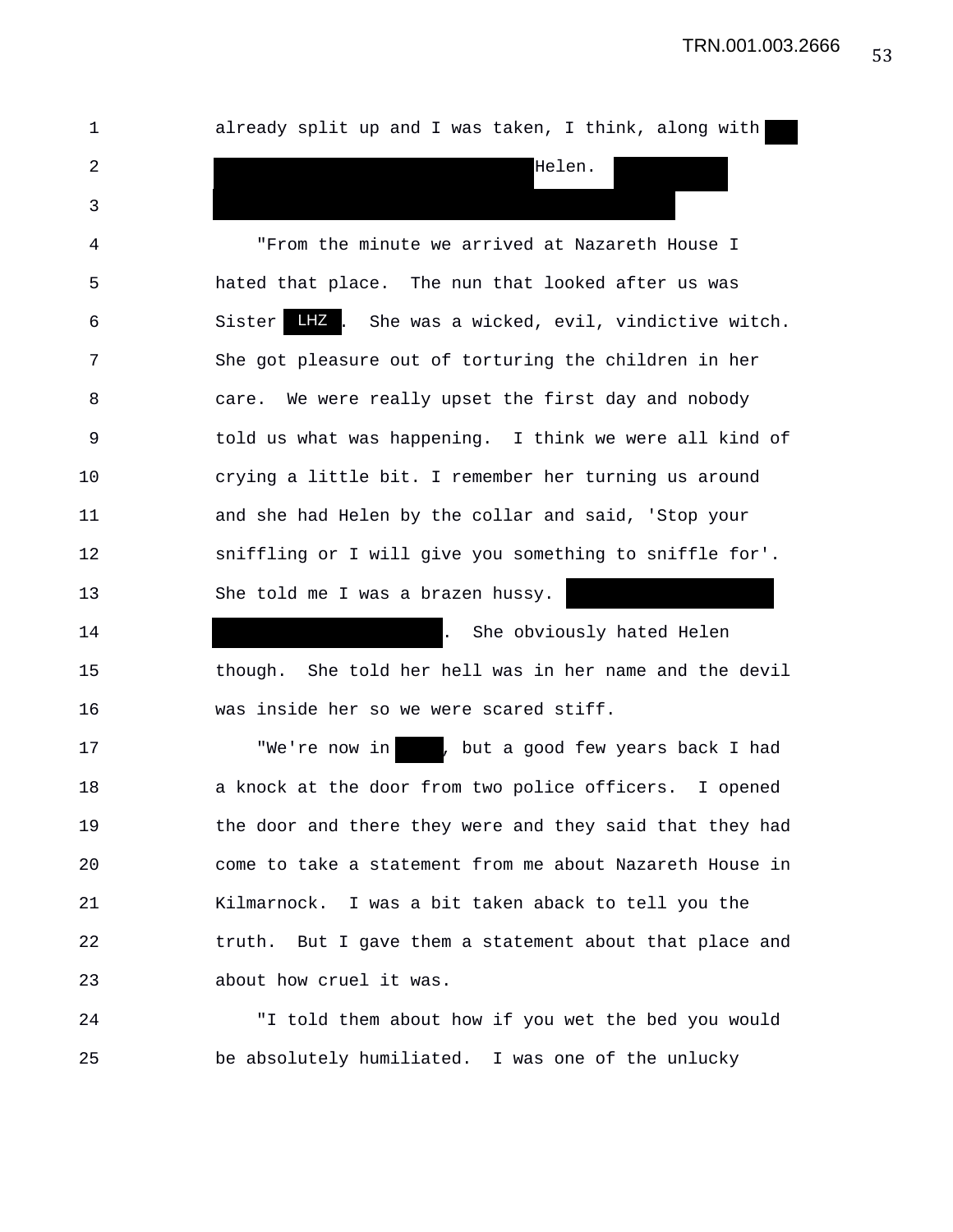1 ones, I did wet the bed. Every single night. No matter 2 how hard I tried I couldn't stop. I told them about the 3 fact that Sister LHZ would rub the soaking wet bed 4 sheets into your face and make me stand with them over 5 my head. If she checked the bed late at night and you 6 had already peed it by then you would have to lie it in 7 the whole night long, and then you would be shoved into 8 a freezing cold bath with Jeyes fluid. I hate the smell 9 of that stuff.

10 "I would be called all sorts of names like 'pee 11 bed', all sorts. She was always telling me that I was a 12 brazen hussy and that I would come to nothing and nobody 13 loved us and nobody cared, don't even think about 14 complaining.

15 "I told them about the food and the fact that if you 16 didn't eat it, it would be forced down the back of your 17 throat. Sometimes the fork or the spoon or whatever it 18 was would hit the back of your throat and make you 19 retch. You would end up puking but you would end up 20 being forced to eat that as well. Sometimes she would 21 hold your nose and tilt your head right back and then 22 just shovel it down the back of your throat.

23 "I hate fish to this day. I used to hate a 24 Friday -- every Friday without fail. Sometimes in the 25 morning it would be lumpy porridge; I hated that as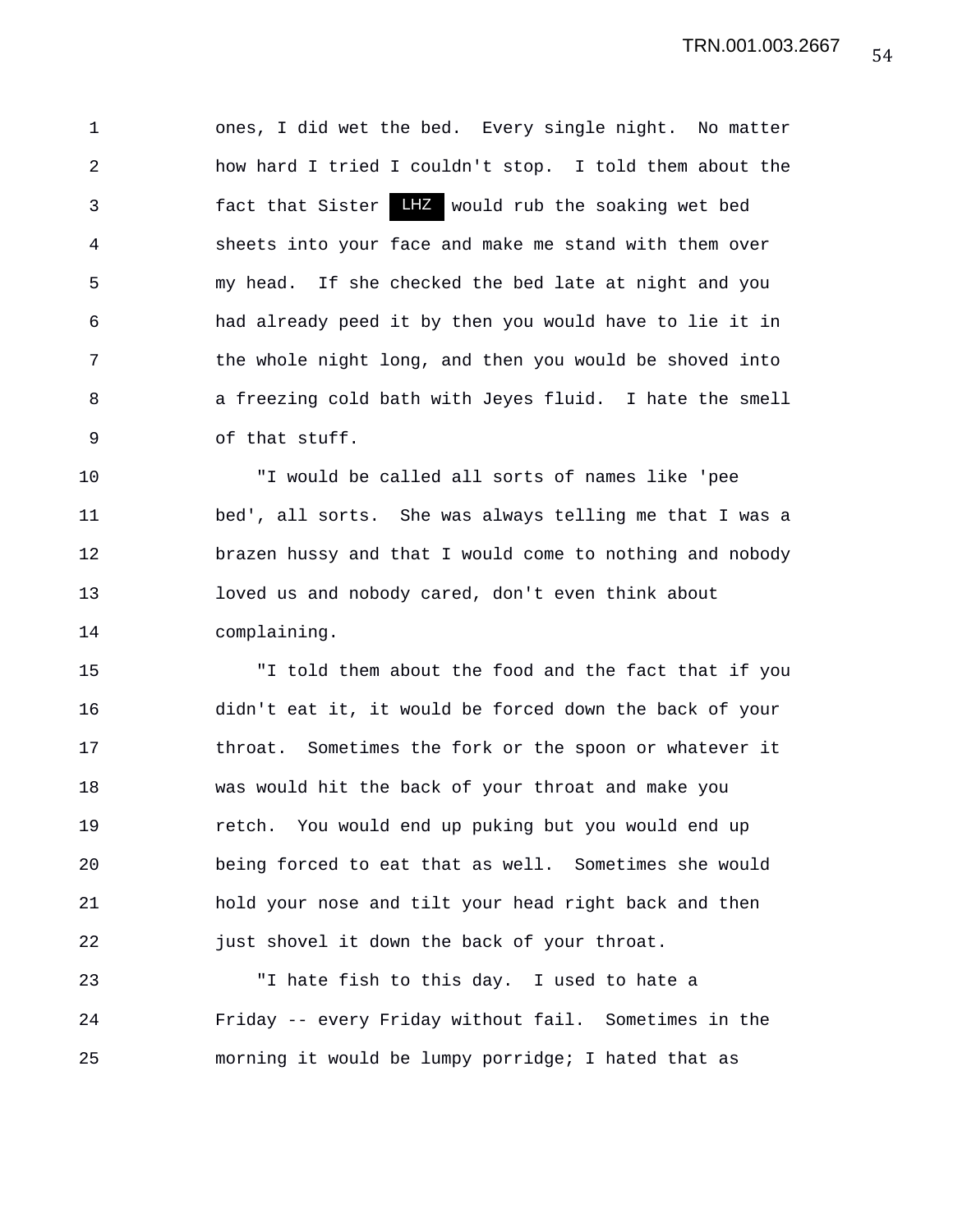1 well. I didn't mind the mornings if it was cereal. You 2 can't really go wrong with cereal, can you? Sometimes 3 on a Sunday it would be like fried bread or tinned 4 tomatoes or something like that. I didn't really mind 5 that either, but on the whole it wasn't very great, the 6 food.

7 "I assumed that the police would come back but they 8 never ever did.

9 "I wasn't ever really told that I was leaving 10 Nazareth House either. I was just told one day that 11 I was going somewhere else and I ended up in a place 12 which was also run by nuns, but it was like a 13 half-way house type thing. I didn't really like that 14 place either.

15 "We would have a bath once a week, on a Friday 16 night. You would be lined up there and you had these 17 bloomer things that you would have to put on. I hated 18 them as well. Somebody would step out of them in front 19 of you and you would have to step into these soaking wet 20 bloomers and pull them up over your dry skin and they 21 would stick to you. They were disgusting.

22 "Then you would get into the bath. There would be 23 like a curtain between the boys and the girls but it 24 didn't really matter. We would all just line up there 25 like cattle. I hated bath nights. The scum would be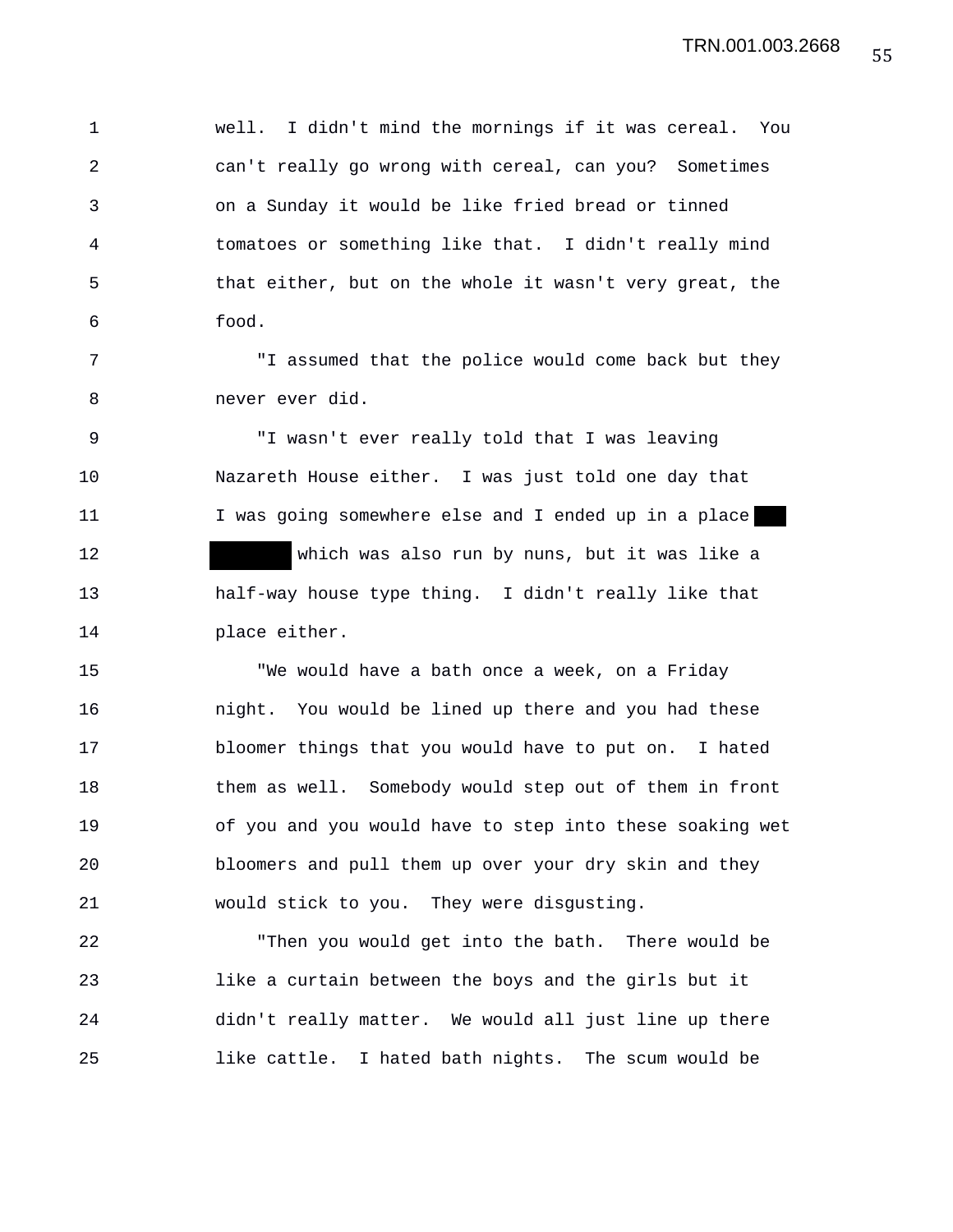|               |         |                                                 | all the way around the bath and then you would have to |
|---------------|---------|-------------------------------------------------|--------------------------------------------------------|
| $\mathcal{L}$ |         | get in it. It was disqusting. But I would smell |                                                        |
| 3             | anyway. |                                                 |                                                        |

4 "I would smell all week because of peeing the bed. 5 I was always smelly. I used to be so ashamed going to 6 school stinking. The other kids didn't want to sit 7 beside me but what could you do?

8 "You didn't have anything that you could call your 9 own. You didn't really have any toys. There was broken 10 ones in the cupboard; sometimes we would get to play 11 with them. There was a television in the recreation 12 room and you would get to watch like the Little House on 13 the Prairie or films like that. News -- Sister 14 liked to see the news before she went to prayer, that 15 kind of thing. There was a lot of trouble going on in 16 Ireland at the time. Sometimes we would be told to pray 17 that certain people would die if something came on the 18 news that she got really angry about. Mind you, if 19 somebody talked at that time, it would be an excuse to 20 batter them.

21 "She would batter you with a switch. It would 22 appear miraculously from the sleeve of her habit and she 23 would just whack you with it. She got you on the bare 24 skin. Sometimes there would be big welts coming up -- 25 oh god, they were painful. The switch was like a bamboo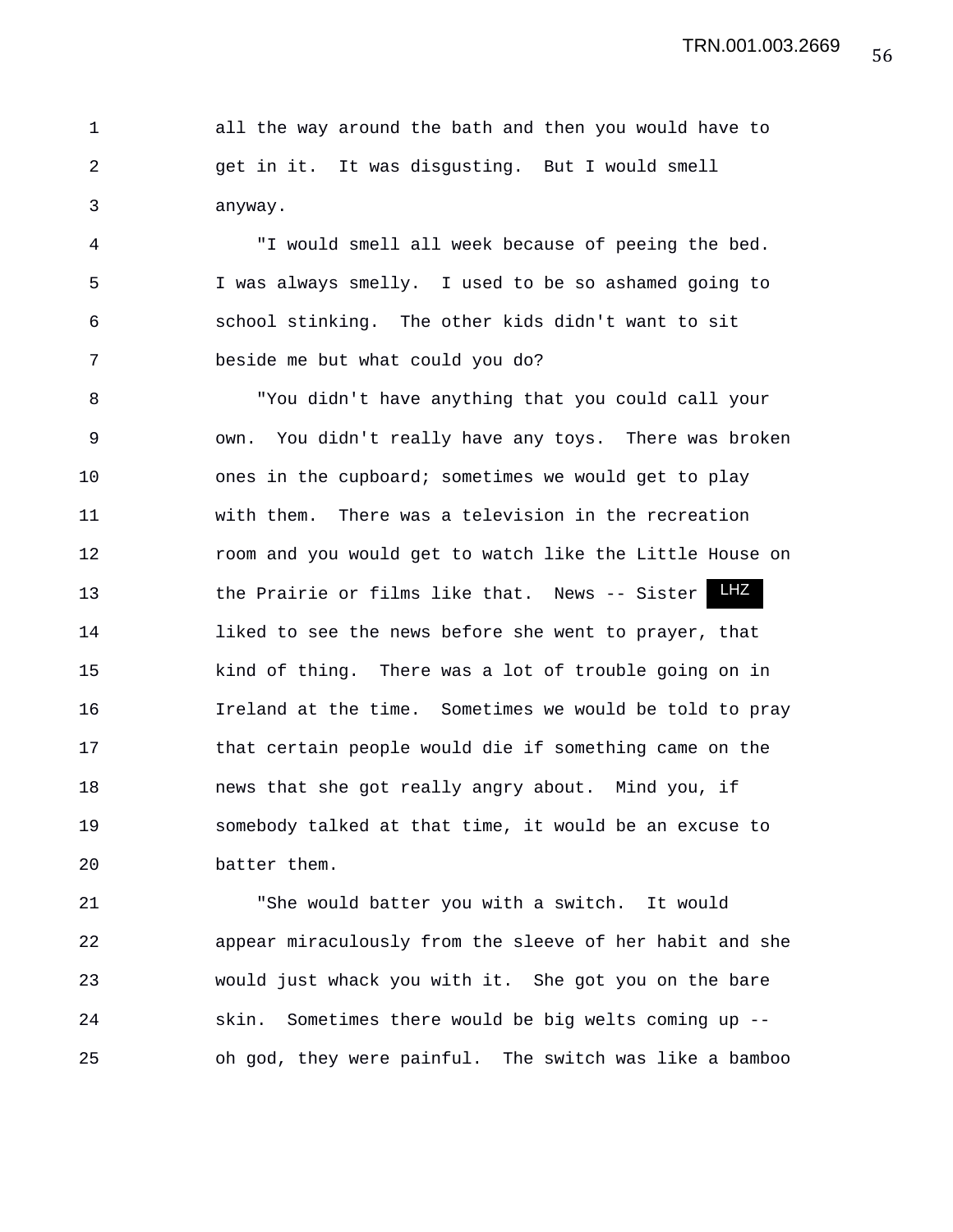1 cane. We called it the switch because it made a 2 swishing noise when it went through the air. Other 3 times it would be like a hard plastic bat or a brush, a 4 hand brush. Sometimes it would be her keys, the keys 5 that used to hang from her waist. She would get them 6 and pound them on your head, pound them so hard that 7 sometimes your head would bleed but she didn't care.

8 "I used to suffer so badly with headaches. I used 9 to faint in the church all the time as well. I don't 10 know what it was but I always used to faint and then 11 I would get battered because she would say that I was 12 only doing it for attention. I don't know why I was 13 like that. I just, I could feel myself going and there 14 was nothing that I could do. I don't know whether it 15 was because I was hungry or what, but I fainted quite a 16 bit as a child.

17

18

23

19 Sometimes we would 20 walk to school or sometimes we would go in the van, it 21 just depended if there was someone there to drive it.

24 "You didn't really make friends with anybody either. 25 There was no point. If you made friends with anybody

22  $\sim$  .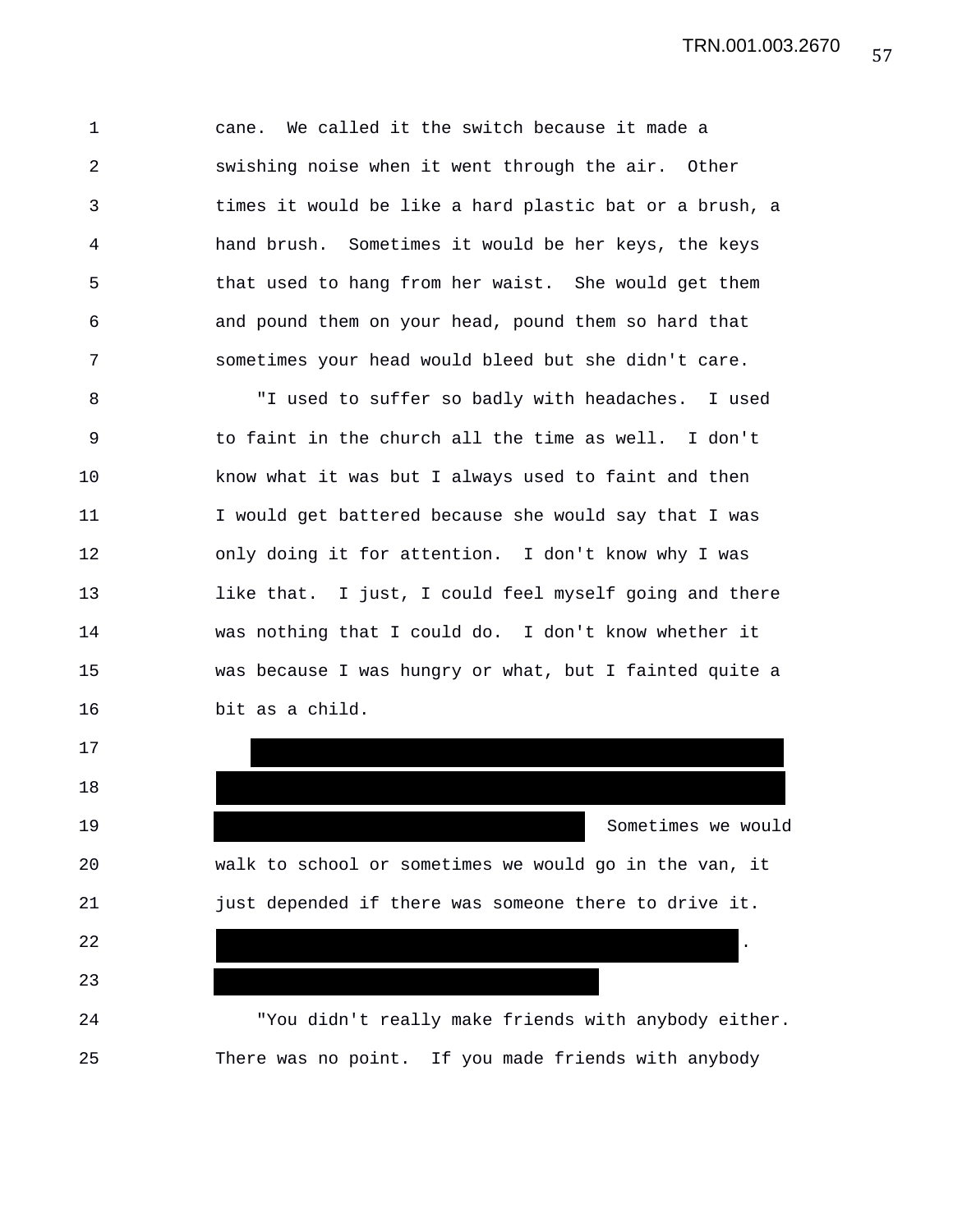| 1  | then you would end up being split up anyway."             |
|----|-----------------------------------------------------------|
| 2  | LADY SMITH: Helen, I think we'll have a break at this     |
| 3  | point. We'll stop the recording for a few moments.        |
| 4  | I'll rise for that.                                       |
| 5  | $(2.53 \text{ pm})$                                       |
| 6  | (A short break)                                           |
| 7  | $(3.06 \text{ pm})$                                       |
| 8  | LADY SMITH: Helen, I think the recording is ready to play |
| 9  | again, so we'll do that now if that's all right with      |
| 10 | you.                                                      |
| 11 | Yes.<br>Α.                                                |
| 12 | Thank you.<br>LADY SMITH:                                 |
| 13 | (Continuation of audio recording)                         |
| 14 | "When I was about<br>something like that, you             |
| 15 | used to be allowed to go out with Father<br>LQH<br>at     |
| 16 | LHZ<br>the weekends. I really liked that. Sister<br>would |
| 17 | just call me and tell me to get ready, that               |
| 18 | LQH<br>Father<br>was taking me out. I got to call him     |
| 19 | LQH<br>At the time I loved him. He would tell me he       |
| 20 | loved me too.                                             |
| 21 | "That was my first ever sexual experience. He             |
| 22 | taught me how to love, that I was special. I even got     |
| 23 | to go to his parents' house. He smoked like a lum but     |
| 24 | he would give me cigarettes. He would tell me that I      |
| 25 | was beautiful. I loved him so much and I thought he       |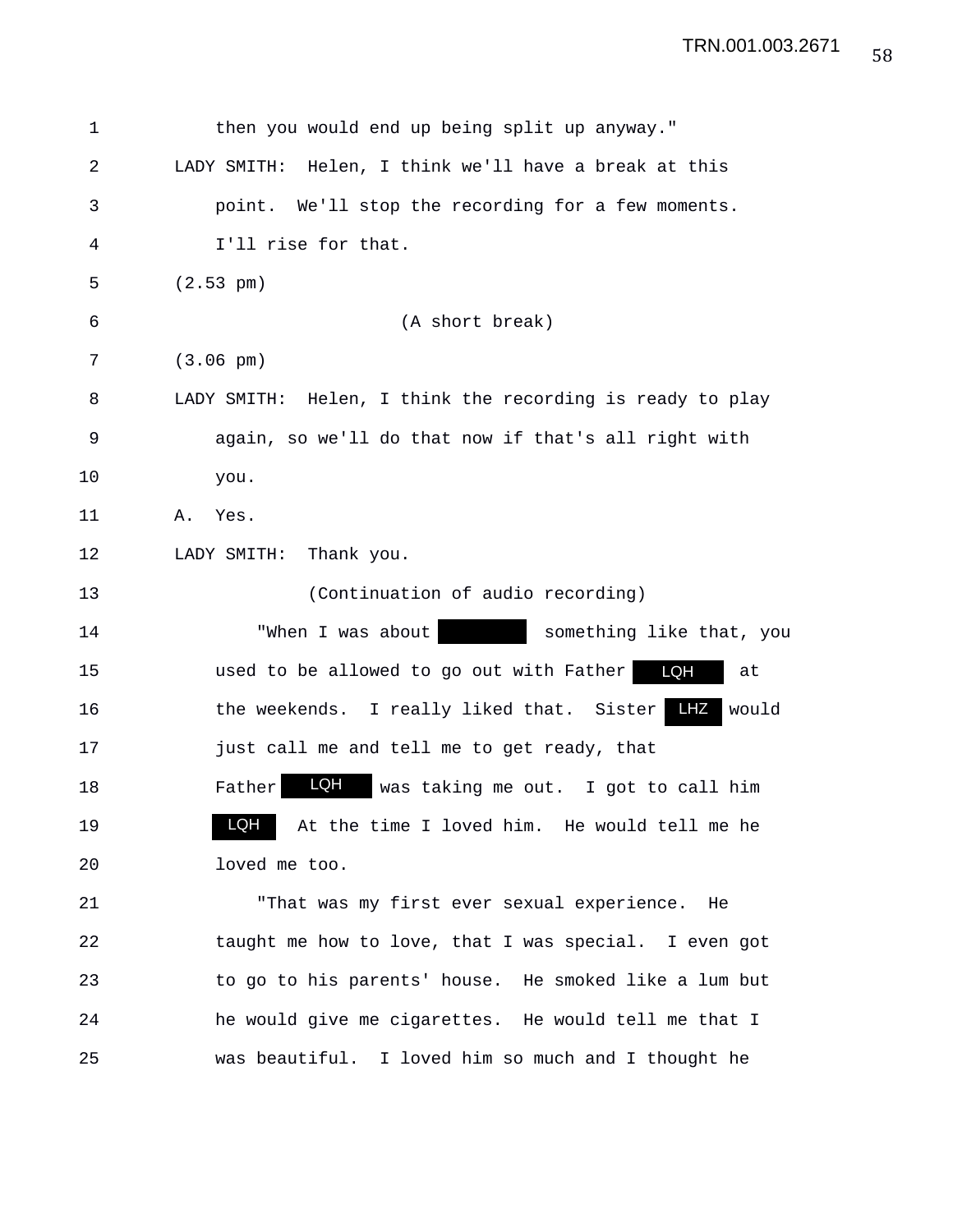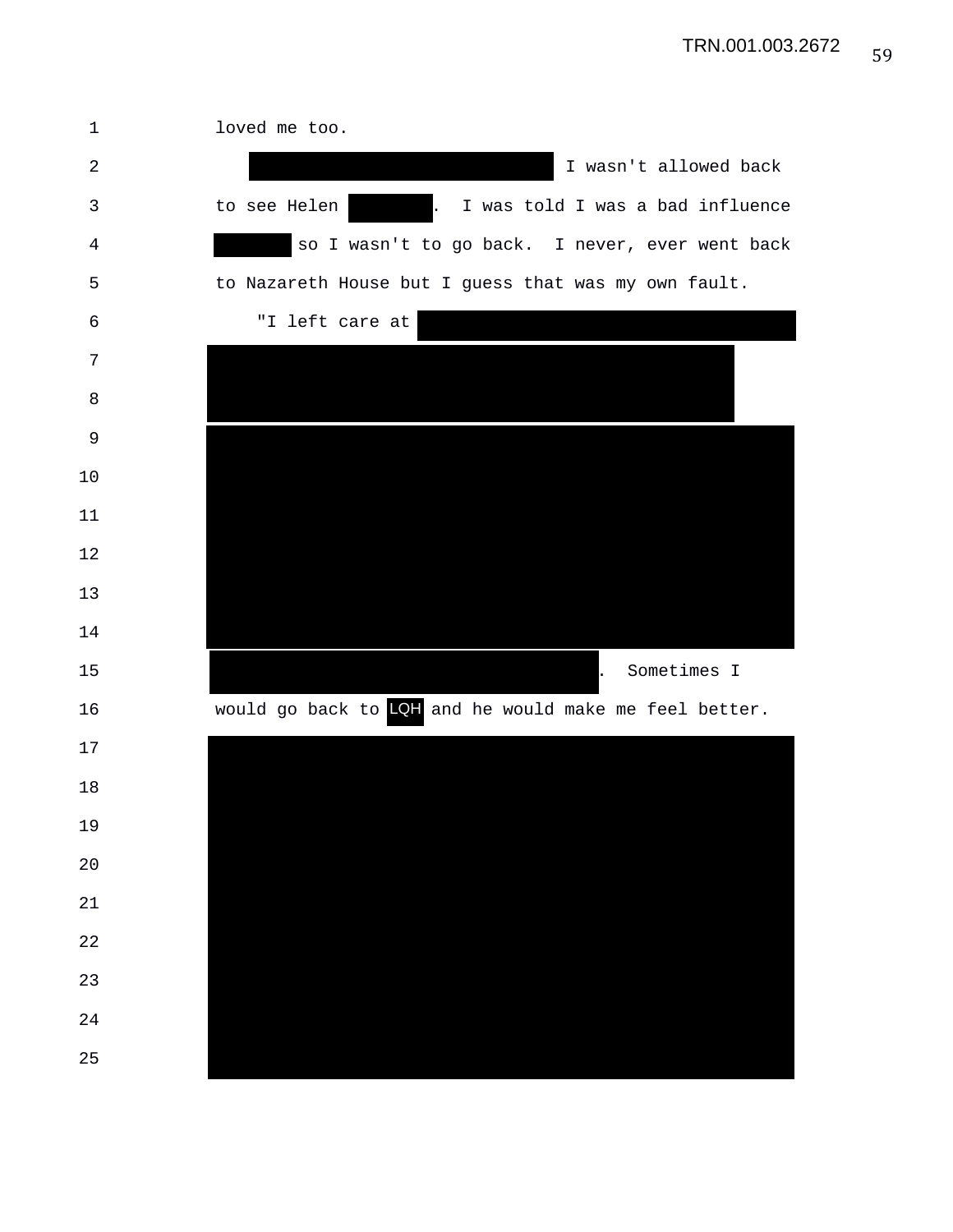| 1  | I had lost all contact with                                 |
|----|-------------------------------------------------------------|
| 2  | family. But then<br>I was diagnosed with                    |
| 3  |                                                             |
| 4  | but I managed to overcome                                   |
| 5  | it and I went back to work again.                           |
| 6  |                                                             |
| 7  |                                                             |
| 8  |                                                             |
| 9  |                                                             |
| 10 |                                                             |
| 11 |                                                             |
| 12 | Helen contacted me.                                         |
| 13 | "The minute she found out that I had had  <br>, she         |
| 14 | here to look after me<br>was                                |
| 15 | and to see how I was. I was doing okay for a little         |
| 16 | while but then I got                                        |
| 17 |                                                             |
| 18 | only this time it is terminal so there is no                |
| 19 | going back."                                                |
| 20 | LADY SMITH: Helen, we're going to have another break before |
| 21 | we go on to the last section of the transcript --           |
| 22 | a short break or a bit longer if you want that. Keep in     |
| 23 | touch and let me know.                                      |
| 24 | $(3.14 \text{ pm})$                                         |
| 25 | (A short break)                                             |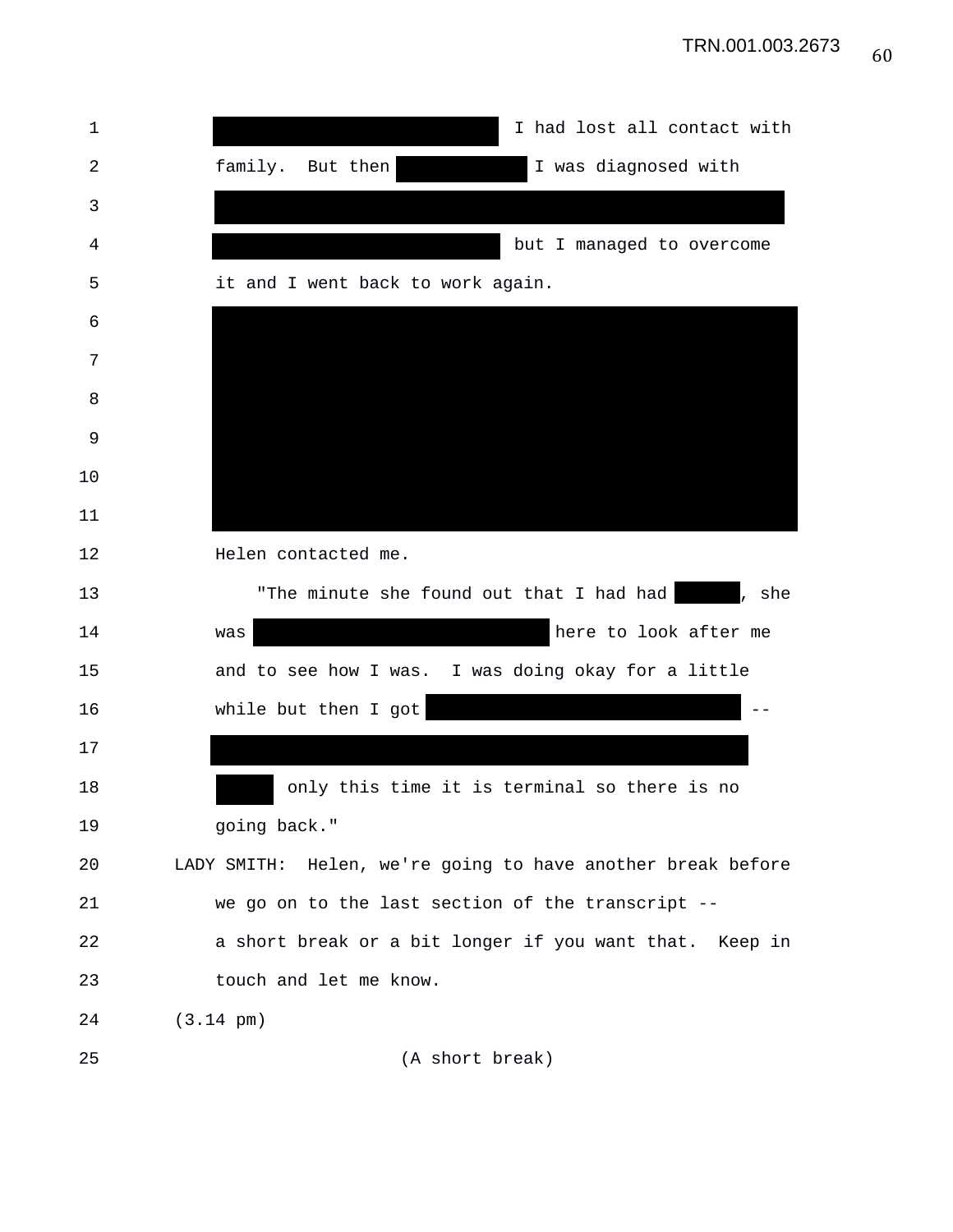1 (3.36 pm)

2 LADY SMITH: Helen, if you and Pippa and Willow are ready, 3 we'll move to the last section of the recording. 4 Is that all right?

5 A. Yes.

6 (Continuation of audio recording)

7 "Helen has been coming back and forward. She told 8 me that she was trying to get some kind of investigation 9 for what had happened to children in these children's 10 homes. She told me she was campaigning the government. 11 She is that strong she would take on anybody. I don't 12 know how she does it, to be honest with you. The thing 13 is she looks after me so much and I have let her down so 14 badly.

15 "You see, when the police came, a few years back, 16 they asked me about sexual abuse in Nazareth House, but 17 I said I didn't know anything about that. But that was 18 a lie, you see. I never ever thought of what was LQH19 doing as being sexual abuse. I thought he loved me. He 20 made me feel special. I thought it was okay and the only 21 reason I left Nazareth House early was because 22 Sister LHZ used to come up at night sometimes and she 23 would wake Helen up and take her out of the dormitory, 24 and one night I decided to follow.

25 "I went down the fire exit to the ground floor and I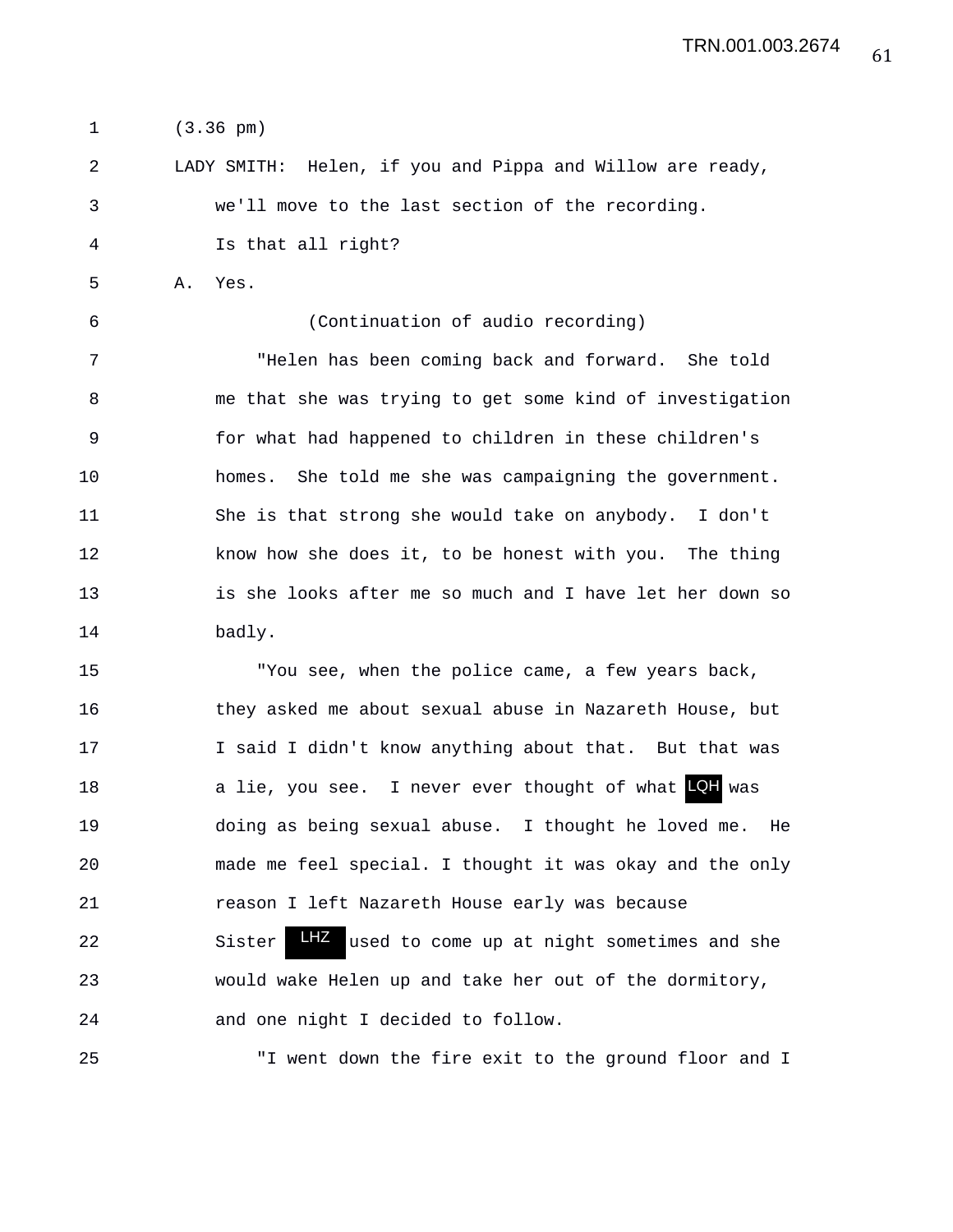1 looked in the window to the downstairs changing room. 2 Sister LHZ was tying Helen to a stool. She had 3 already tied her legs and she was pulling her over and 4 tying her hands and then she stuck one of the wash bags 5 over her head. I didn't know what was happening to her 6 but Sister LHZ went up the little corridor and when 7 she came back there was three men with her and one of 8 them was LQH. My heart was pounding in my chest. 9 I watched him. He started having sex with Helen and 10 I felt so angry towards her. I hated her. He was my 11 **LQH**, I was the one who was special, and now he was 12 having sex with Helen.

13 "Sister LHZ went out. At one point she just 14 seemed to let them do whatever they wanted. She left to 15 go to prayer and they were taking it in turns but all I 16 could see was . I got scared and I went back up to LQH 17 bed. I heard Helen coming up a little while later with 18 Sister LHZ and I could hear her crying in bed and 19 I said nothing. Not to her anyway.

20 The Couple of weeks later when I was out with  $QH$ , 21 I asked him why he had sex with Helen. He got very 22 angry with me. He told me I was to keep my mouth shut. 23 A couple of days later, that is when I went to 24 I thought that was punishment because I had said 25 something. I still wanted to see so I never said LQH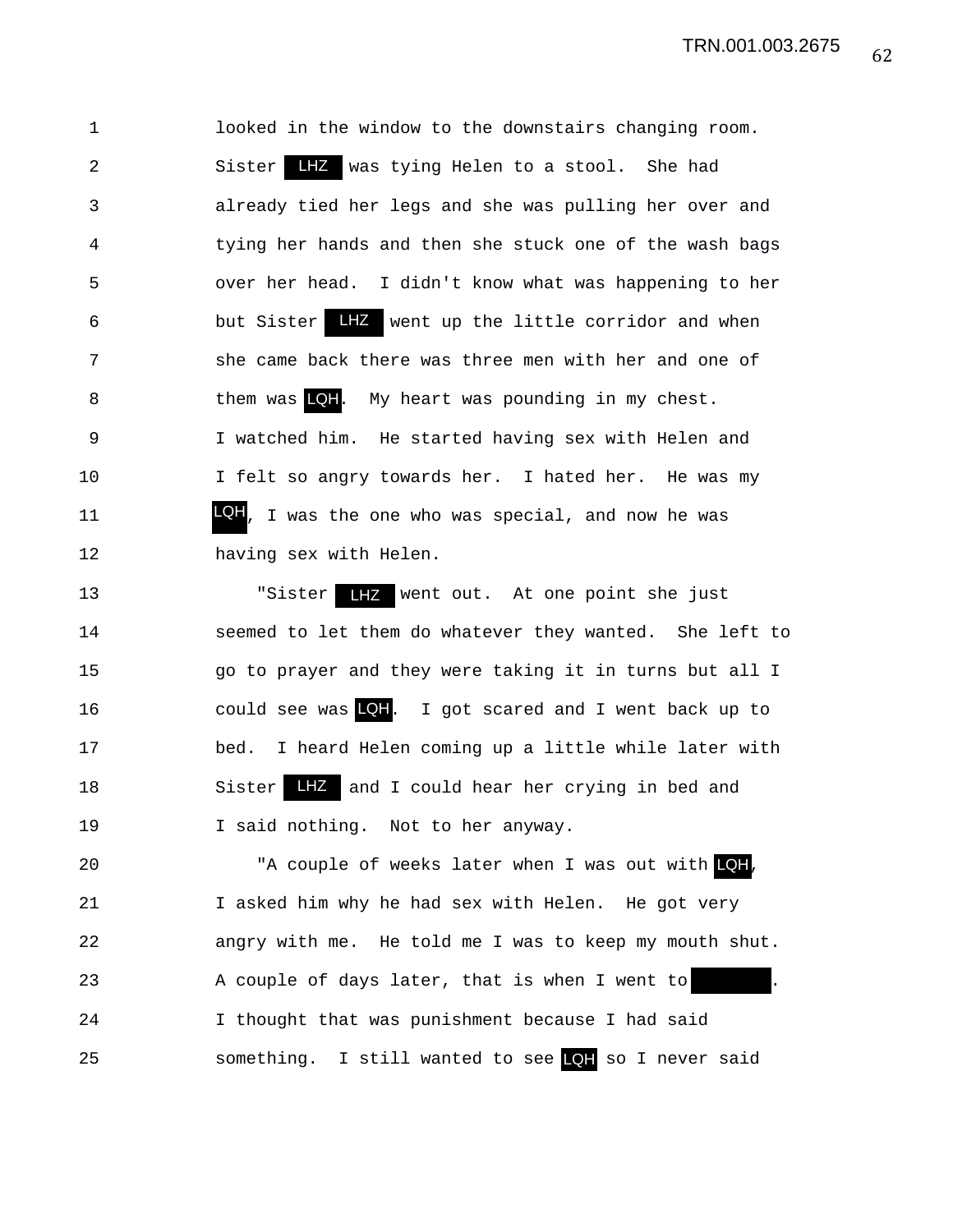1 anything else.

2 "That needs to be my dying confession. You see, 3 I know I've only got a few weeks left. I can't tell 4 Helen this face to face. I am so ashamed I picked my 5 love for  $\textsf{[Q]}$  over her and I never ever checked that she 6 was okay and I never asked but everything that I have 7 said is the absolute truth.

8 "I am saying this before God and what I told you is 9 the truth of what happened in that place. I don't know 10 if this happened to anybody else, I can't say. I just 11 hope my sister can forgive me. I am so sorry." 12 MR MacAULAY: My Lady, that's the end of the tape recording. 13 LADY SMITH: Thank you very much.

14 Helen, there are two things I want to say to you. 15 First, thank you for sharing that recording with us. 16 You had a choice. You didn't have to make it available 17 to us and you didn't have to share it. It has been of 18 tremendous help to our work here at the inquiry that 19 you've done that, so I thank you for it.

20 Secondly, I want to check whether you feel you've 21 covered everything that you wanted to say in the 22 inquiry. You don't have to explain anything else to me, 23 but I just wanted to give you this last opportunity to 24 add anything.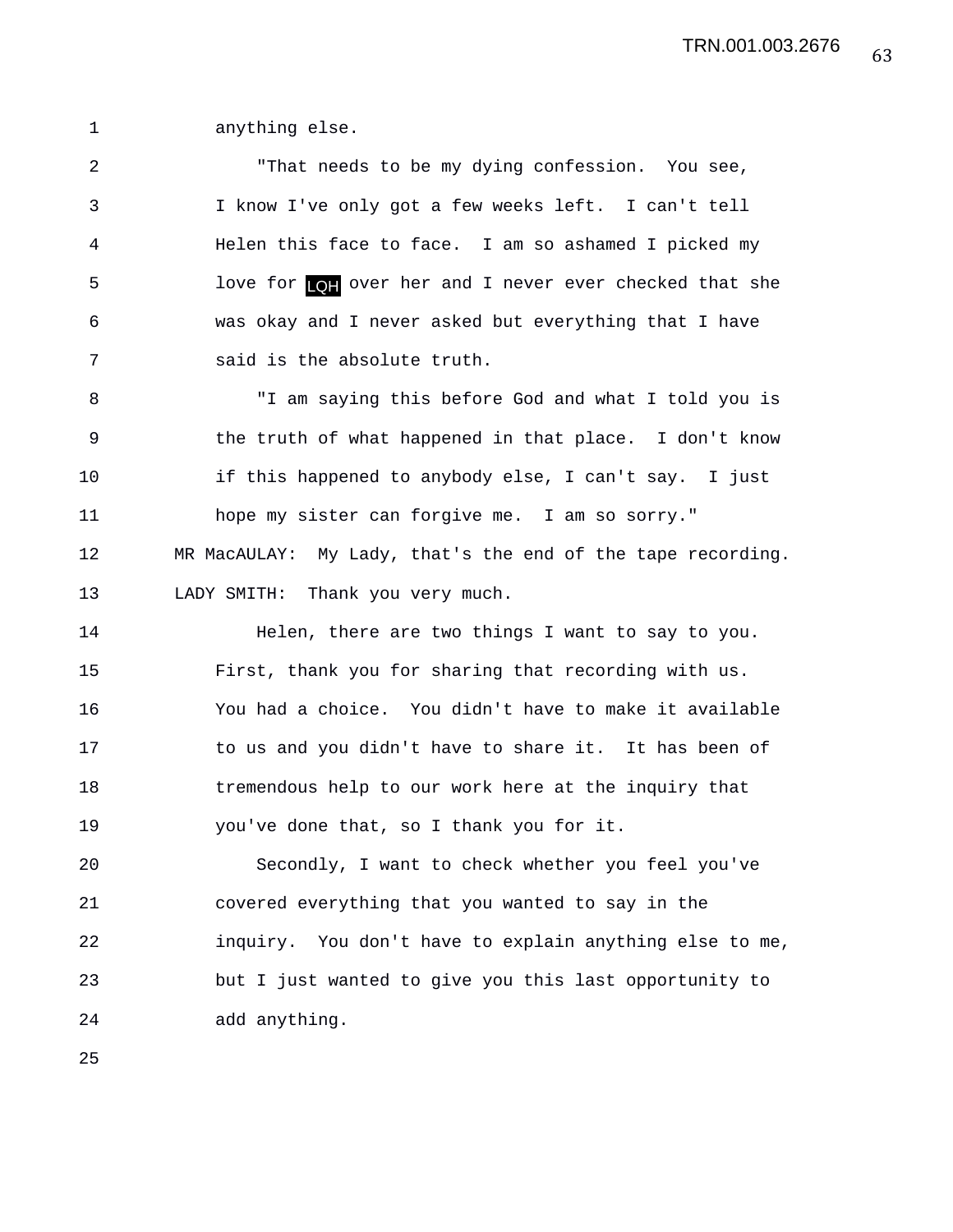1 HELEN HOLLAND (continued) 2 A. I just want to say that nobody would go through this 3 process just for the sake of it. Every single survivor 4 that's come in here and relived all the horrors that 5 they went through, that's -- the only reason they're 6 doing it is for the truth to come out and to make sure 7 that the system changes so that children don't go 8 through this again. 9 To be accused of doing this for money -- no amount 10 of money in the world can make a difference to what 11 happened. That's the horrible thing about all of this. 12 The onus is always put on the survivors: it's them who 13 have been after money, it's them who are lying, it's 14 them who are making this up. Why would anybody go 15 through this torture if it wasn't true? That's what 16 I would say on behalf of survivors. 17 LADY SMITH: And for yourself, you don't have to tell me 18 that what you've done on Wednesday and today has been 19 a personal torture for you, but I thank you for being 20 prepared to go through with that to assist us in the 21 work. I'm now able to let you go along with Pippa and 22 Willow. Thank you. 23 (The witness withdrew) 24 LADY SMITH: Mr MacAulay. 25 MR MacAULAY: My Lady, that concludes the evidence for this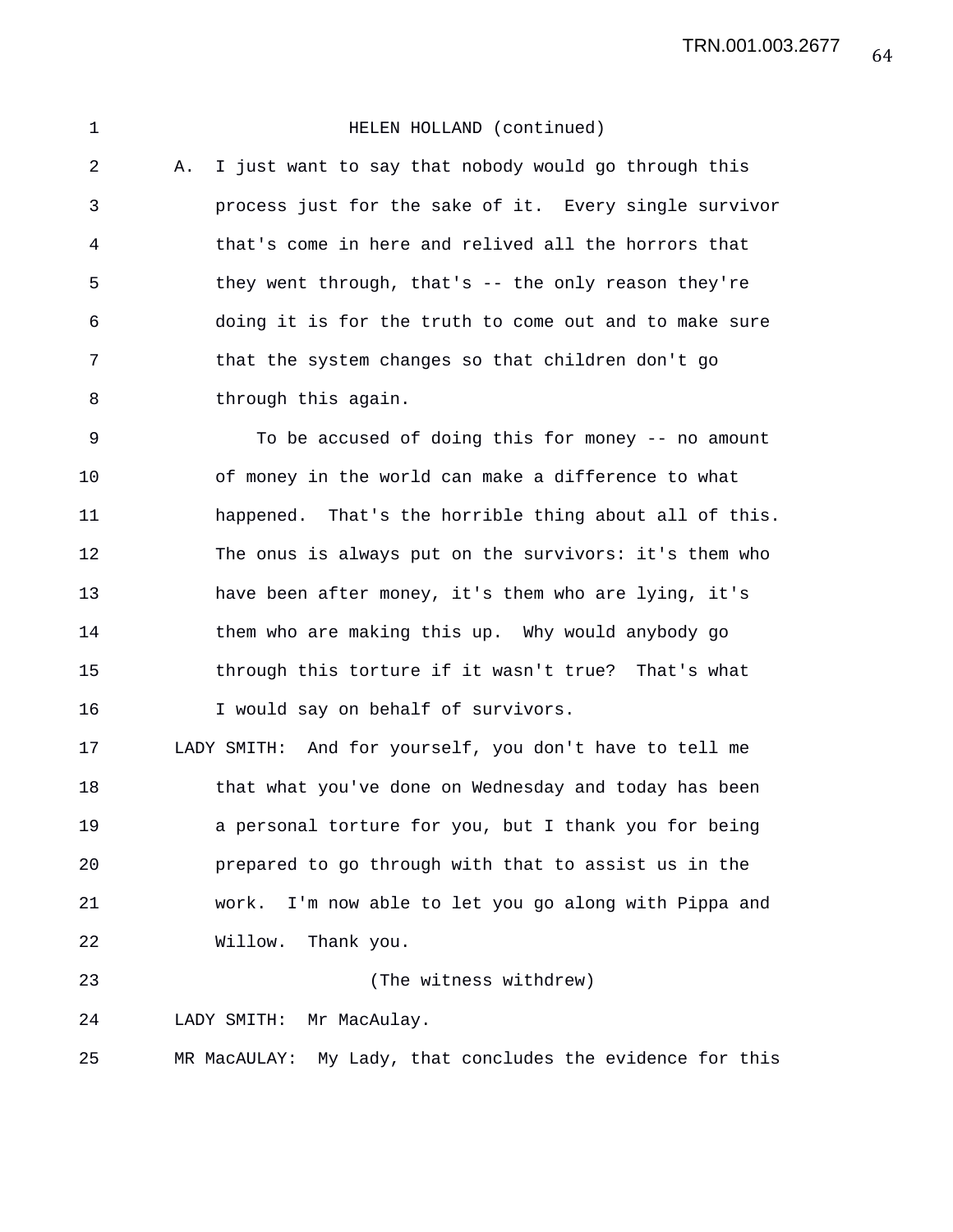```
1 week. Next week we return to oral evidence. Can I just
2 make clear that the inquiry is not sitting next Friday.
3 LADY SMITH: Yes.
4 MR MacAULAY: I think there has been some confusion over
5 that: we are not sitting next Friday.
6 LADY SMITH: Otherwise we'll start at 10.00 on Tuesday as
7 usual?
8 MR MacAULAY: Yes.
9 LADY SMITH: Very well.
10 That's all the evidence for this week. For anybody
11 who wants to be here on Tuesday, you're welcome to come
12 back then for a 10 o'clock start.
13 Thank you.
14 (3.45 pm)
15 (The hearing adjourned until 10.00 am
16 on Tuesday 5 June 2018)
17 
18 
19 
20 
21 
22 
23 
24 
25
```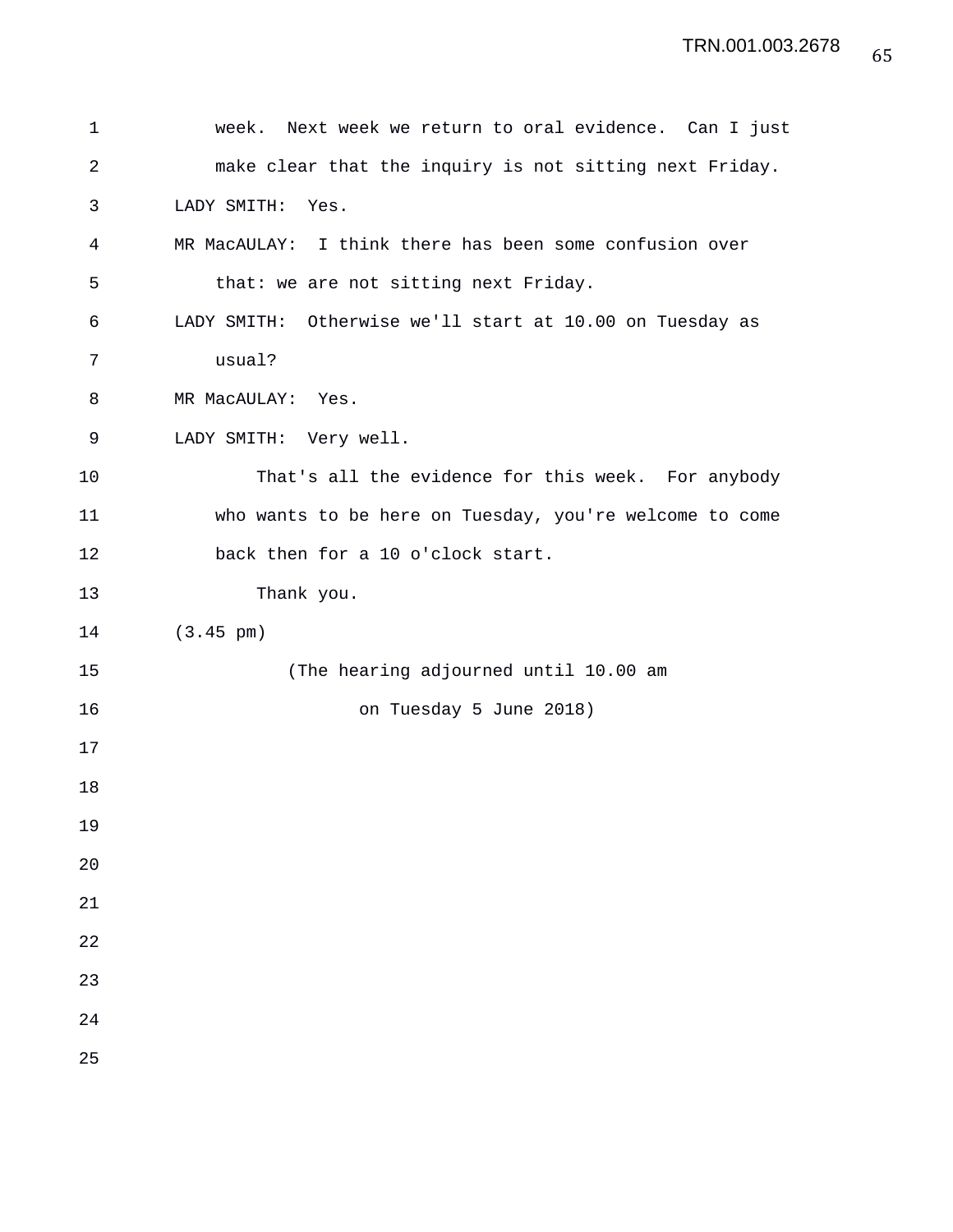| $\mathbf 1$    | INDEX                             |
|----------------|-----------------------------------|
| $\overline{2}$ |                                   |
| 3              |                                   |
| 4              |                                   |
| 5              | Questions from Mr MacAULAY 1      |
| 6              |                                   |
| 7              | "CLAIRE" (affirmed) 25            |
| 8              |                                   |
| 9              | HELEN HOLLAND (recalled) 30       |
| 10             |                                   |
| 11             | Questions from Mr MacAULAY 30     |
| 12             |                                   |
| 13             | Witness statement of "NATALIA" 52 |
| 14             |                                   |
| 15             |                                   |
| 16             |                                   |
| 17             |                                   |
| 18             |                                   |
| 19             |                                   |
| 20             |                                   |
| 21             |                                   |
| 22             |                                   |
| 23             |                                   |
| 24             |                                   |
| 25             |                                   |